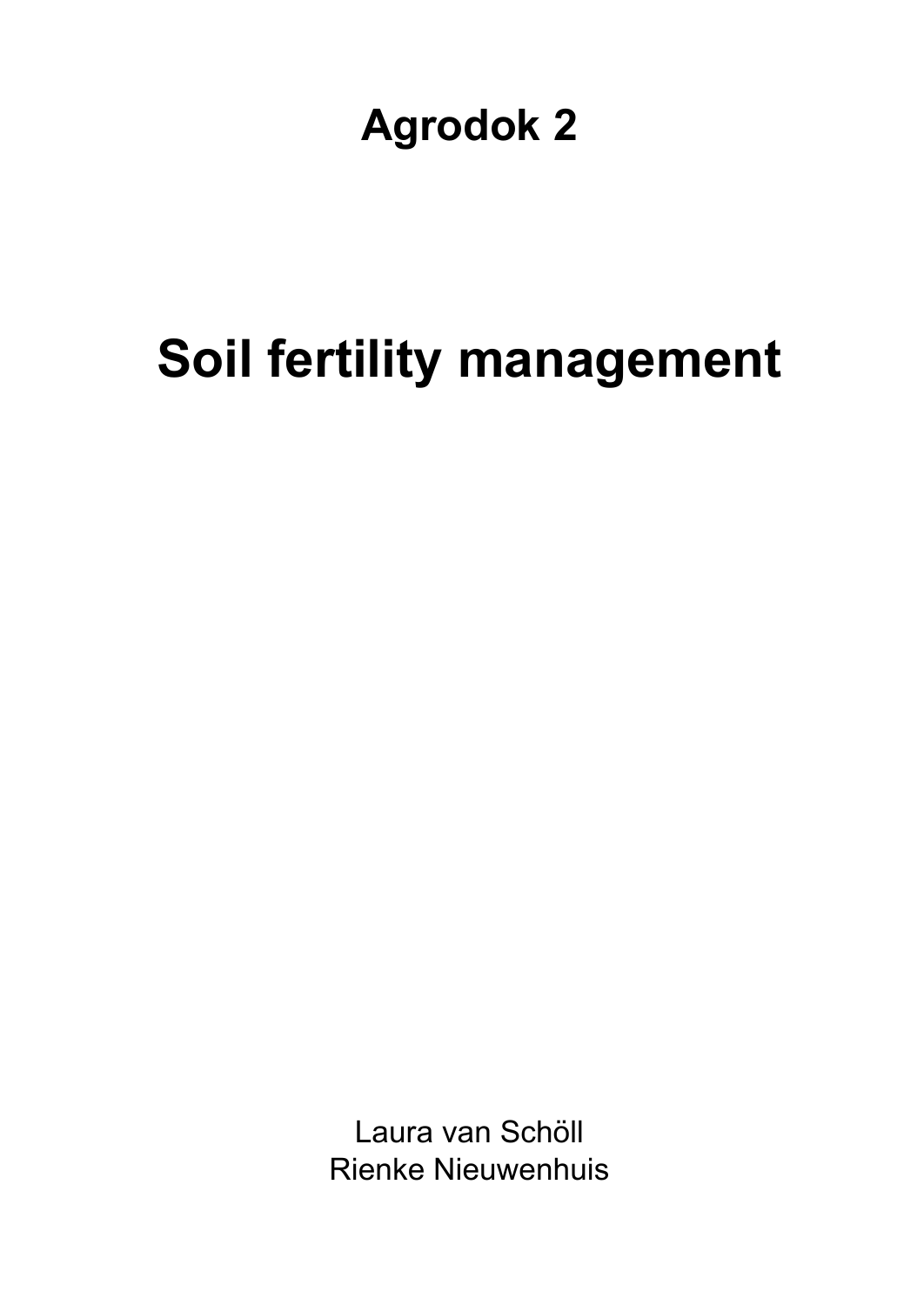© Agromisa Foundation, Wageningen, 2004.

*All rights reserved. No part of this book may be reproduced in any form, by print, photocopy, microfilm or any other means, without written permission from the publisher.* 

First english edition: 1986 Third revised edition: 1998 Fourth edition: 2004

Authors: Laura van Schöll, Rienke Nieuwenhuis Illustrators: Barbera Oranje, Daniel van Buren Translation: Catharina de Kat-Reynen Printed by: Digigrafi, Wageningen, the Netherlands

ISBN: 90-77073-03-5

NUGI: 835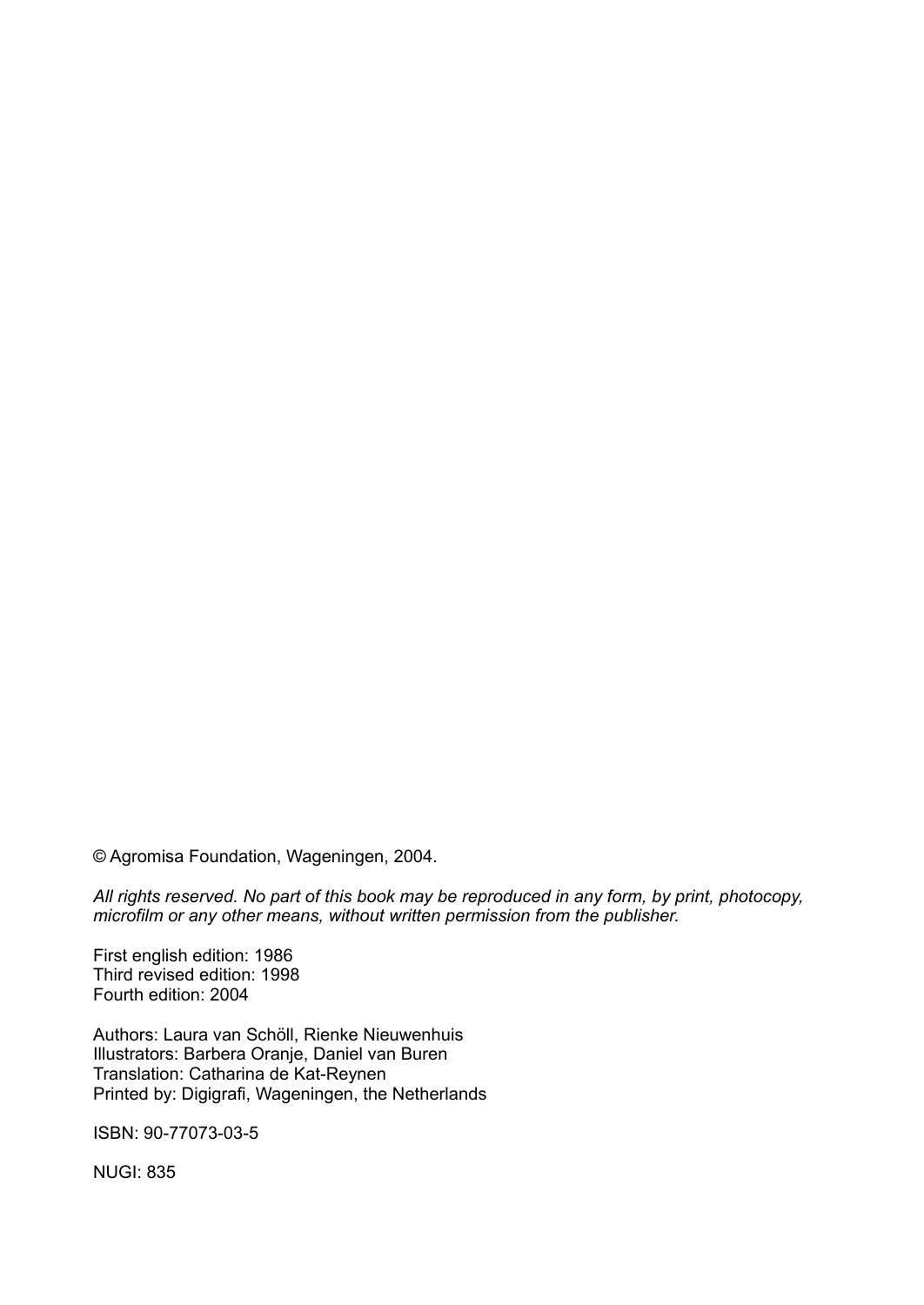## **Foreword**

Special thanks go first and foremost to Rob Leijder, Stephan Mantel, and Jan Vlaar for their invaluable comments. Further thanks go to the illustrators, Barbera van Oranje and Daniel van Buren.

This Agrodok is a revised edition, which incorporates two previously published Agrodoks (Agrodok 2: 'Soil Fertility', and Agrodok 28: 'Green Manures'). These were combined because they can't be dealt with separately: green manures offer the small-scale farmer extra opportunities to improve soil fertility. In addition to animal manure and chemical fertiliser, crop husbandry measures, such as the use of green manure, are important in combatting soil fertility problems.

Agromisa publishes a whole series of Agrodoks. In addition to ordering Agrodoks, you can correspond directly with Agromisa's Ouestion and Answer Service to get advice about specific problems relating to agriculture.

Rienke Nieuwenhuis Laura van Schöll October 1998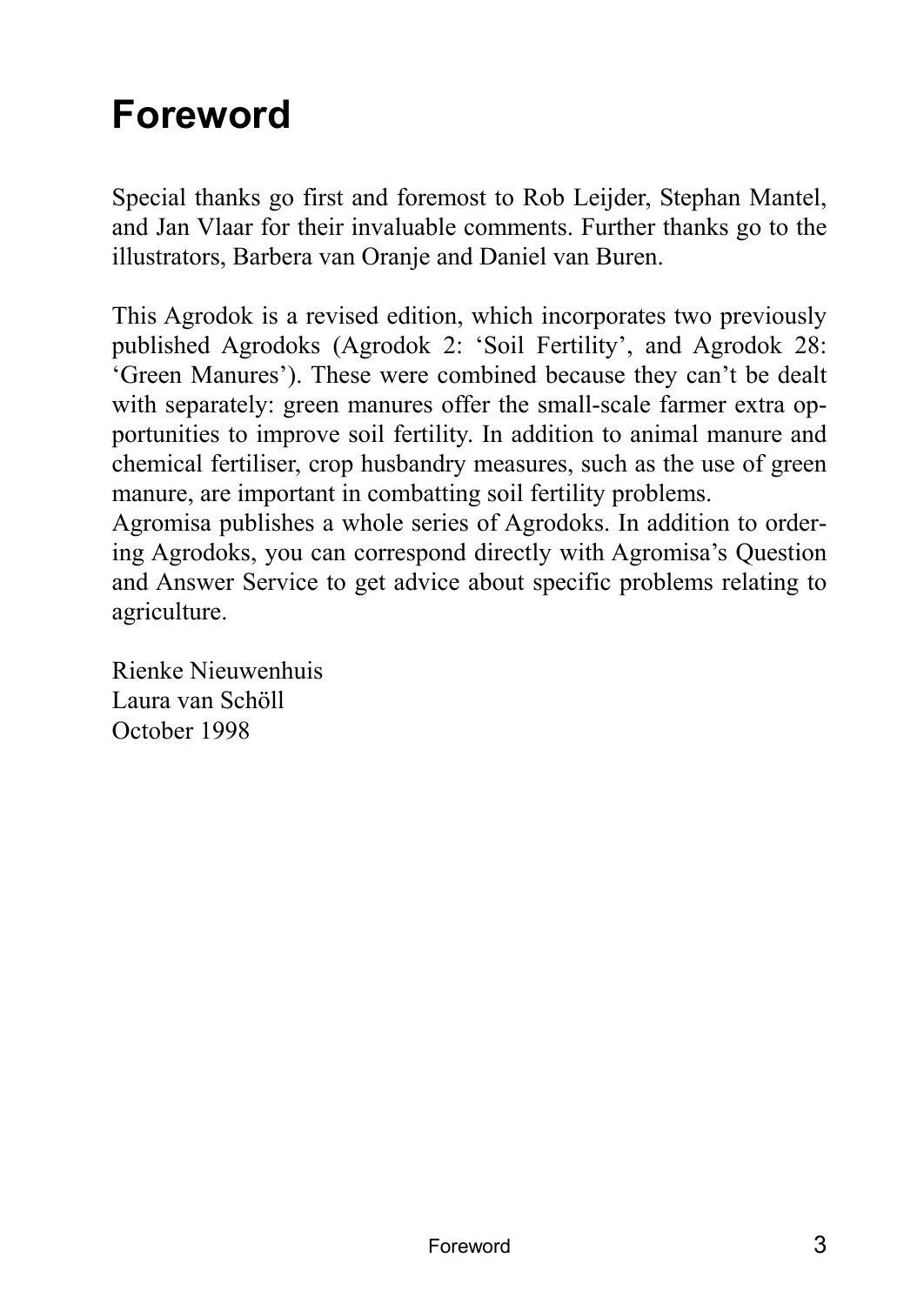## **Contents**

| 1   | <b>Introduction</b>                                 | $\overline{7}$ |  |  |
|-----|-----------------------------------------------------|----------------|--|--|
|     | 10<br>Part I: Soil fertility and crop husbandry     |                |  |  |
| 2   | <b>Introduction</b>                                 | 10             |  |  |
| 2.1 | Crop husbandry measures                             | 10             |  |  |
| 2.2 | Organic matter                                      | 11             |  |  |
| 2.3 | <b>Burning</b>                                      | 12             |  |  |
| 2.4 | Local conditions                                    | 13             |  |  |
| 3   | <b>Mulching</b>                                     | 15             |  |  |
| 3.1 | Advantages of mulching                              | 15             |  |  |
| 3.2 | Disadvantages and limitations of mulching           | 16             |  |  |
| 3.3 | Method and recommendations                          | 17             |  |  |
| 4   | <b>Green manuring</b>                               | 18             |  |  |
| 4.1 | Advantages of green manures                         | 18             |  |  |
| 4.2 | Disadvantages and limitations of green manures      | 19             |  |  |
| 4.3 | Method and recommendations                          | 20             |  |  |
| 5   | Intercropping                                       | 22             |  |  |
| 5.1 | Advantages of intercropping                         | 22             |  |  |
| 5.2 | Disadvantages of intercropping                      | 23             |  |  |
| 5.3 | Method and recommendations                          | 24             |  |  |
| 6   | <b>Green fallow periods</b>                         | 25             |  |  |
| 6.1 | Advantages of fallow periods                        | 25             |  |  |
| 6.2 | Disadvantages                                       | 25             |  |  |
| 6.3 | Method and recommendations for green fallow periods | 26             |  |  |
| 7   | <b>Agroforestry</b>                                 | 27             |  |  |
| 7.1 | Advantages of agroforestry                          | 27             |  |  |
| 7.2 | Disadvantages and limitations of agroforestry       | 28             |  |  |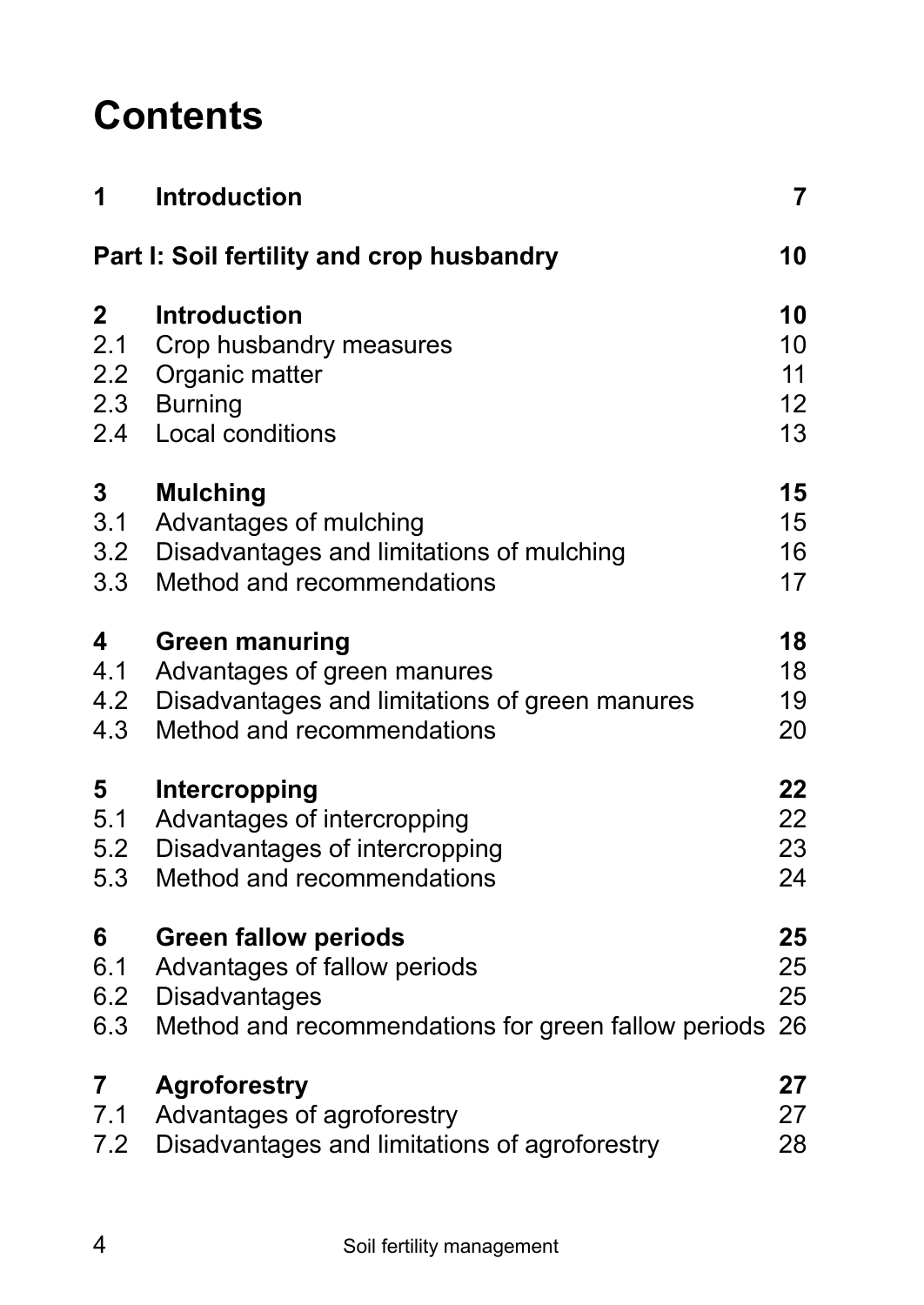| 7.3<br>7.4<br>7.5                    | Method and recommendations<br>Agroforestry systems in dry areas (arid and semi-arid)<br>Agroforestry systems in wet areas that have a chance of<br>rain nearly throughout the year (sub-humid and humid  | 28<br>28                         |  |  |
|--------------------------------------|----------------------------------------------------------------------------------------------------------------------------------------------------------------------------------------------------------|----------------------------------|--|--|
|                                      | areas)                                                                                                                                                                                                   | 30                               |  |  |
|                                      | Part II: Soil fertility and fertilizing                                                                                                                                                                  |                                  |  |  |
| 8                                    | Introduction and nutrient balance                                                                                                                                                                        | 35                               |  |  |
| 9<br>9.1<br>9.2<br>9.3<br>9.4<br>9.5 | Compost<br>Local conditions<br>Advantages of composting<br>Disadvantages and limitations of composting<br>Methods and recommendations<br>Important points regarding compost                              | 36<br>36<br>37<br>37<br>38<br>40 |  |  |
| 10                                   | <b>Manure</b><br>10.1 Local conditions<br>10.2 Advantages of keeping and ageing manure<br>10.3 Disadvantages of keeping and aging manure, precautions<br>to be taken<br>10.4 Methods and recommendations | 42<br>42<br>43<br>44<br>44       |  |  |
| 11                                   | Use of chemical fertiliser<br>11.1 Application methods<br>11.2 Types of chemical fertilizer<br>11.3 Timing and method of application per nutrient<br>11.4 Liming                                         | 48<br>48<br>49<br>50<br>52       |  |  |
|                                      | Part III: Theoretical background<br>55                                                                                                                                                                   |                                  |  |  |
| 12                                   | <b>Plant nutrients</b><br>12.1 The macro-nutrients                                                                                                                                                       | 55<br>56                         |  |  |
| 13                                   | <b>Important soil characteristics</b>                                                                                                                                                                    | 59                               |  |  |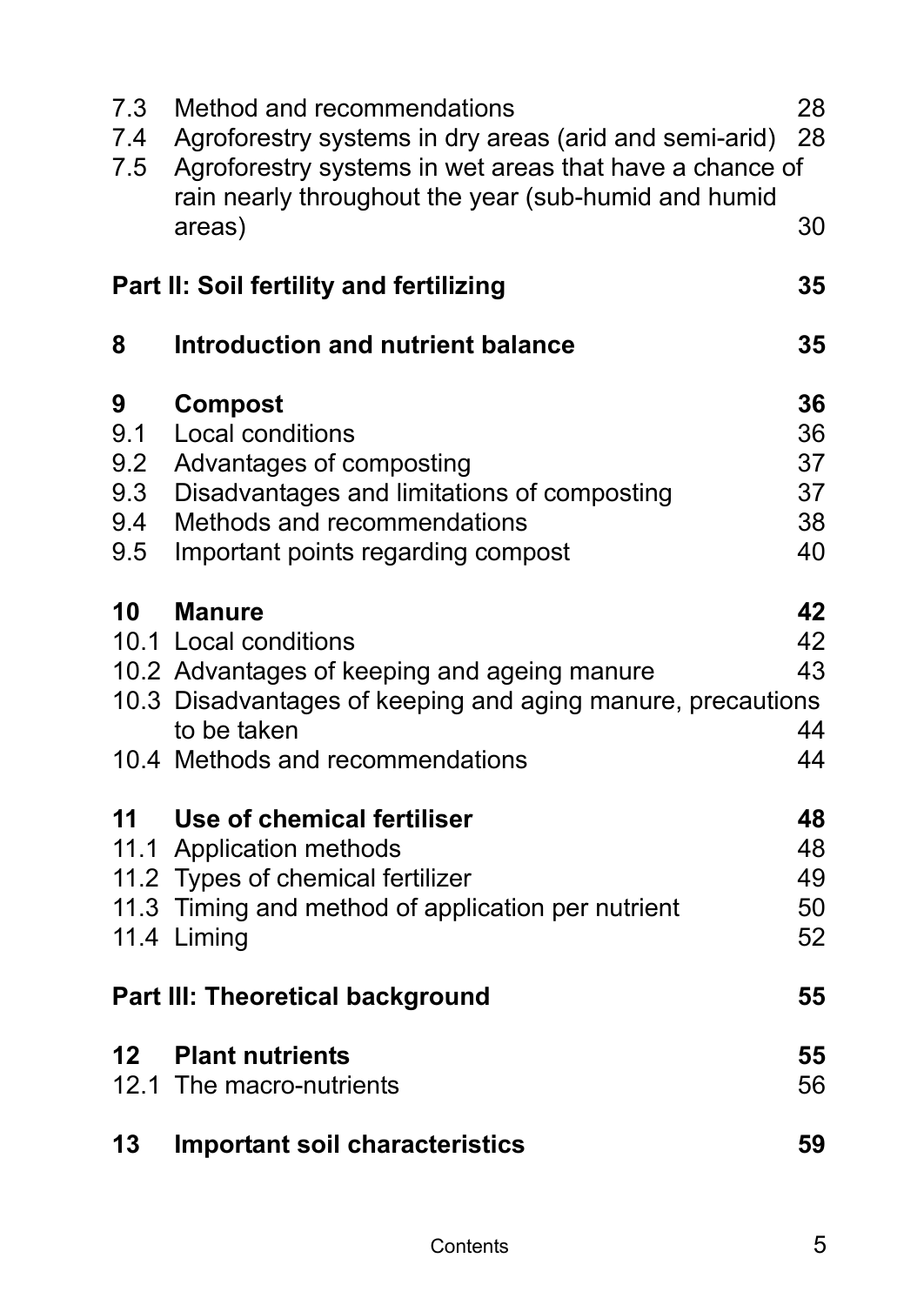|                                                       | 13.1 Soil structure                                   | 59 |
|-------------------------------------------------------|-------------------------------------------------------|----|
|                                                       | 13.2 The solid soil particles                         | 60 |
|                                                       | 13.3 Aggregates                                       | 61 |
|                                                       | 13.4 Organic matter in the soil                       | 61 |
|                                                       | 13.5 Soil organisms                                   | 63 |
|                                                       | 13.6 Immobilization of nitrogen (N) and the C:N ratio | 64 |
|                                                       | 13.7 Chemical characteristics of the soil             | 65 |
|                                                       | 14 Soil assessment                                    | 68 |
|                                                       | 14.1 Soil texture and structure                       | 68 |
|                                                       | 14.2 Level of organic matter                          | 71 |
|                                                       | 14.3 Impermeable layers                               | 71 |
|                                                       | 14.4 Nutrient supply                                  | 72 |
| Appendix 1: A few important soil types in the tropics |                                                       |    |
| <b>Further reading</b>                                |                                                       | 78 |
| Glossary                                              |                                                       | 80 |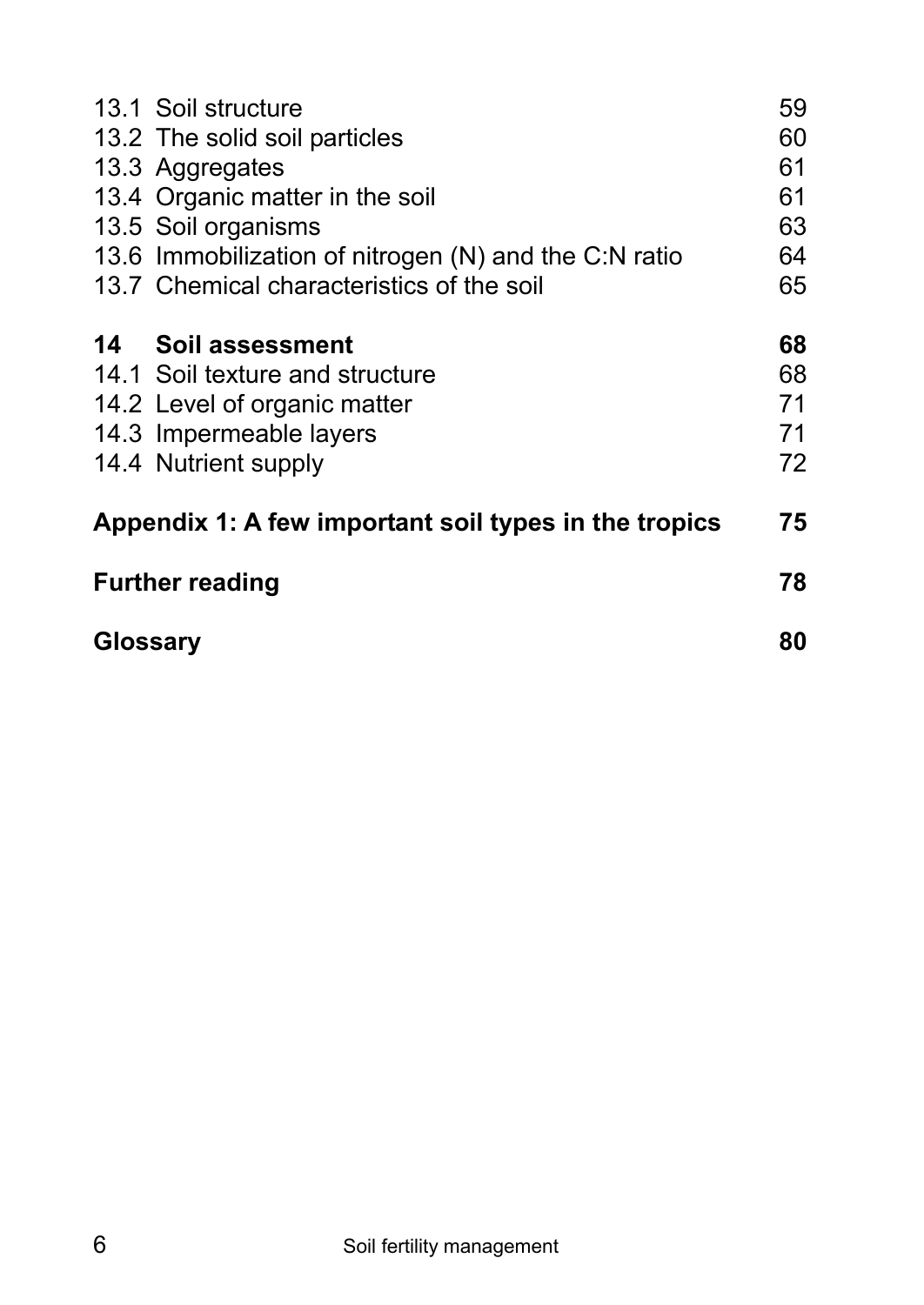# **1 Introduction**

Agromisa receives many questions about agricultural problems that directly or indirectly involve soil fertility problems. Often crop returns have decreased, so farmers want to know how to regain previous harvest levels. Lack of soil fertility causes decreased yields but many plant diseases are also related to poor soil fertility. If the soil fertility is not good, the crops are not in optimal condition, and are thus more susceptible to diseases and pests. The presence of diseases and pests lowers productivity levels, again threatening further the livelihoods of the rural communities. Such conditions can be avoided by improving the condition of the soil.

The presence of organic matter in the soil is fundamental in maintaining the soil fertility. Organic matter in the soil consists of fresh organic matter (leftover of dead plants and animals) and humus. The fresh organic matter is transformed into humus by soil organisms. Humus gives the soil a dark colour and can retain a lot of water and nutrients.

This means that the first step in maintaining soil fertility should be directed at maintaining the organic matter content of the soil. This can be done by using appropriate crop husbandry practices and by applying organic manure or compost. If the soil is very deteriorated, applying chemical fertilisers might be necessary. Chemical fertilisers can restore the soil fertility very quickly; because the nutrients are available to the plants as soon as the fertilizers are dissolved in the soil. It takes much longer before organic matter is transformed into humus and has released its nutrients.

This Agrodok will provide information about appropriate crop husbandry practices and the use of organic and chemical fertilisers, and it will give some background information and definitions of terms that are often used in soil science. Finally, it will outline a procedure to assess the condition of the soil.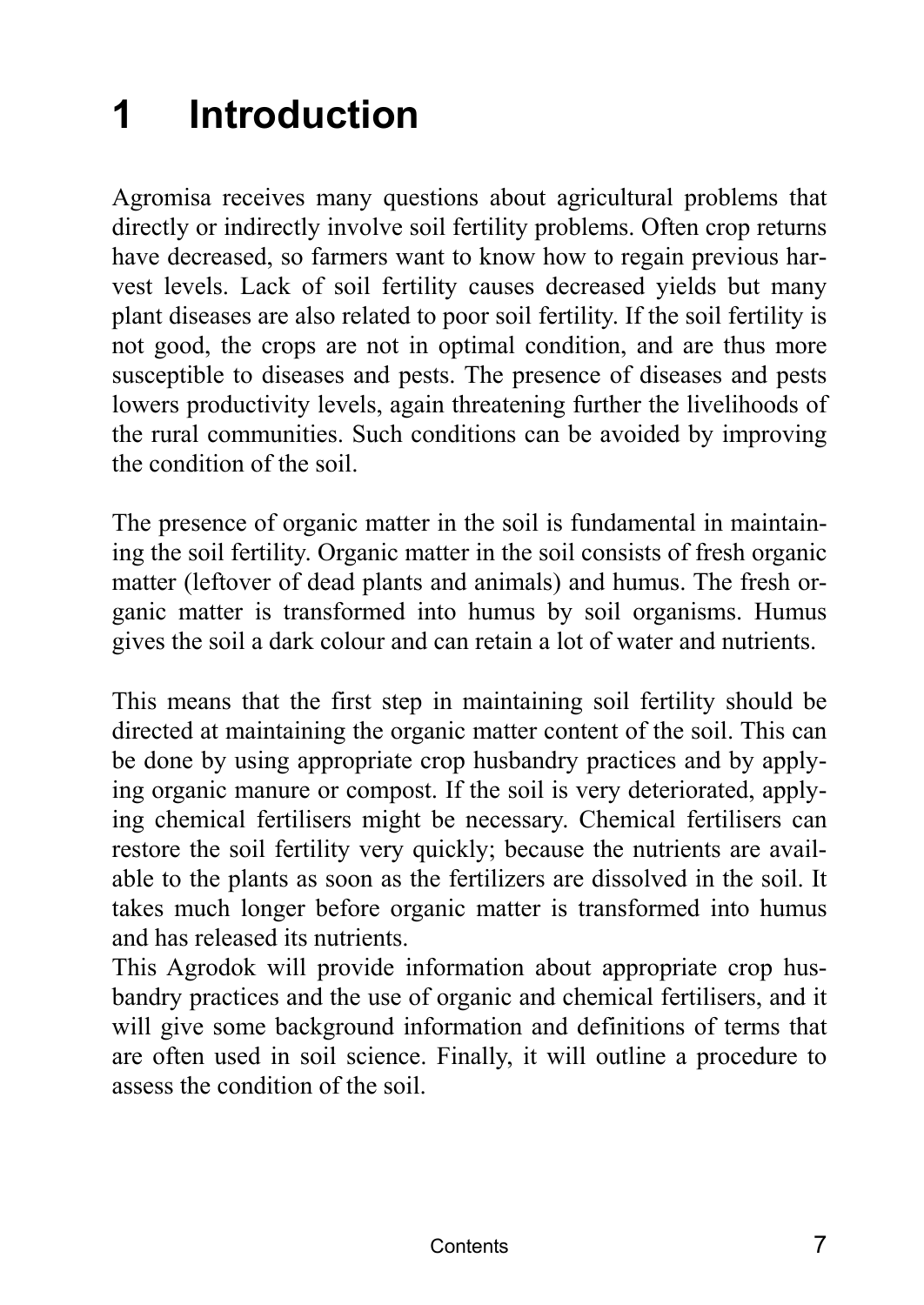This Agrodok is divided accordingly into three parts:

Part I describes the appropriate crop husbandry practices to maintain and/or improve the condition of the soil.

Part II describes fertilisers that can be applied to achieve quicker results but at a higher cost: both organic and chemical fertilisers will be considered.

Part III explains some scientific terms that are often used in texts about soil science to help those who want to read more about soils. A procedure to assess the condition of the soil is also given here.

#### **Part I Soil fertility and crop husbandry**

After an introduction about crop husbandry, organic matter, burning and the local conditions the crop husbandry systems are described in more detail:

- $\triangleright$  mulching is a method, in which a layer fresh organic matter is placed on top of the soil;
- $\triangleright$  green manuring consists in ploughing under fresh green material;
- $\triangleright$  intercropping means growing two or more crops together on the same field;
- $\triangleright$  during green fallow periods, species are sown or stimulated that have better qualities then the species that would grow spontaneously in the fallow period;
- $\triangleright$  agroforestry comprises all forms of land use in which woody species (trees and shrubs) are grown in combination with other crops.

#### **Part II Soil fertility and fertilisers**

The use of animal manure and compost contributes to retaining the level of organic matter in the soil. Chemical fertiliser can be needed to quickly supply a crop with required nutrients. In contrast to organic fertilisers, chemical fertilisers help the plants immediately; organic manures first have to be broken down into nutrients before they can be utilised by the plants. This means that organic material only has an effect in the long term, while chemical fertilisers contribute immediately (within a few days to weeks) to soil fertility. However, chemical fertilisers are depleted by the end of the season or seasons, while organic matter continues to enhance soil fertility as well as the soil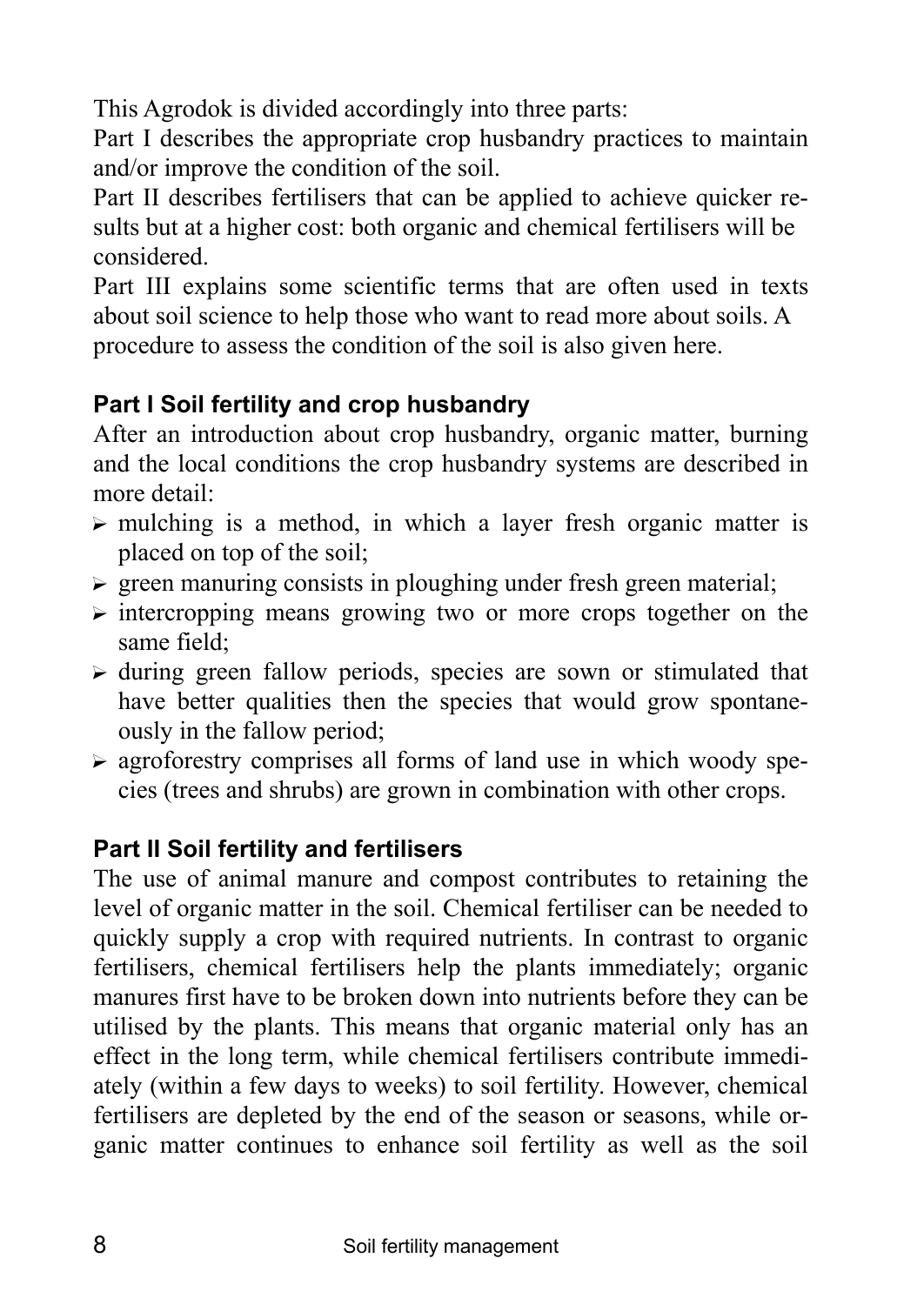structure. Moreover, the presence of organic material ensures that the chemical fertiliser is more efficiently utilised by the crop because it prevents the fertiliser from being leached. It is in fact a waste of money to apply chemical fertiliser on soil that is poor in organic matter if it is not done in combination with measures to increase the level of organic matter in the soil.

#### **Part III Theoretical background**

This section provides background information on technical terms, such as nutrients, and on important concepts in soil science, such as texture, structure, organic matter, soil organisms, aggregates, and chemical properties of the soil such as pH and CEC. These terms can also be found in the glossary (Appendix 2). In addition, Part III can be used as a preparatory resource for discussions with technicians or as an aid to understanding more technical literature.

A procedure to assess the condition of the soil is given: this includes assessing a number of important factors such as texture and structure of the soil, presence of impermeable layers, level of organic matter and soil life, the nutrient supply and the acidity of the soil.

A literature list is also included for those who seek more information on soil science problems.

Appendix 1 contains a list of a few important soil types in the tropics. Appendix 2 contains a glossary.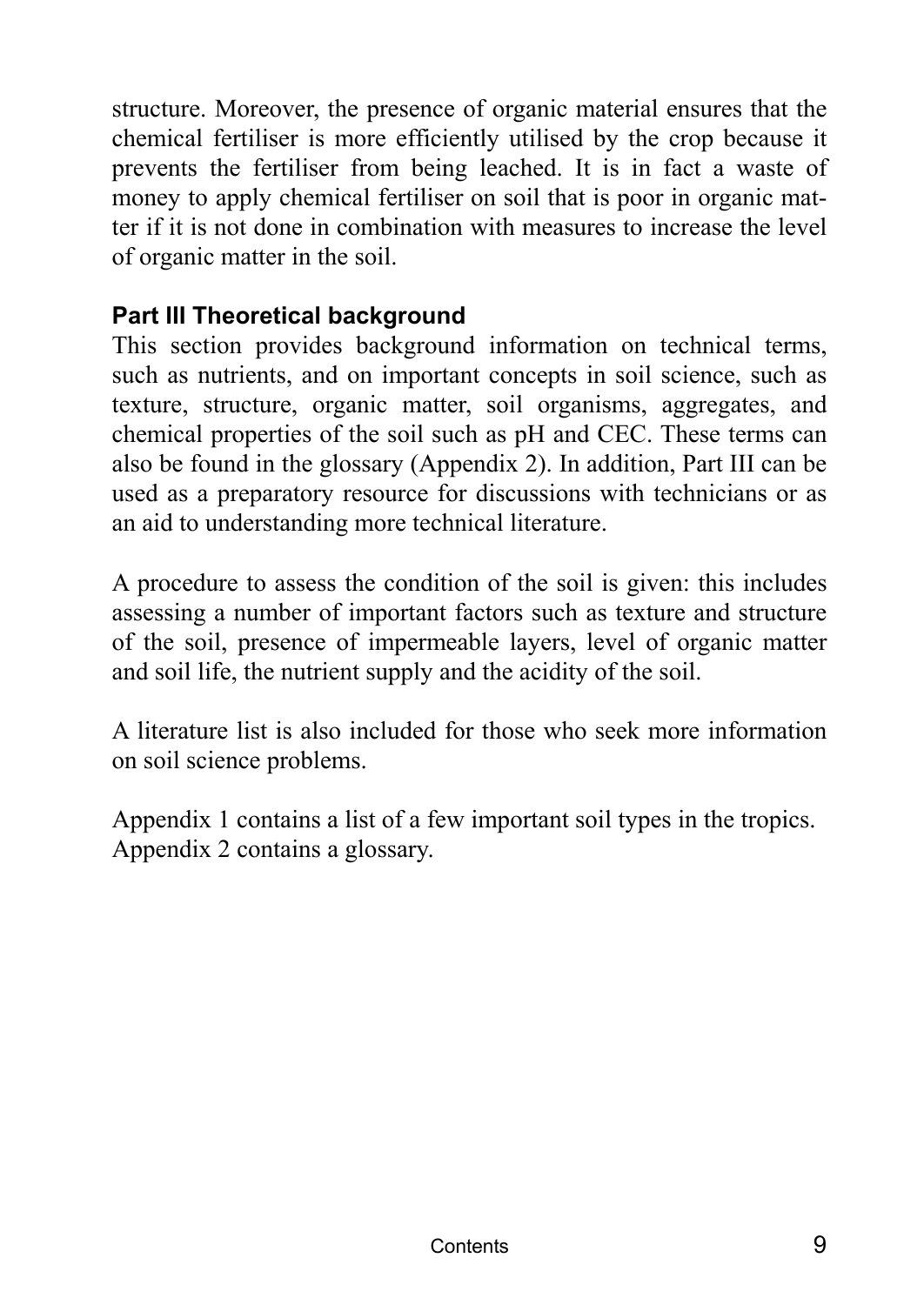## **Part I: Soil fertility and crop husbandry**

## **2 Introduction**

## **2.1 Crop husbandry measures**

Crop husbandry measures refer to methods the farmer can use before, during and after the growing season that do not require the addition of a new component to his business nor the purchase of many extra inputs (just sowing or planting materials). These measures include mulching, green manuring, intercropping, green fallow periods, and agroforestry.

All of the above methods are intended to achieve and retain optimum conditions in the root zone, where the crop gets the nutrients and moisture it needs for good production. Also the soil must be penetrable for plant roots. Methods such as mulching, intercropping and agroforestry aim to keep the soil covered in order to prevent evaporation and dehydration. Intercropping and agroforestry also ensure that extensive root systems are present in the soil; planting different crops with different root systems that need different nutrients contributes to a better utilisation of the available nutrients and water. The trees that form a part of agroforestry systems also ensure that the nutrients in deeper soil layers are utilised.

Green manuring and green fallow periods contribute particularly to a higher level of organic matter and to greater availability of the nutrients that are released from the organic material worked into the soil. The latter function can be intensified if leguminous plants are used.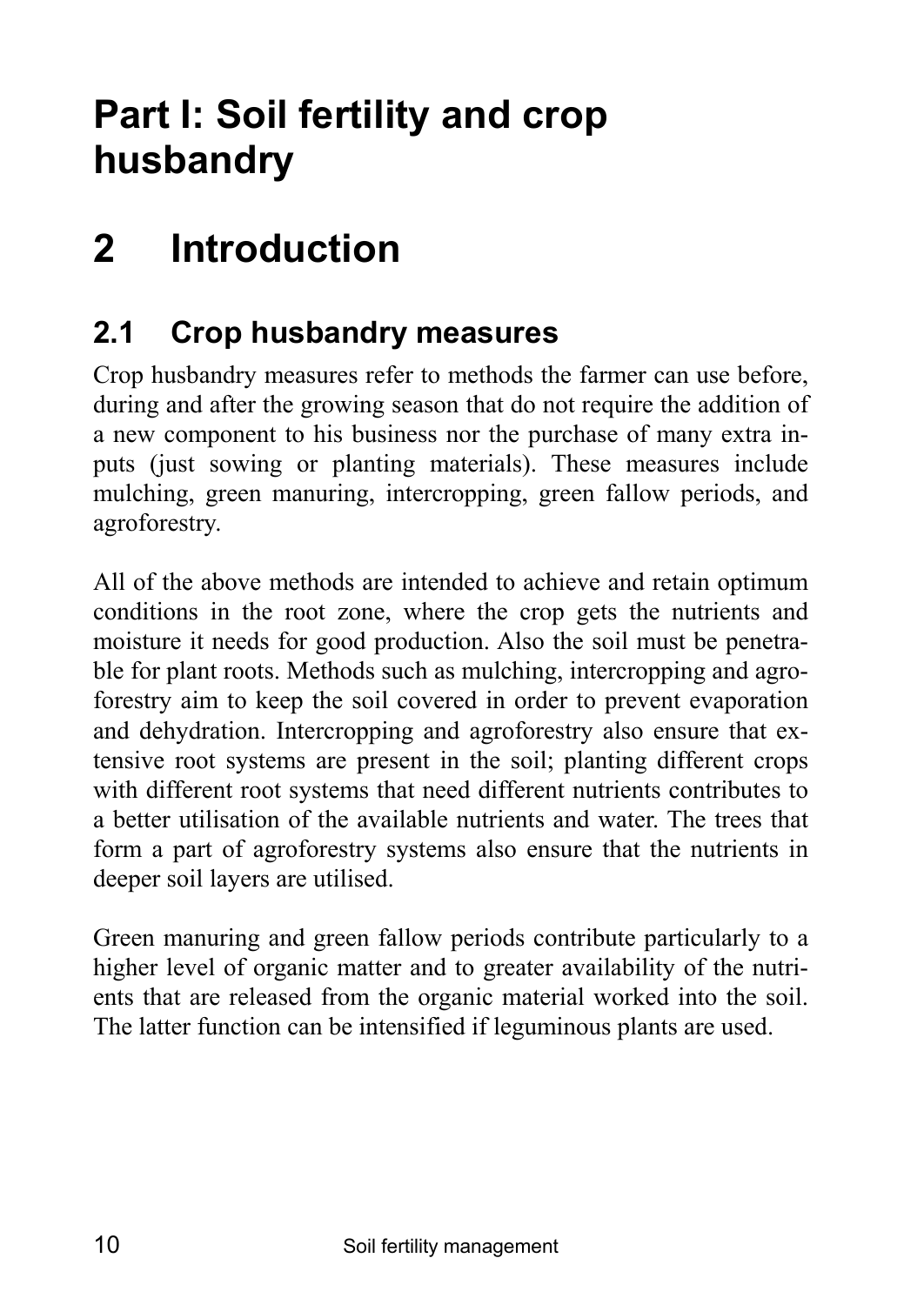## **2.2 Organic matter**

Organic matter is very important in soil fertility management because it has many properties that help increase soil fertility and improve the soil structure. Organic matter has a great capacity to retain nutrients; this is especially important in sandy soils, which retain very few nutrients. Organic matter can also retain a lot of water, which means that in dry periods more water is available for the plants for a longer time. This is especially important in sandy soils, which retain little water. Organic matter can improve the soil structure. This is important for both sandy and clay soils, because they have a poor structure. Finally, organic matter stimulates the growth of soil organisms, which help make the nutrients in the organic matter available to the plants.

The organic matter in the soil consists of fresh organic material and humus. Fresh organic material is plant and animal waste that has not yet decomposed, such as roots, crop residues, animal excrement and cadavers. The fresh material is transformed by soil organisms into humus, which is also called organic soil matter. In the process, nutrients are released; organic matter thus makes nutrients available to the plants. Humus, i.e. organic soil matter, is material that has been broken down so far that the original fresh material is no longer distinguishable. It gives the soil a dark colour. Humus itself is also broken down by the soil organisms, which releases even more nutrients, but this process takes much longer.

Crop husbandry that contributes to a positive balance of organic matter is the basis for good soil fertility in the long term. The balance of organic matter must be even or positive, that is, the amount of organic matter that is added must be equal to or greater than the amount that is broken down and thereby lost. However a positive balance of organic matter is difficult to achieve. This means that if a lot of organic matter is lost (by erosion for example) it is difficult to increase the level of organic matter in the soil. Even in favorable conditions and with good crop management, this can take a number of decades, especially if during that time crops are grown that are almost completely removed with the harvest.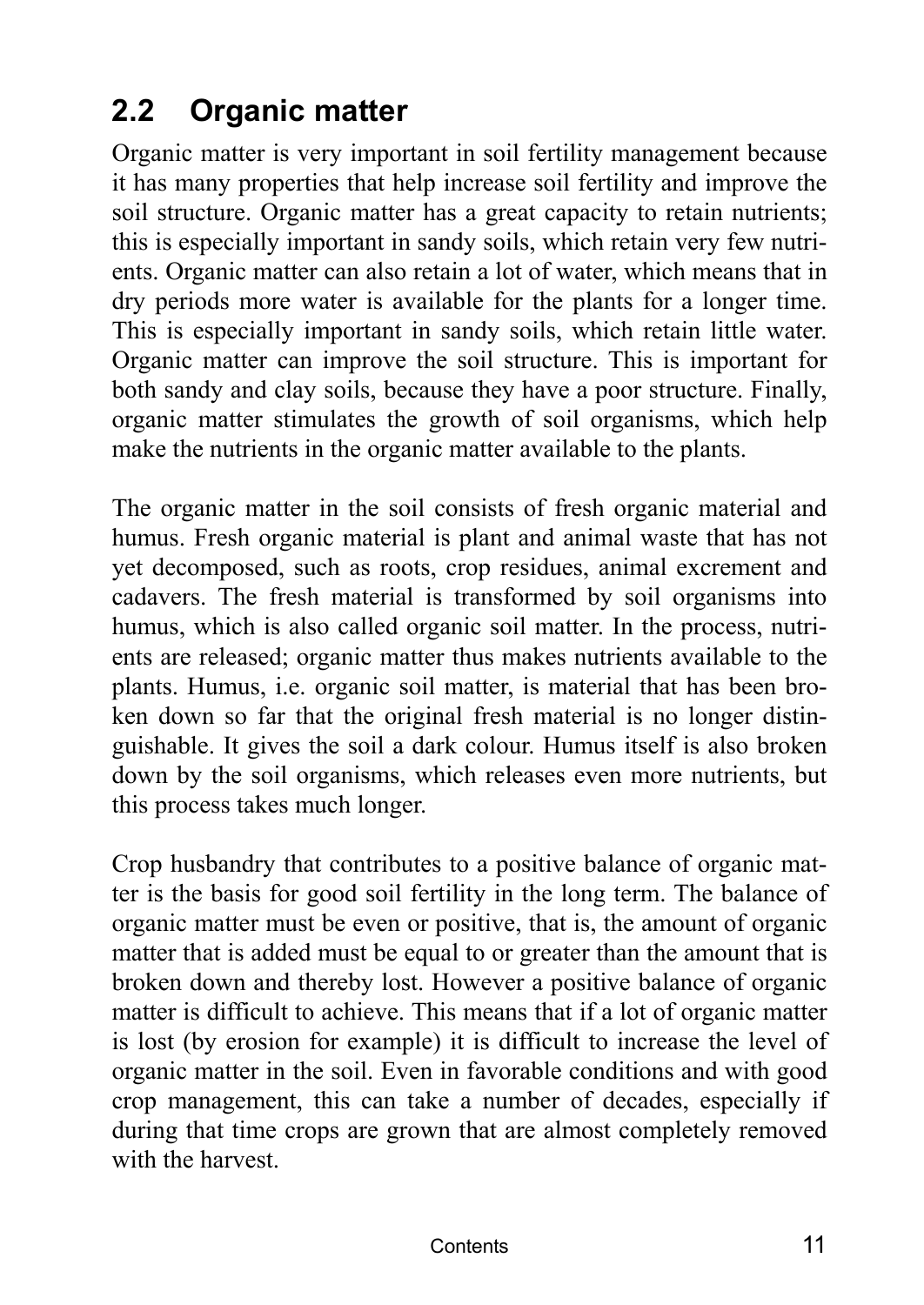The rate at which organic matter is broken down depends largely on the climate. In warm, damp conditions the organic matter is broken down faster than in cold or dry conditions.

## **2.3 Burning**

Burning vegetation to prepare land for cultivating crops is a common practice. The advantages are great, because burning fallow vegetation or crop residues with weeds saves a lot of labour. The fallow or weed vegetation is largely gone and no felling or cutting has to be done. The ash contains many nutrients in a directly usable form. The first harvest after burning fallow vegetation is usually a good one.

After a few seasons, however, a negative effect of burning can be seen in the level of nutrients and in the soil fertility. This has a number of causes. During the burn, large amounts of nitrogen (N) and sulphur (S) are released. These are thus no longer available for the plants (more information on the importance of these nutrients can be found in Part III, Chapter 12).

After burning, all the nutrients that were stored in the vegetation become available in the soil moisture, but they cannot be completely utilised all at once. In heavy rains, large amounts of N will be leached. Phosphate in mineral form becomes fixed to the soil particles and is then no longer available for the crop.

Regular burning of crop residues decreases the supply of fresh organic material and thus results in a decreased level of organic matter in the soil, which has negative long-term effects on soil fertility.

After the burns, the soil is unprotected and therefore susceptible to crust forming and to water and wind erosion. Ash is very light and is therefore easily carried away by wind and water. Along with the ash go the nutrients, leaving the soil without supplies for the next crop.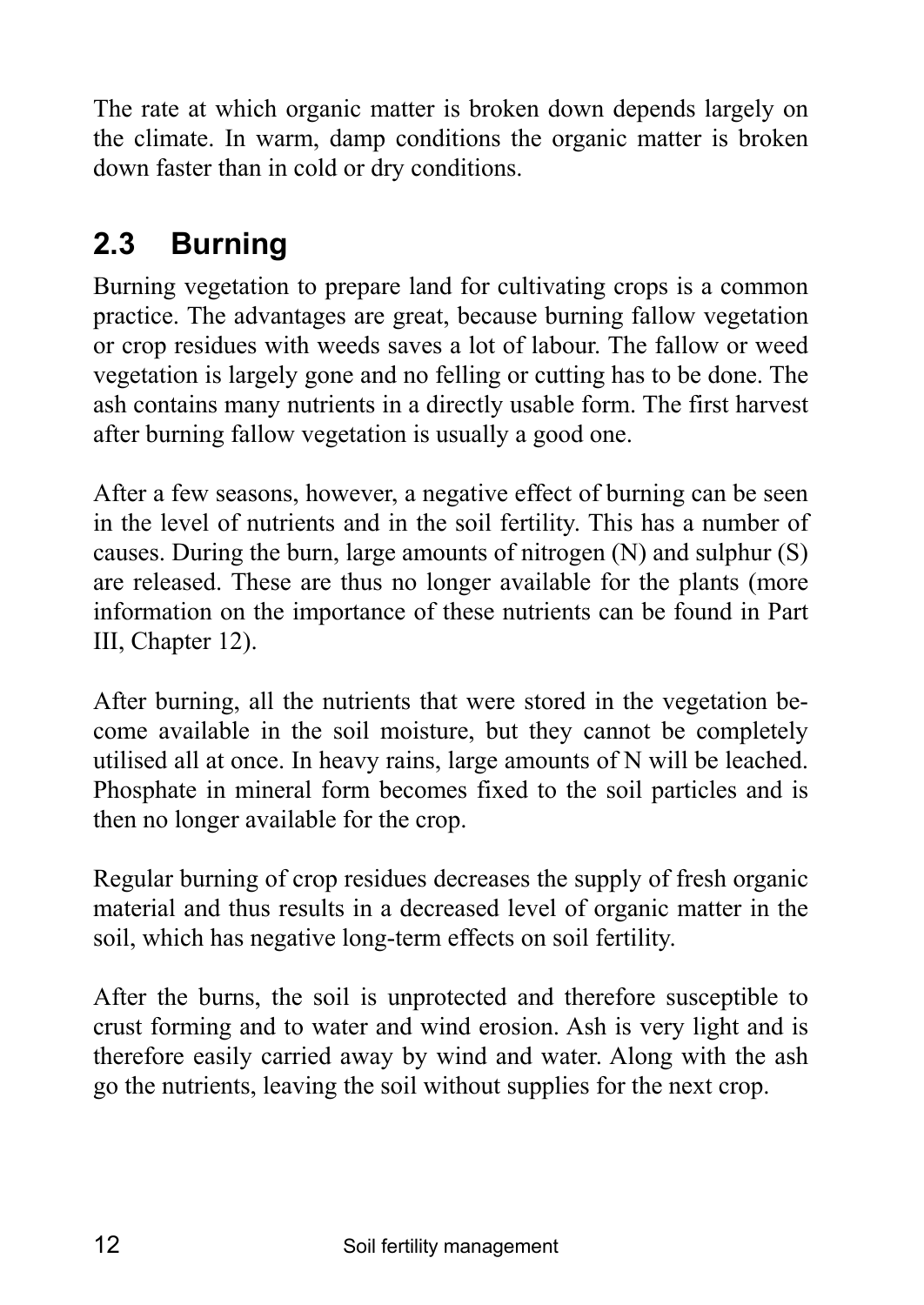Since the soil is uncovered, the soil temperature during the day can become very high, which is unfavourable for soil organisms and for seed germination. The soil also dries out faster this way. As a result, the soil is hot, dry, and empty of soil organisms, rather than cool, humid, and rich in soil life, as the plants would like it to be.

### **2.4 Local conditions**

In deciding which of the crop husbandry practices is the most effective, it is important to consider climate and possible slopes in the terrain. In humid areas that receive rain throughout the year, a living ground cover in the form of green manures is often better than mulch. A green manure takes in nutrients that the rain would otherwise wash away when no main crop is growing.

In sub-humid areas where it does not rain throughout the year and dry periods are clearly distinguishable, green manures can also be effective. However, in these areas competition with the main crop for water can become a problem. If the rainy season is so short that a green manure takes the place of a food or cash crop then the farmer will thereby lose food or income. A farmer will only do this if the green manure is so effective that it compensates for the loss by considerably increasing the yields of the following crops. The degree to which the yields are increased depends on the situation, so field trials must be done per region. It is important to remember that green manures save money by replacing chemical fertiliser, and they prevent the long-term loss of soil fertility (and thus income) by preventing erosion. These advantages are not always directly apparent. Mulch is a good alternative in sub-humid areas because it does not compete with the main crop. Intercropping is also often done because the water and nutrients are better utilised, it helps prevent erosion and it helps spread the risks of crop failure.

In semi-arid and dry savannah areas where the rainy season is very short, water is the most important limiting factor. Erosion by wind or water is a grave danger. Mulch is very important in these zones be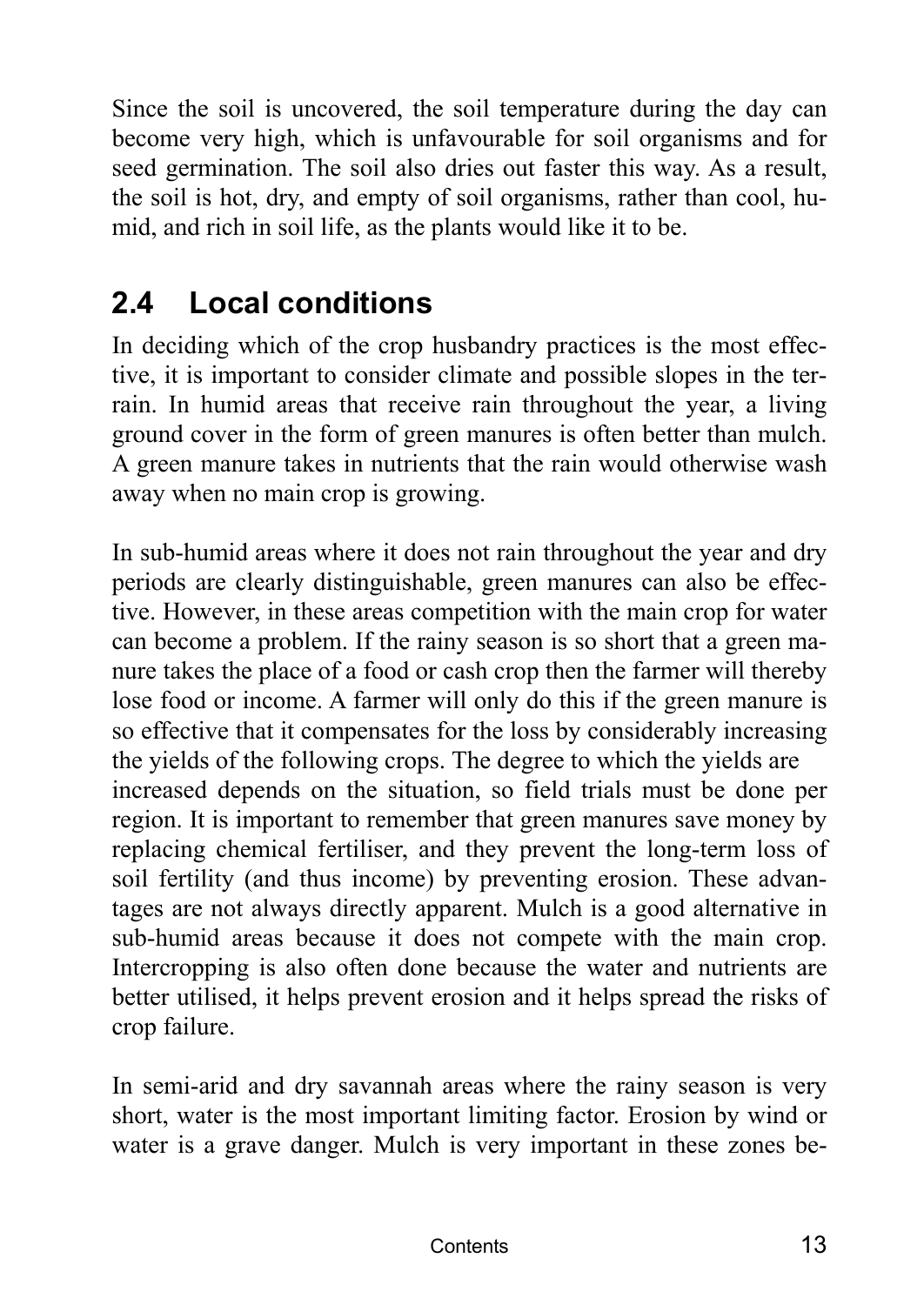cause it increases the moisture level in the soil by improving infiltration and preventing dehydration. The problem in these areas is how to obtain enough organic material to use as mulch. Intercropping is also used, especially as a way to spread risks. The yields of the various different crops together are not always higher than in a monoculture on the same area. This is because the plants in an intercropping system cannot be grown closer together than in a monoculture due to the shortage of water. Green manures are not suitable in dry areas because they require too much water.

In mountainous areas it is important to prevent erosion caused by water run-off. This is why it is so important to keep the soil covered as much as possible. In areas with enough rainfall, green manures and intercropping can be used, but in dryer areas mulching is a better alternative.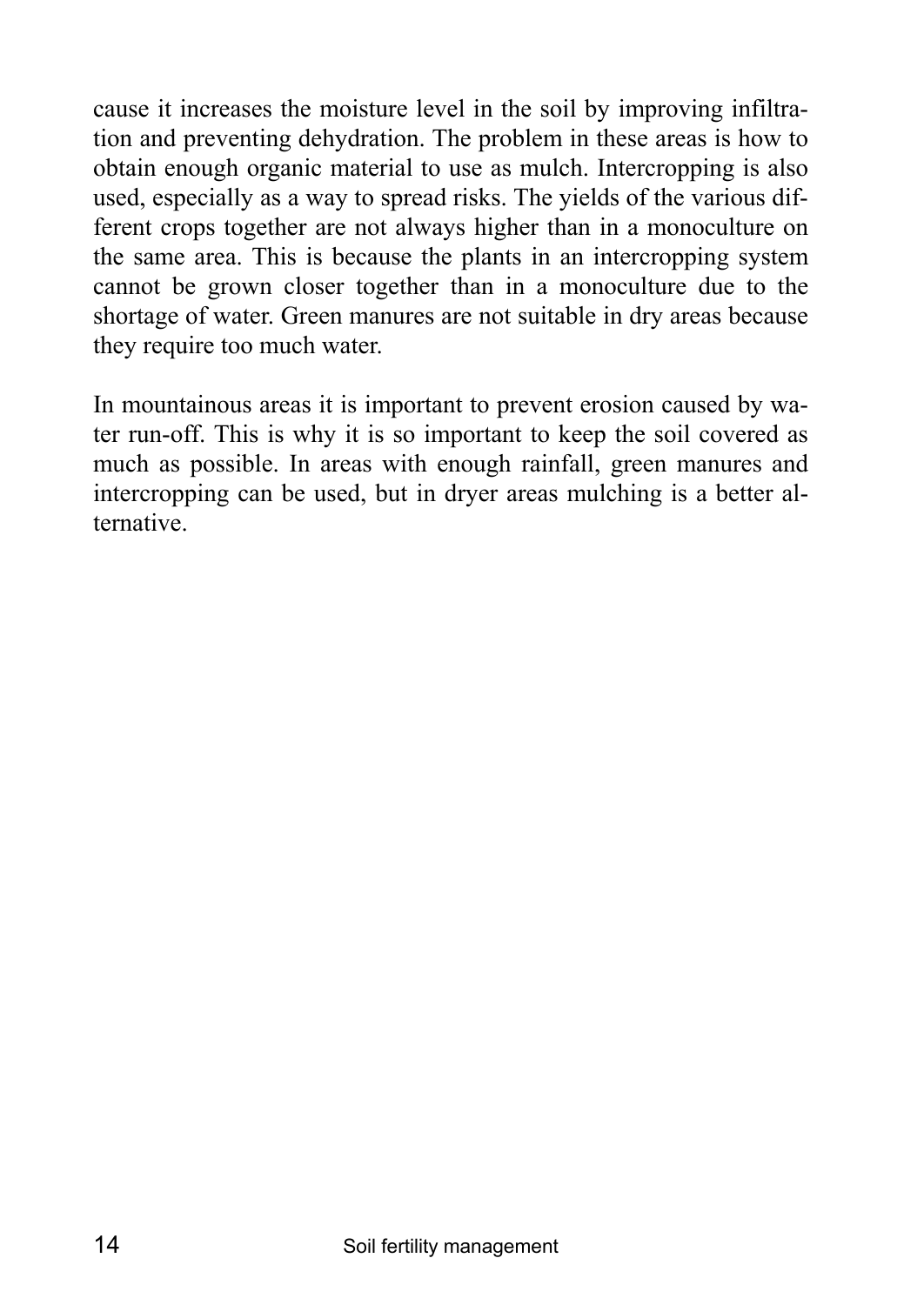# **3 Mulching**

Definition: Mulching means covering the ground with organic material, such as crop residues, straw or leaves, or with other materials such as plastic or gravel.

The goal of mulching is to:

- $\triangleright$  improve infiltration;
- $\triangleright$  protect the soil from water and wind erosion and from dehydration;
- $\triangleright$  prevent high ground temperatures;
- $\triangleright$  increase the moisture level in the soil:

and, when mulching with organic material, to:

- $\triangleright$  increase or retain the level of organic matter in the soil;
- $\triangleright$  better utilise the nutrients from chemical fertiliser;
- $\triangleright$  stimulate soil organisms.

### **3.1 Advantages of mulching**

- $\triangleright$  Covering the ground with a mulch layer protects the soil from forming a crust. This allows the rainwater to infiltrate*,* and thus decreases water erosion. Moreover, the mulch layer protects the soil particles from being carried away by strong winds, i.e. it decreases wind erosion
- $\triangleright$  The mulch layer protects the soil from becoming dehydrated. Together with increased infiltration, this ensures that the moisture content in the soil remains higher than in soil without a mulch layer.

It will thus take longer in the dry season for crops with a mulch layer to be short of water.

- $\triangleright$  The temperature of exposed soil can become very high during the day. By applying a mulch layer, the sun is blocked and the daytime temperature is lower, which is favourable for seed germination, the crop's root growth, and for the growth of micro-organisms.
- $\triangleright$  The mulch layer prevents the phosphate in chemical fertilisers from getting into contact with the soil particles that fix the phosphate.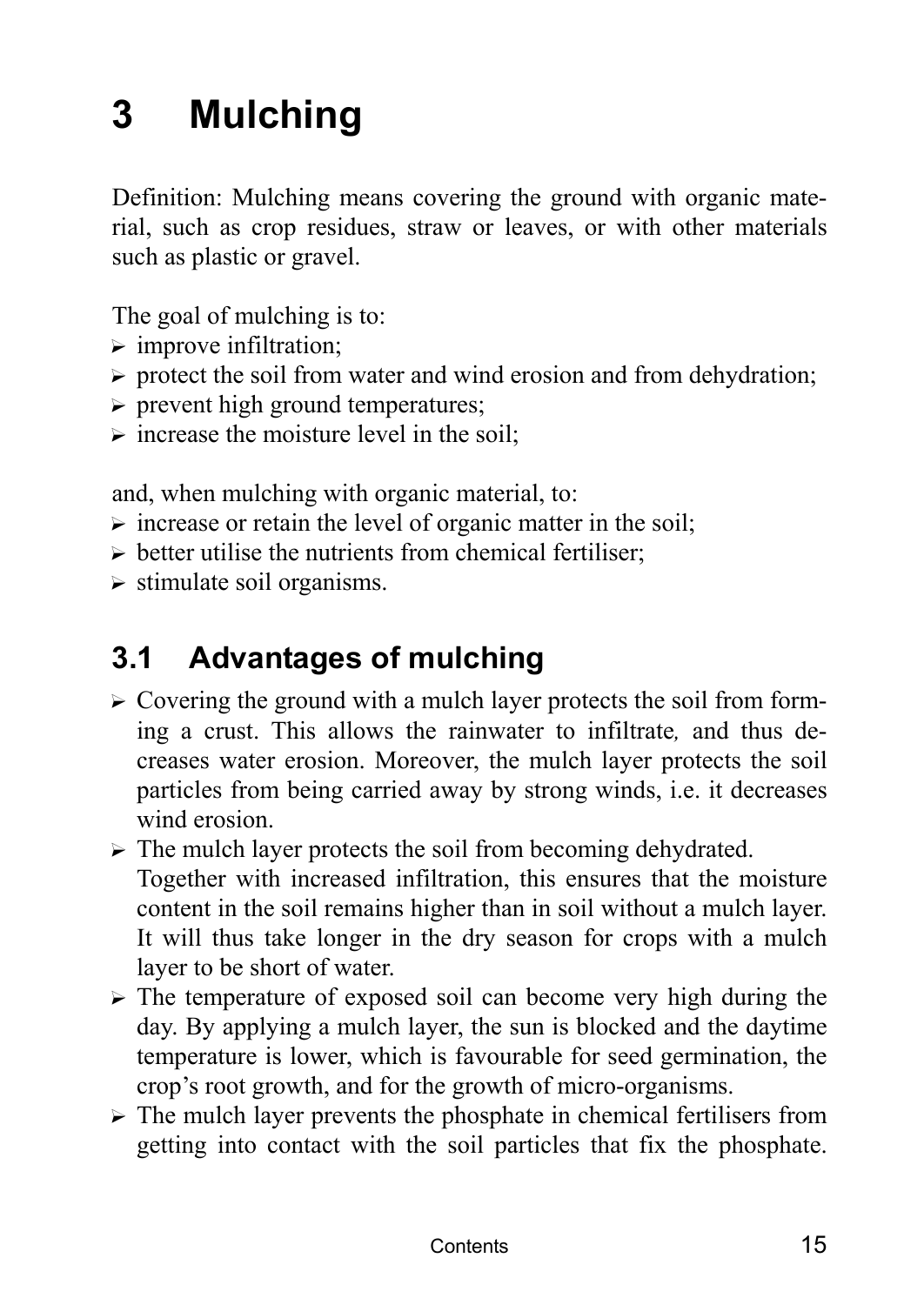Phosphate fertilisers are therefore more effective if they are applied on top of a mulch layer than if they are applied on unprotected soil (Figure 1, see also Part II, Chapter 11).



Soil temperature 25-30°C! Soil temperature 40-45°C!

*Figure 1: The difference between protected (left) and unprotected soil (right) (Source: Wijewardene & Waidyanatha, 1984).* 

An extra advantage of mulching with organic materials compared to mulching with non-organic materials is: the decomposition of the mulch increases the level of organic matter in the soil.

## **3.2 Disadvantages and limitations of mulching**

 $\triangleright$  Some organisms in the soil can profit so much from the higher moisture content and protection from high temperatures that they proliferate under the mulch layer. Snails can multiply extremely quickly under a mulch layer. In sub-humid areas of Africa, mulching caused an increase in termites. The termites can harm the crops, coffee for example. In such circumstances, it would be better to look for an alternative, combining the use of compost (Part II,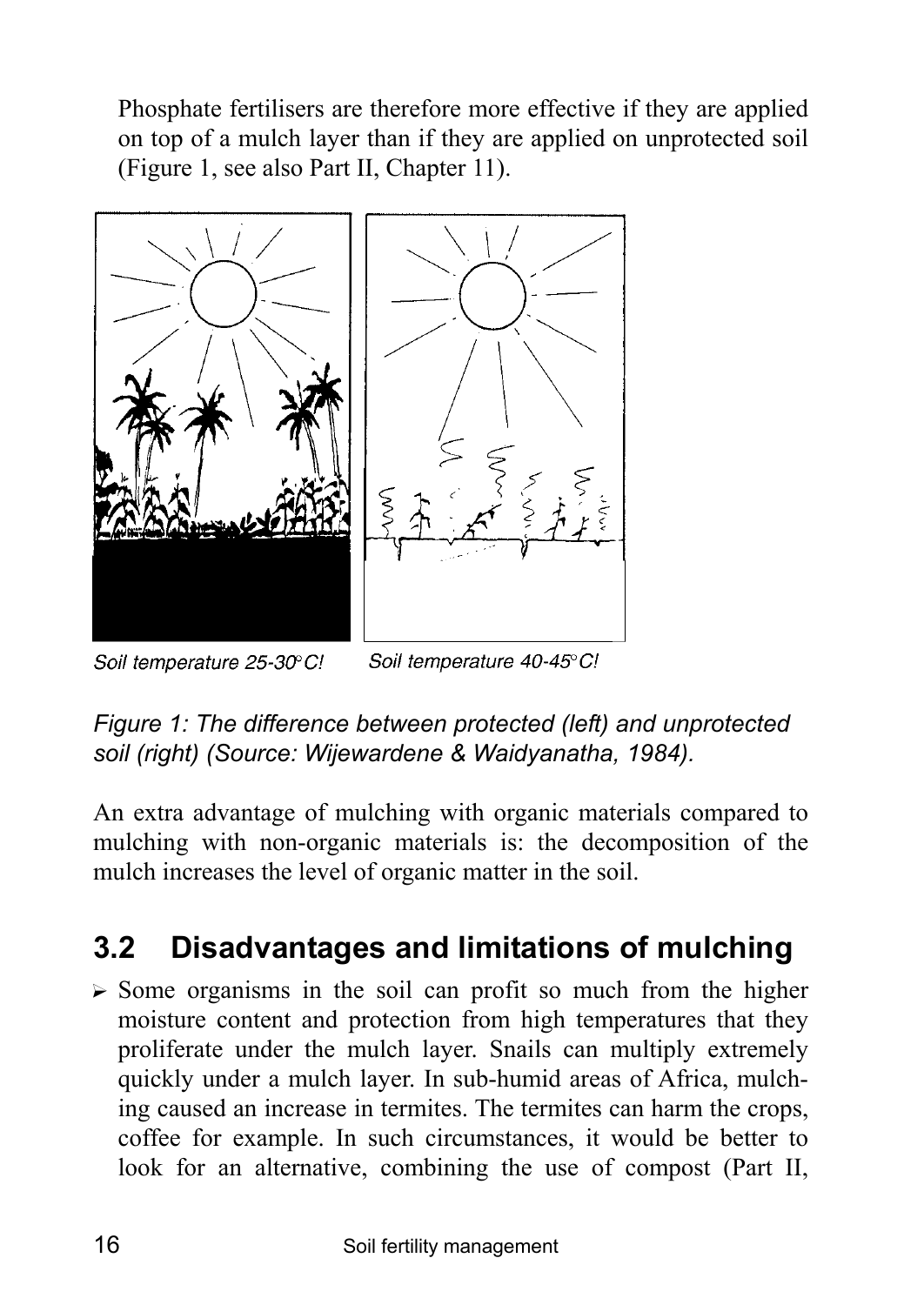Chapter 11) with specific steps to protect the soil from water and wind erosion (Agrodok 11: 'Erosion Control in the Tropics').

 $\triangleright$  The use of crop residues as mulch can intensify the risk of pests. This is especially true with the crop residues of corn, sorghum, sugar cane and cotton, particularly if they are not grown alternatively with another crop. Damaging organisms such as stem borers can survive in the stems and create problems the following season. This effect can be minimised by ploughing the crop residues into the soil, by allowing cattle to graze, by adding compost, or by rotating crops.

#### **3.3 Method and recommendations**

The mulch has to be applied before the rainy season begins, because the soil is then most vulnerable. The seeds can be sown through the mulch layer by making small openings in the mulch through which the seeds are planted. After planting each seed the opening must be closed, otherwise birds will become aware of the presence of the seed. The mulch layer may not be too thick. A sufficient amount would almost completely cover the soil from sight. If the layer is too thick, it will be difficult for the sprouted plants to reach the surface. The seeds can also be sown in rows that have been cleared by ploughing or removing the mulch.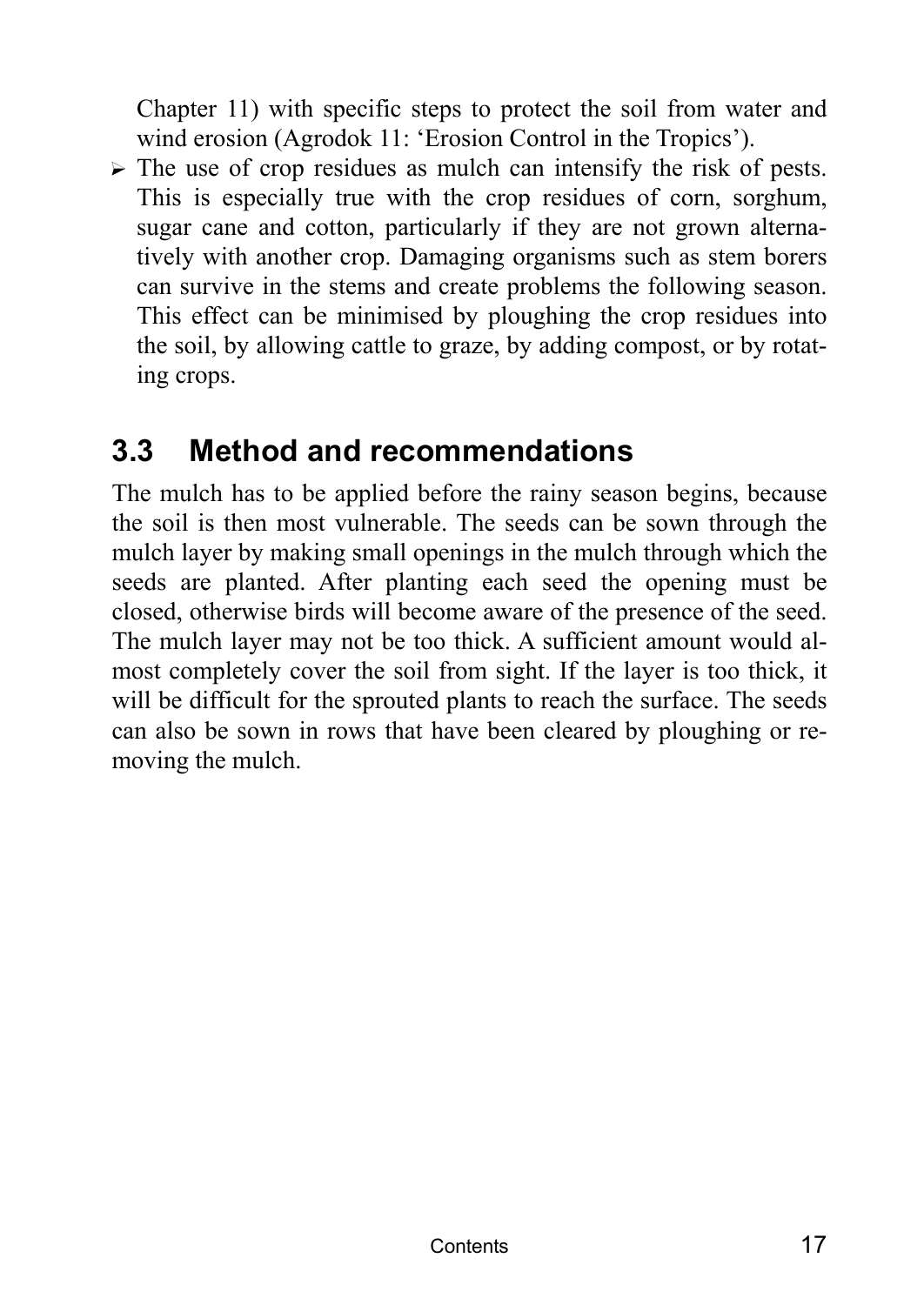# **4 Green manuring**

Definition: Green manuring consists of ploughing in green, not woody plants or plant parts. The plant material can come from a crop that was grown after or between the main crop, or from a weed that grew during a fallow period. It can also come from a shade plant or tree whose cuttings or fallen leaves are suitable for ploughing into the soil.

The goals of green manuring are to:

- $\triangleright$  make nutrients available for the main crop;
- $\triangleright$  improve the soil structure;
- $\triangleright$  increase or retain the level of organic matter in the soil;
- $\triangleright$  increase the ability of the soil to retain moisture;
- $\triangleright$  protect the soil against rain and wind erosion, dehydration and extreme temperature fluctuations at a time when no other crops are present;

and, when using leguminous plants as green manure, to:

 $\triangleright$  fix extra nitrogen out of the air, which becomes available to the main crop after the manure has been ploughed into the soil.

### **4.1 Advantages of green manures**

- $\triangleright$  During their growth period, green manures provide the same benefits as mulch. They are therefore sometimes called 'living mulch'.
- $\triangleright$  Their advantage over mulch is that they absorb nutrients, so these cannot be leached during a period in which no main crops are grown. After the green manures are ploughed under, these nutrients become available via decomposition.
- $\triangleright$  Green manures also have a positive effect on the soil structure, because of the penetration of their root systems, they add organic matter, and they stimulate the growth of soil organisms. Organic matter nourishes the soil organisms, which also benefit from the higher moisture content and the limiting of extreme temperatures during the day.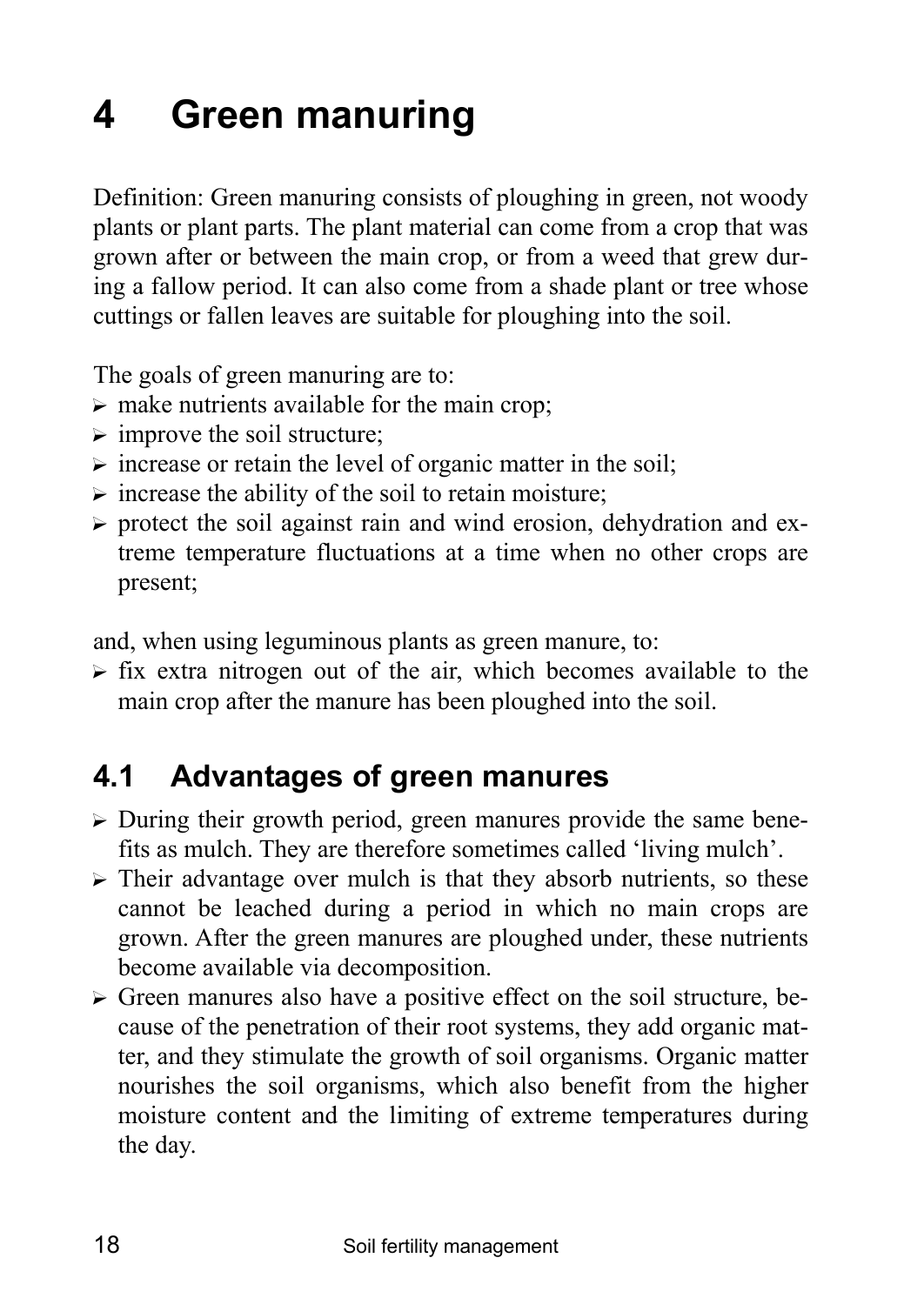#### **4.2 Disadvantages and limitations of green manures**

- $\triangleright$  If farmers are not accustomed to growing green manures, they may not readily accept the method. While the farmers have to invest their time and labour, they receive no obvious benefit, such as cash or food. The direct advantage in the form of increased production is not always immediately noticeable. Moreover, ploughing under a green manure is hard work, especially if done by hand.
- $\triangleright$  An alternative that is easier to introduce is intercropping (Chapter 5) with a green manure. The green manure is then grown in combination with the main crop (Figure 2). To prevent competition for nutrients, the green manure plant is sown later than the main crop. This is possible even in a short season, because the green manure plant does not have to mature fully. One plant that has been used quite successfully for this purpose is mucuna under corn.



*Figure 2: Corn with green manuring (left).*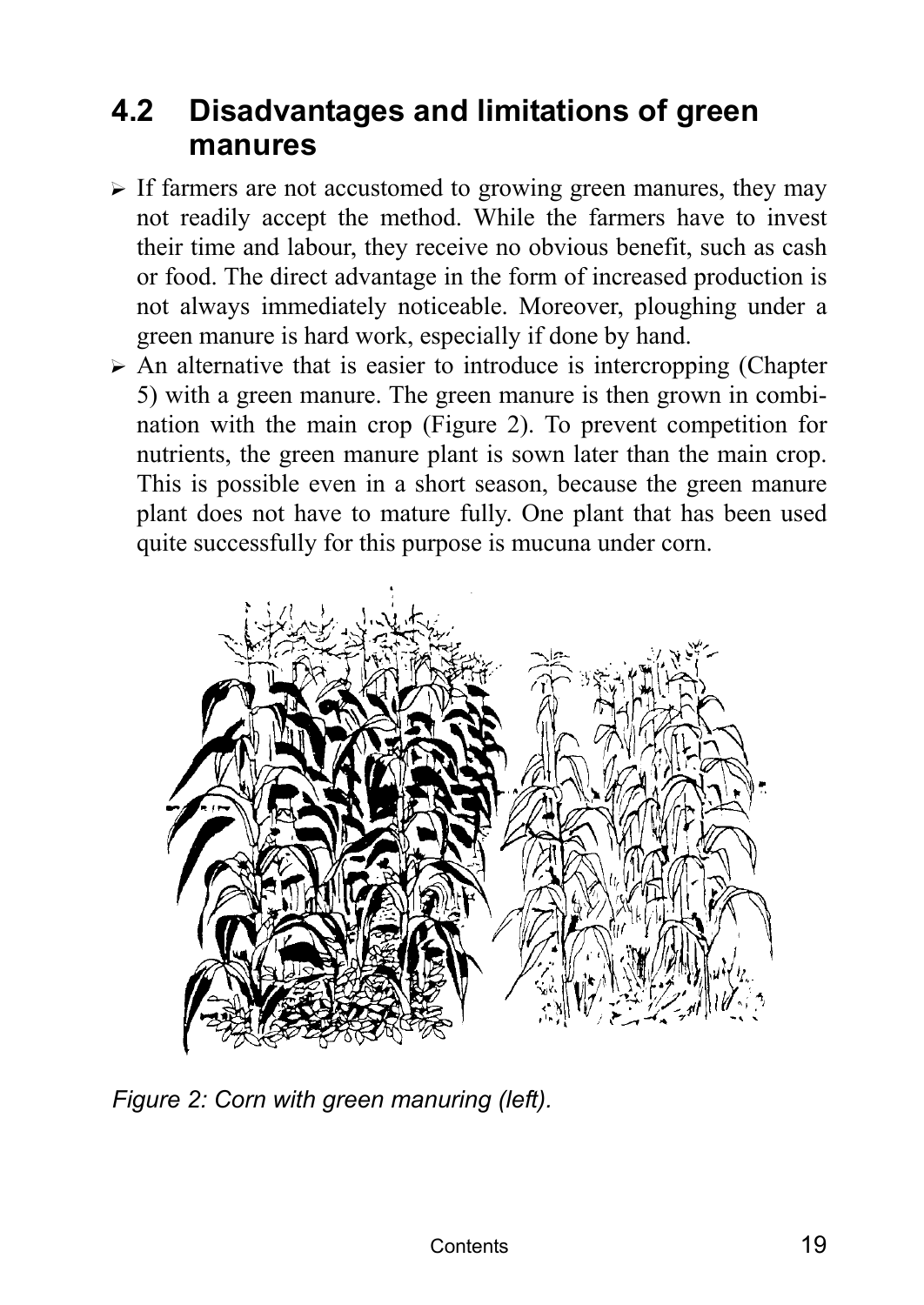### **4.3 Method and recommendations**

- $\triangleright$  It is important to choose a plant species that quickly covers the ground and produces a deep and extensive root system, so that the nutrients from the deep soil layers can be transported to the surface. A fast groundcover also prevents the growth of weeds, because it shades them.
- $\triangleright$  However, the green manure may not grow so quickly and easily that it expands to other fields where a different crop is being grown. And it may not be so resilient that it continues to grow after it has been ploughed under.
- ? A few species that are often used as green manures are: *Crotolaria juncia* (sun hemp), *Sesbania aculeata* (daincha), *Vigna unguiculata* (cowpea), *Vigna mungo* (black gram), and *Vigna radiata* (green gram). If these species are not available, other species that grow well in the area can be used, as long as they satisfy the requirements listed above.

The green manures are usually ploughed under when they are still young and succulent. The material is then broken down quickly by the soil organisms, whereby the nutrients become available. Within a few months the material is completely decomposed. Thus, little addition is made to the level of organic matter in the soil. Young and succulent material should be ploughed under at least two months before the new crop is sown, because in the initial period of decomposition, substances are released that can damage the young sprouted plants or can make the root ends sensitive to damage by pathogens.

If the material is ploughed under when it is older and tougher it will be broken down much slower. In that case it does add to the level of organic matter in the soil. Since the nutrients are slowly made available, their effect in the first season is less than with young and succulent material. However, the effect is noticeable for several seasons.

If the soil has a low organic content, it is better to let the green manure get old and tough, so that an addition is made to the level of organic matter in the soil. The level of organic matter in the soil is after all the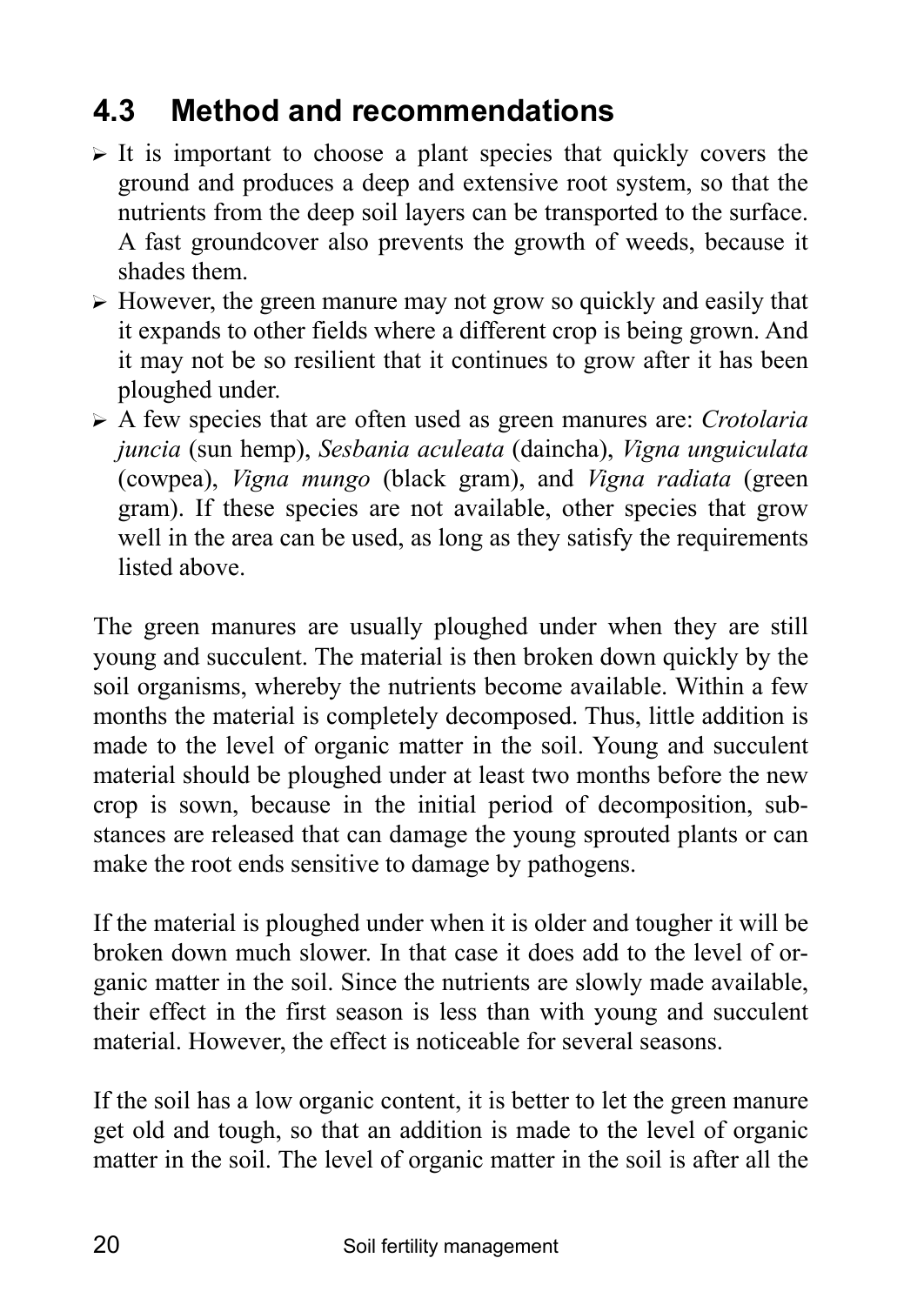most important indicator of soil fertility. Material that is old and tough generally is difficult to decompose. Many soil organisms are needed to do this. Before the soil organisms can start to digest the organic matter they have to grow themselves. To grow the organisms use nitrogen like plants do (this is also called nitrogen immobilisation). This means that if plants grow at the same time as the organisms the plants will lack nitrogen. Therefore it is better to first allow the soil organisms to grow and decompose the organic matter before the crop is sown.

So the green manure must be ploughed under 5-6 weeks before the main crop is sown.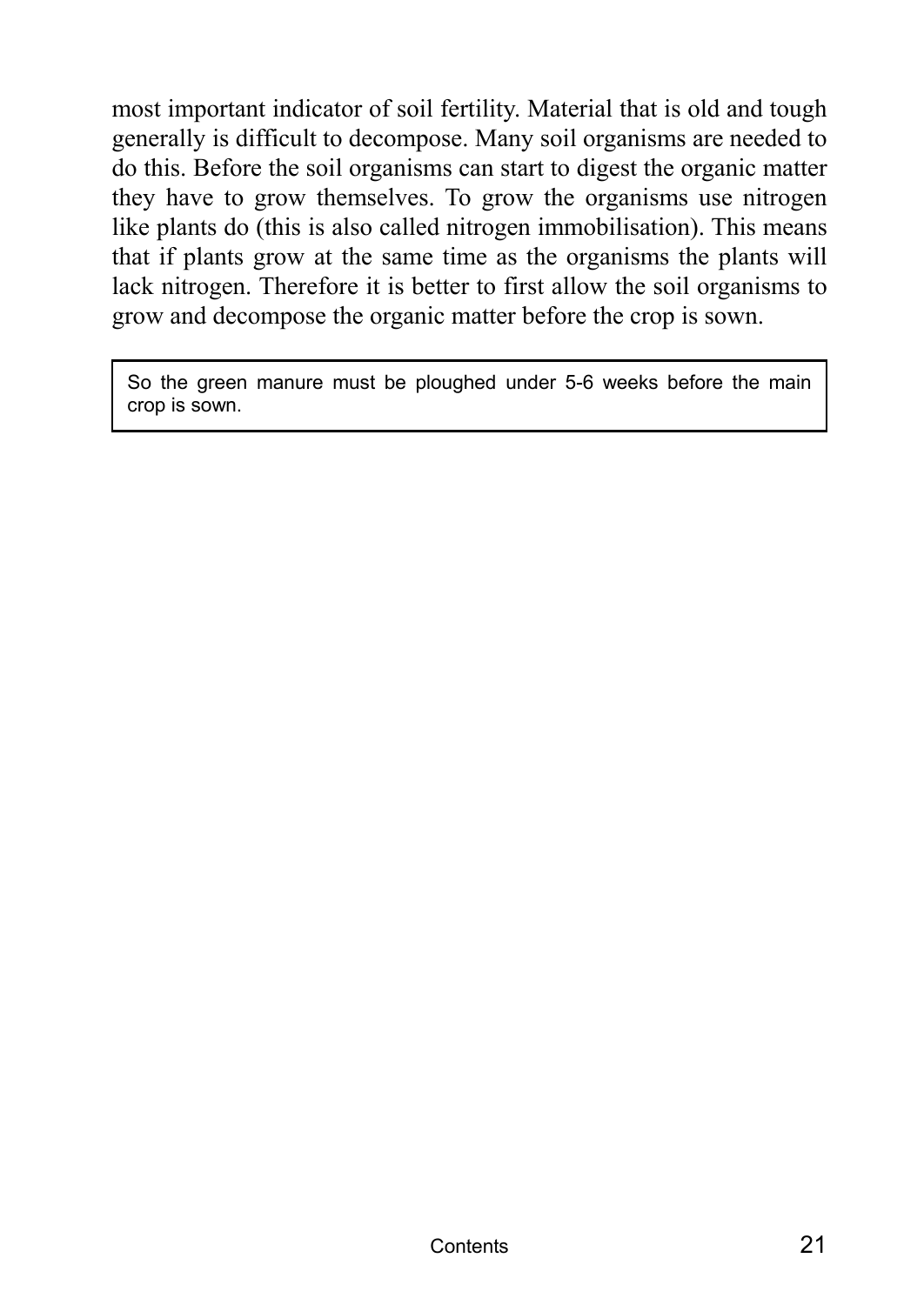# **5 Intercropping**

Definition: Intercropping means growing two or more crops together on the same field. By combining crops that have different growth patterns, the available air, water and nutrients can be better utilised.

Important goals of intercropping are:

- 1 a direct production increase compared to monoculture (if enough water is available), due to:
	- $\triangleright$  better ground cover;
	- $\triangleright$  optimum use of sunlight;
	- $\triangleright$  more efficient root growth;
	- $\triangleright$  extra nitrogen (when using nitrogen-fixers);
- 2 spreading the risks of crop failure over more crops, due to:
	- $\triangleright$  multiple crops; if one crop fails the other might still yield something;
	- $\triangleright$  limited effect of diseases and pests because one pest or disease is mostly specialised on one crop and will leave a different crop unharmed.

### **5.1 Advantages of intercropping**

- $\triangleright$  In many parts of Africa intercropping is a traditional farming method. A common combination is a grain crop grown together with a bean crop. Grains generally grow tall and slender, while beans stay low and creep over the ground. This combination protects the soil more than a single grain crop would. Grains generally need as much sun as possible, while beans and other legumes grow just as well in the shade. The available sunlight can thus be utilised optimally by both crops.
- $\triangleright$  If one of the crops fails, for example due to irregular rainfall or disease, then the other crop can often still provide a successful harvest. In this way, the farmer minimises the risks of crop failure.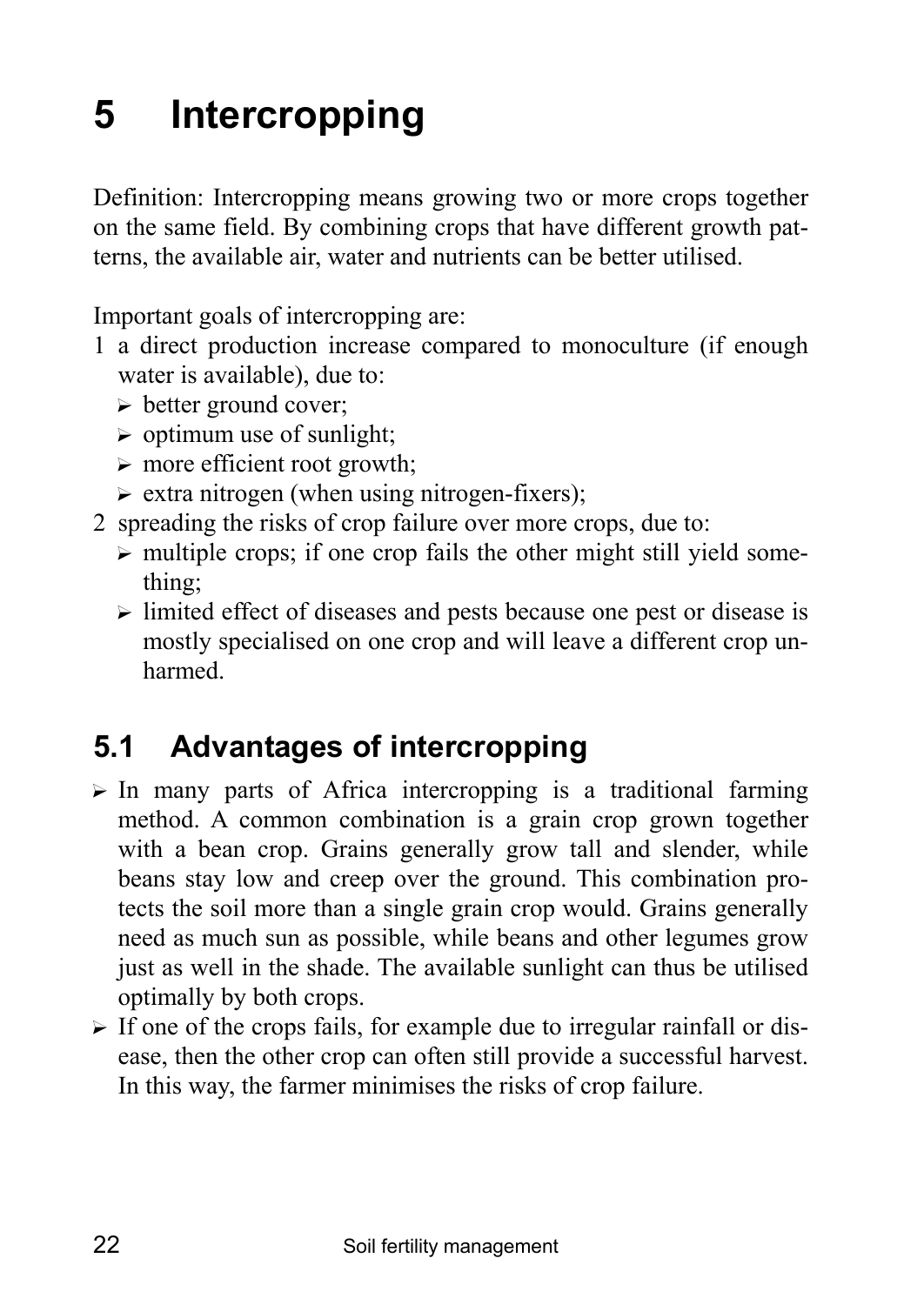- $\triangleright$  With multiple crops, each with its own root pattern, water and nutrients can be absorbed from various layers and places. These resources are thus utilised more efficiently than when only one crop is grown (Figure 3).
- $\triangleright$  Intercropping can have a limiting effect on the spread of diseases and pests. For example, grains can serve as a



*Figure 3: Crops with various root systems (Source: V. Noordwijk, 1990).* 

barrier against the spread of insects in cowpea or peanut crops.

- $\triangleright$  Insects or other pests that damage a particular crop can be driven away by substances that another crop produces, or by the other crop's attraction of insects that eat the damaging soil organisms or insects. This method is especially used in the cultivation of vegetables, such as by planting onions and carrots next to each other.
- $\triangleright$  Lack of labour is often a problem at peak seasons such as sowing and harvesting time. If the sowing and harvesting periods of the different crops vary, it is easier to spread the available labour over the entire season avoiding high peaks.

### **5.2 Disadvantages of intercropping**

- $\triangleright$  One disadvantage is that the denseness of the crops makes it physically more difficult to combat diseases, pests and weeds.
- $\triangleright$  Mechanisation of an intercropping system is difficult to achieve. However, this is generally not a very serious problem because small farmers perform most tasks by hand.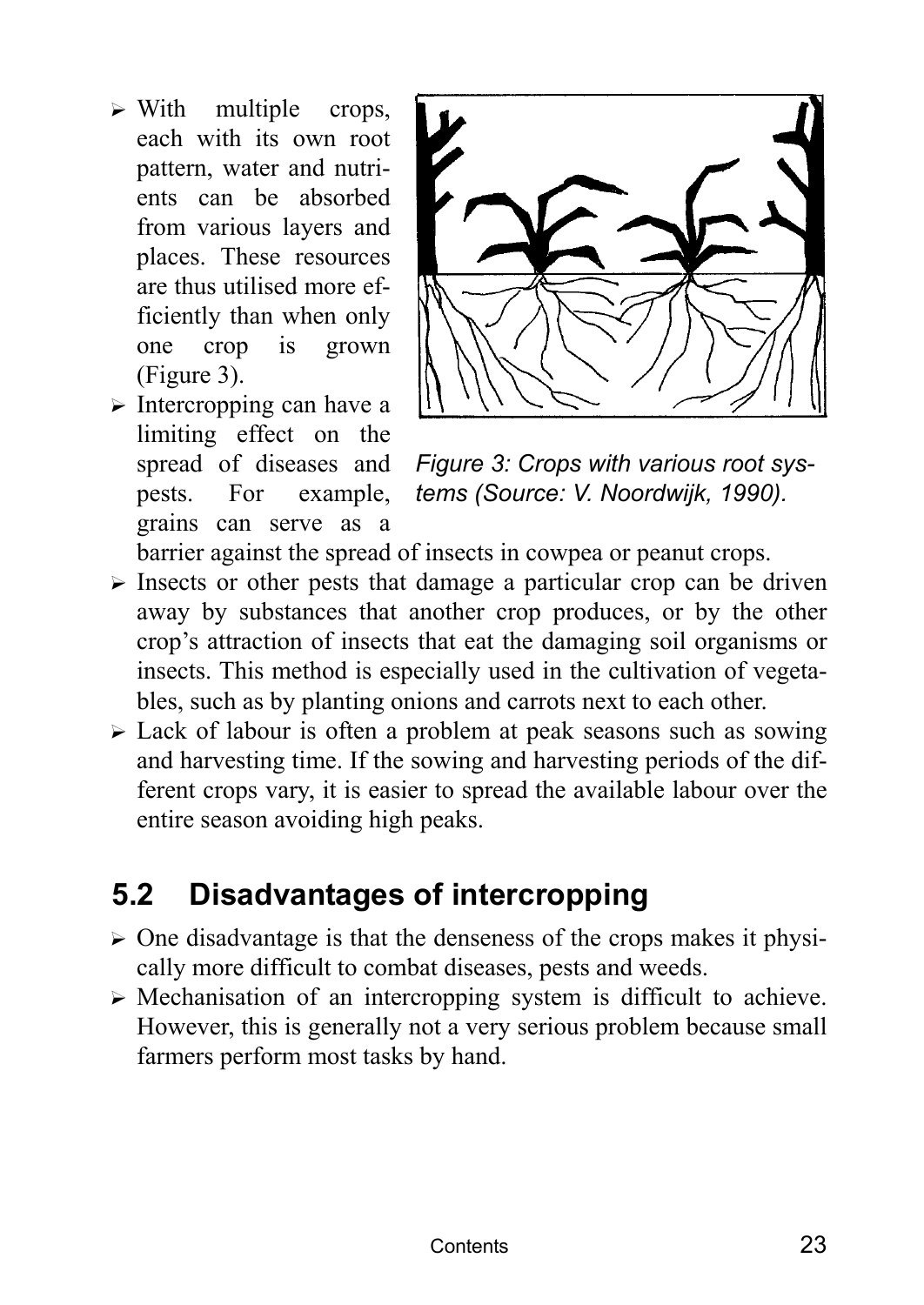## **5.3 Method and recommendations**

- $\triangleright$  A frequently used combination is that of a grain with a bean. Beans are nitrogen fixing crops i.e. they can fix extra nitrogen from the air. They are also good at releasing fixed phosphate. The timing of the sowing dates of the different crops in relation to each other is important, because if the nitrogen-fixer matures and is harvested first, then the added nitrogen and phosphate already become partially available to the other crop. If it matures after the other crop, then the nitrogen and phosphate will only be available to the subsequent crop.
- $\triangleright$  Whether diseases and pests are stimulated or, preferably, blocked by intercropping depends on the crops, the climate and also on which diseases and pests are common in the area. Therefore, it is best to first experiment on a small scale.
- $\triangleright$  If farmers have very serious objections to growing various crops together on one field, then crop rotation is an option. In this case various crops are grown one after the other on one field. By choosing crops that have different root patterns and that do not contract the same diseases, some of the advantages of intercropping can still be achieved.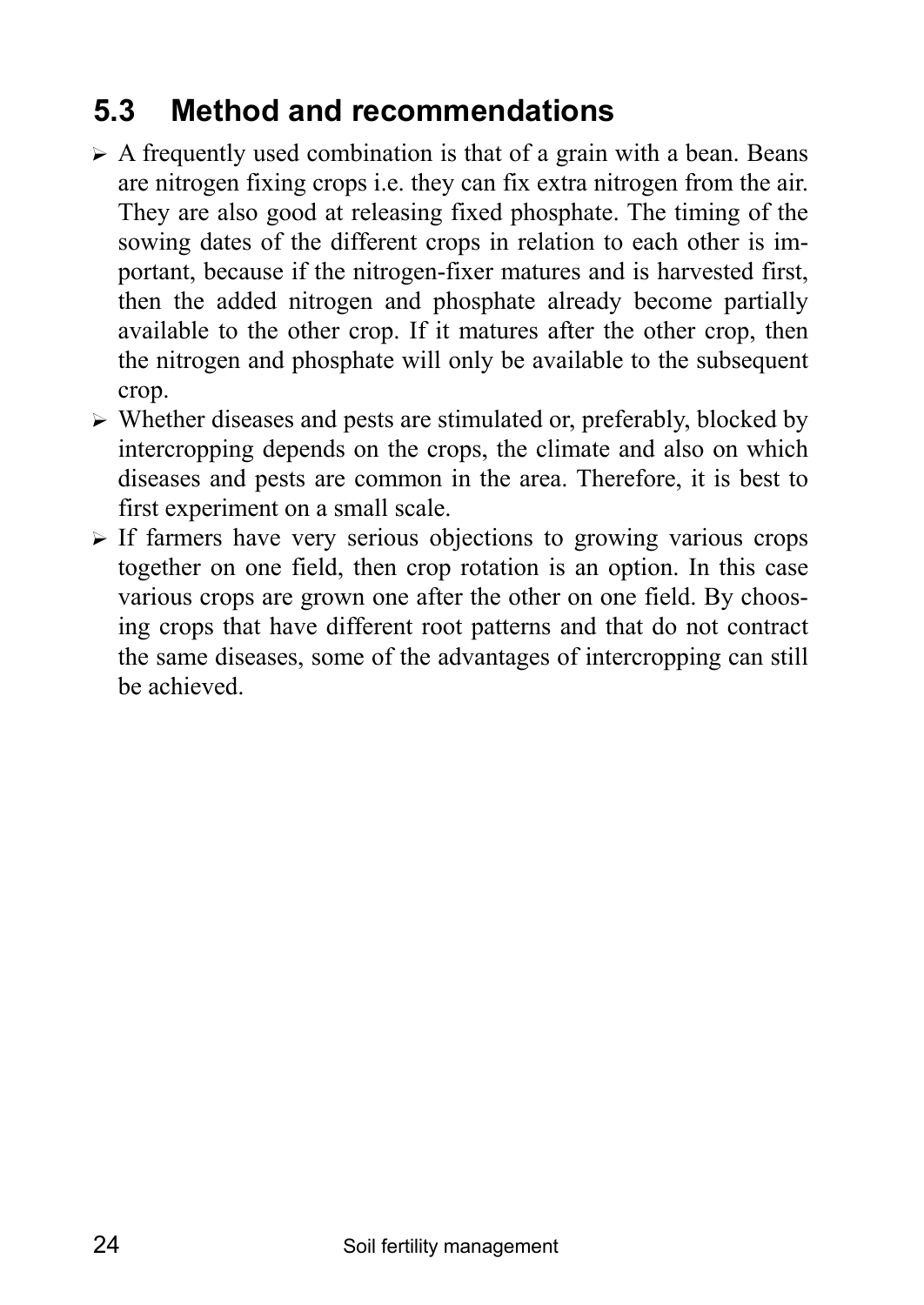# **6 Green fallow periods**

Definition: In a green fallow period, species are sown or favoured that have better qualities than the species that would normally grow spontaneously in the fallow period. The goal of green fallow is to quickly restore soil fertility. Traditionally, fallow periods are used to restore the soil fertility after a period of crop cultivation, and to suppress the growth of weeds that commonly grow between crops. Many of these types of weeds cannot compete with the weeds that grow during the fallow period. If farmers have too little land available, fallow periods can become too short to restore the soil fertility. This is often the case in the transition from a shifting cultivation system to a permanent system.

### **6.1 Advantages of fallow periods**

The advantage of a green fallow period is that the restoration of soil fertility will take place faster.

Fallow periods can be shorter, which is especially advantageous in areas where the pressure on land is intense.

### **6.2 Disadvantages**

Farmers will have to invest time and money sowing species that may not yield them any cash income. (There are some leguminous crops such as pigeon peas, which do meet the characteristics below and can be sold as well).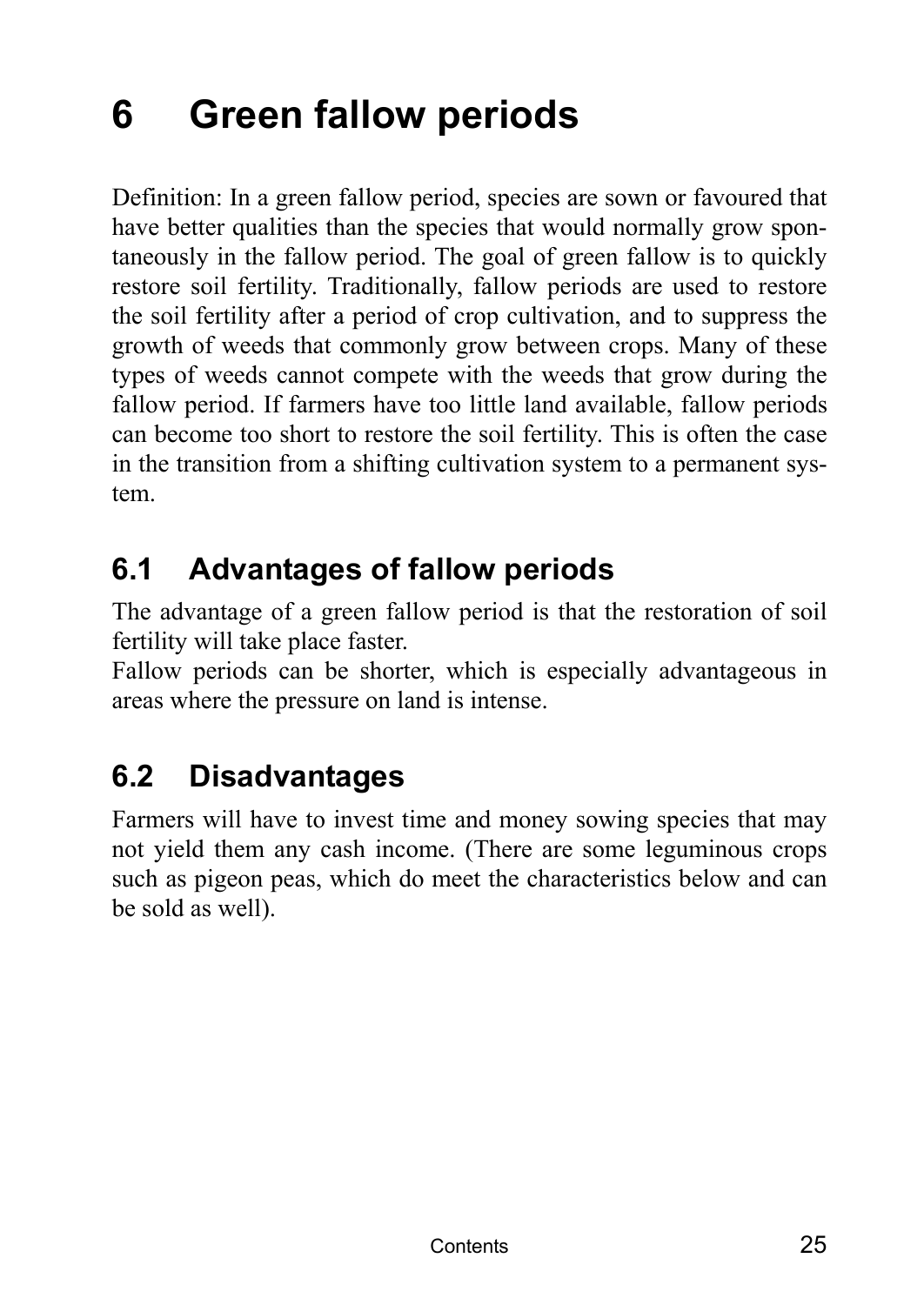#### **6.3 Method and recommendations for green fallow periods**

The method consists of stimulating or sowing species that have the following characteristics:

- $\triangleright$  fast ground cover;
- $\triangleright$  high biomass production;
- $\triangleright$  nitrogen fixation;
- $\triangleright$  development of extensive and deep root system;
- $\triangleright$  no danger of spreading to nearby fields, for example due to flying seeds;
- $\triangleright$  easy to plough under;
- $\triangleright$  preferably: usable production (fruit, stakes, medicine, food).

These plants can be sown or planted before or during the harvest of the main crop, in the spontaneous fallow vegetation, or in a first on a bed/nursery and than transplanted into field. All species that fulfil the above requirements are suitable for this purpose. *Mucuna utilis* is a popular species because it helps suppress *Imperata (satintail)* in the fallow period.

Another possibility is to tolerate the growth of certain species that appear while the main crop is growing, and to let these mature after the main crop has been harvested. Favourable results have been achieved in this way with palm trees. During the fallow period they can mature completely and provide income in the form of palm wine.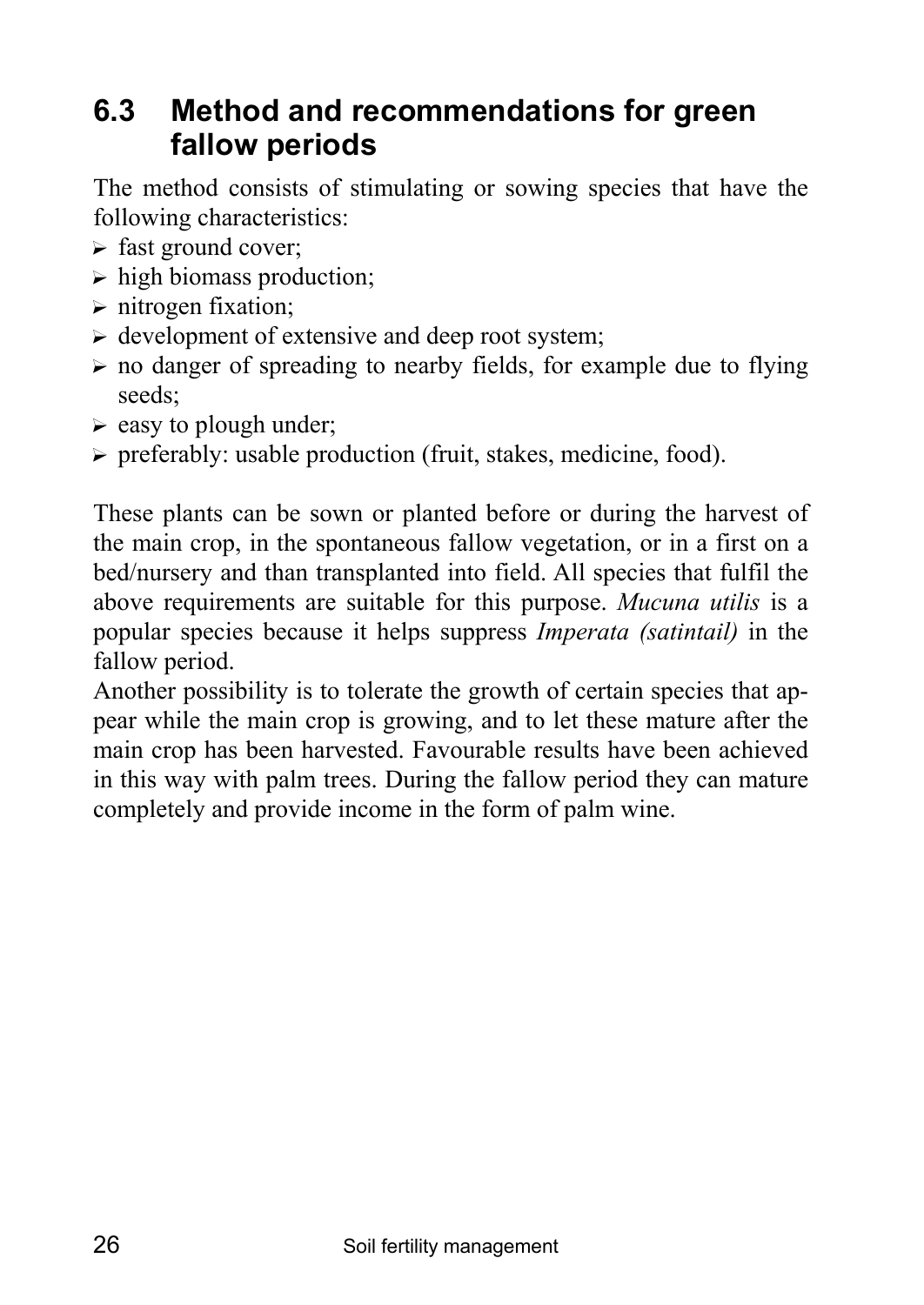# **7 Agroforestry**

Definition: Agroforestry comprises all forms of land use in which woody species (trees and bushes) are grown in combination with other vegetation or animals.

The most important goals are to:

- $\triangleright$  prevent the loss of nutrients;
- $\triangleright$  provide protection from wind and water erosion;
- $\triangleright$  provide organic mulch material;
- $\triangleright$  produce valuable products;
- $\triangleright$  make the environment more suitable for livestock.

#### **7.1 Advantages of agroforestry**

- $\triangleright$  Cultivating woody species together with other crops reduces nutrient loss. Trees and bushes generally have highly developed root systems, which can absorb many nutrients that are lost to crops with shallow root systems. The nutrients are 'stored' in the woody species. In this way they are protected from being leached in periods when no other crops are cultivated. After the leaves or cuttings fall to the ground, the nutrients once again become available to the crops via decomposition. This effect of woody species is sometimes called a 'nutrient pump'.
- $\triangleright$  Trees and shrubs can form hedges that protect crops and soil from wind and the water of heavy rains running off over the surface of the soil.
- $\triangleright$  Leaves and cuttings can serve as mulch.
- $\triangleright$  If trees are planted, it becomes easier to obtain certain products. Fruit trees provide a valuable addition to the diet, the leaves or fruit from trees can be fed to livestock, and the wood can be used for firewood. Some woody species contain substances that can serve as medicine. If the trees are older they can also be used as lumber.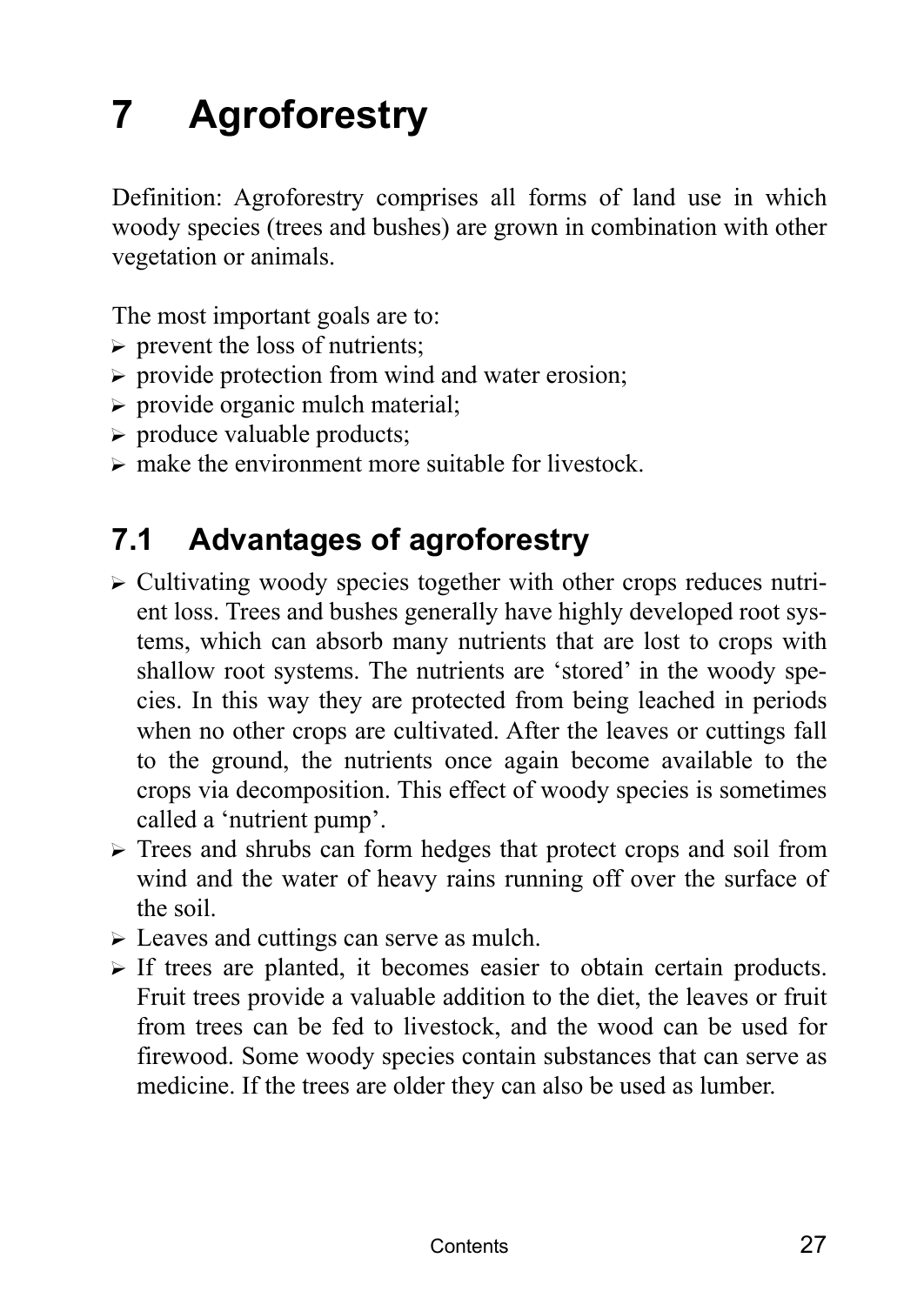$\triangleright$  Livestock can also profit from trees planted in pastureland. The trees provide shade and a lower temperature, so the animals perspire less and require less water to drink.

### **7.2 Disadvantages and limitations of agroforestry**

As mentioned above, woody species have large root systems. This can lead to competition for water and nutrients between the crop and the trees or shrubs.

### **7.3 Method and recommendations**

There are many possible ways to combine woody species with crops or livestock. A number of possibilities will be described below. It is often not possible to implement an example exactly as described. However, to prevent competition with the main crop, it is extremely important to regularly prune the trees or bushes and to thin out their roots by trimming them to one half metre around. Try to implement systems whose advantages best fit your circumstances. The use of trees for firewood, for example, can be more important than their provision of mulch. Try to adapt the example to your situation, such as using trees that already grow in your area, and that provide the same advantages. Pay attention to climatic conditions; some systems work well only in certain climates.

### **7.4 Agroforestry systems in dry areas (arid and semi-arid)**

#### **The use of Acacia albida in fields and pasturelands**

*Acacia albida* is commonly used in semi-arid areas of West Africa. Acacia is a large tree, whose leaves provide shade for cattle in the dry season, and fall at the beginning of the rainy season. This pattern prevents competition with the main crop for light, water and nutrients.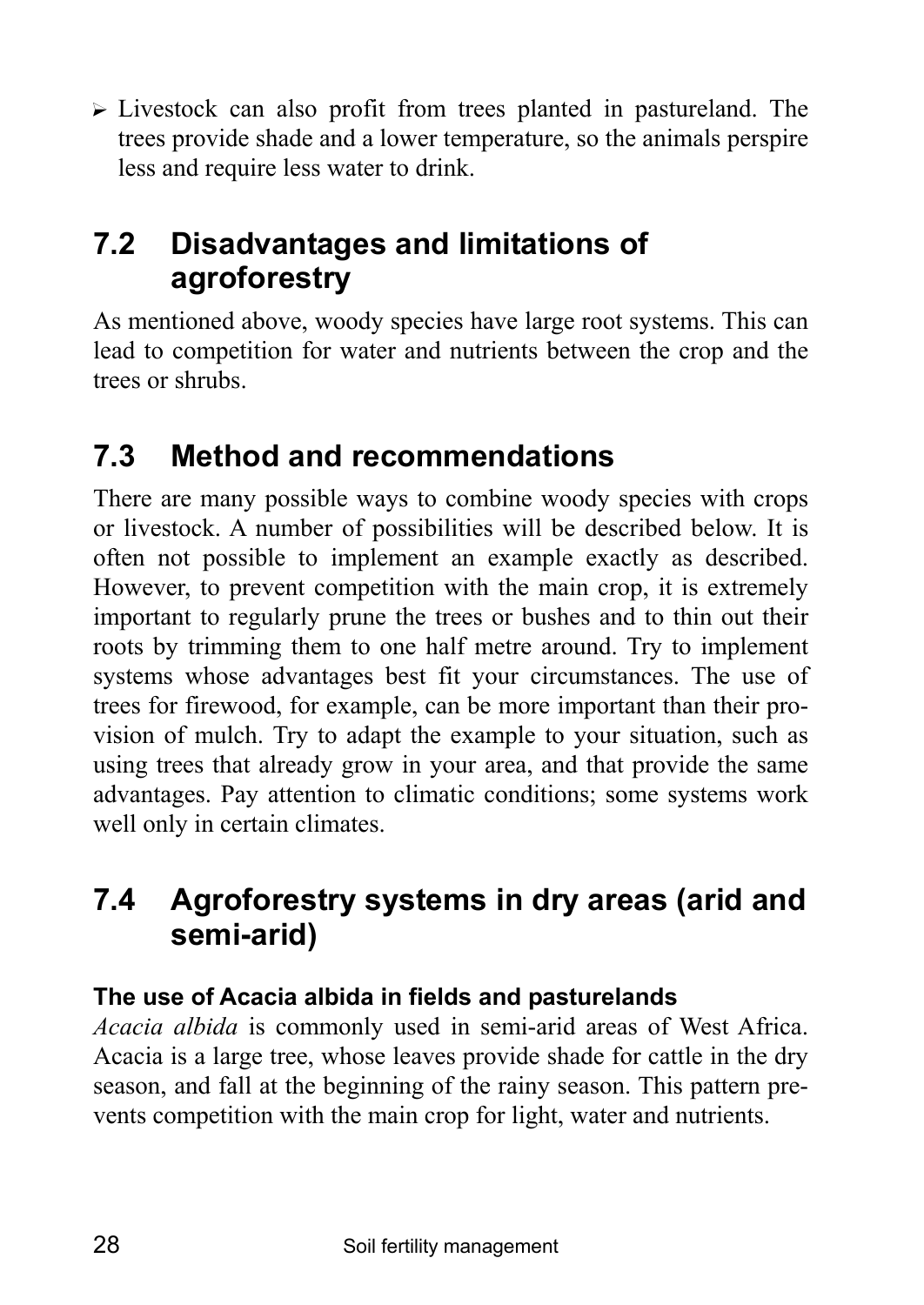Acacia increases soil fertility by providing:

- $\triangleright$  organic matter in its leaves;
- $\triangleright$  nitrogen fixation:
- $\triangleright$  a nutrient pump in its extensive root system;
- $\triangleright$  shade for cattle in the dry season (whose dung also enhances soil fertility).

Acacia provides feed for cattle in the form of fruits (a substantial quantity: the fruits from ten trees is comparable to the harvest of hectares of barley), leaves and young shoots.

#### **Wind breaks**

In semi-arid and arid areas strong winds can sweep away large portions of topsoil. This topsoil holds the most fertile particles of the soil, to a large extent from applied chemical fertiliser, and after sowing, the sowing seed. Wind breaks in the form of rows of trees or shrubs can decrease this loss. The rows literally lift the wind, so that there is less wind behind them. Some wind still blows through the row, but its force is reduced and fewer soil particles can be swept away by it. Since there is less wind, the humidity in the air stays higher and less moisture evaporates from the soil and crops. This is especially important in dry areas that have a shortage of water.

The wind breaks can never be air tight, because the wind would then fall behind them, creating strong circular currents (Figure 4). Walls and wooden or plastic breaks are therefore less effective.

#### **Living fences**

Trees and shrubs can be used as living fences. Fast-growing trees can be planted at some distance from each other and thus serve as fence posts between which barbed wire can be strung. At the same time they can provide cattle feed, firewood, green manure, or mulch. Leguminous plants are especially suitable. A hedge of dense shrubs can fence off a piece of land or surround a field of vegetables. Moreover, if a hedge of thorny shrubs is used, it is impenetrable for animals. It is preferable to use a species that can also provide a product such as cattle feed, fruit or firewood.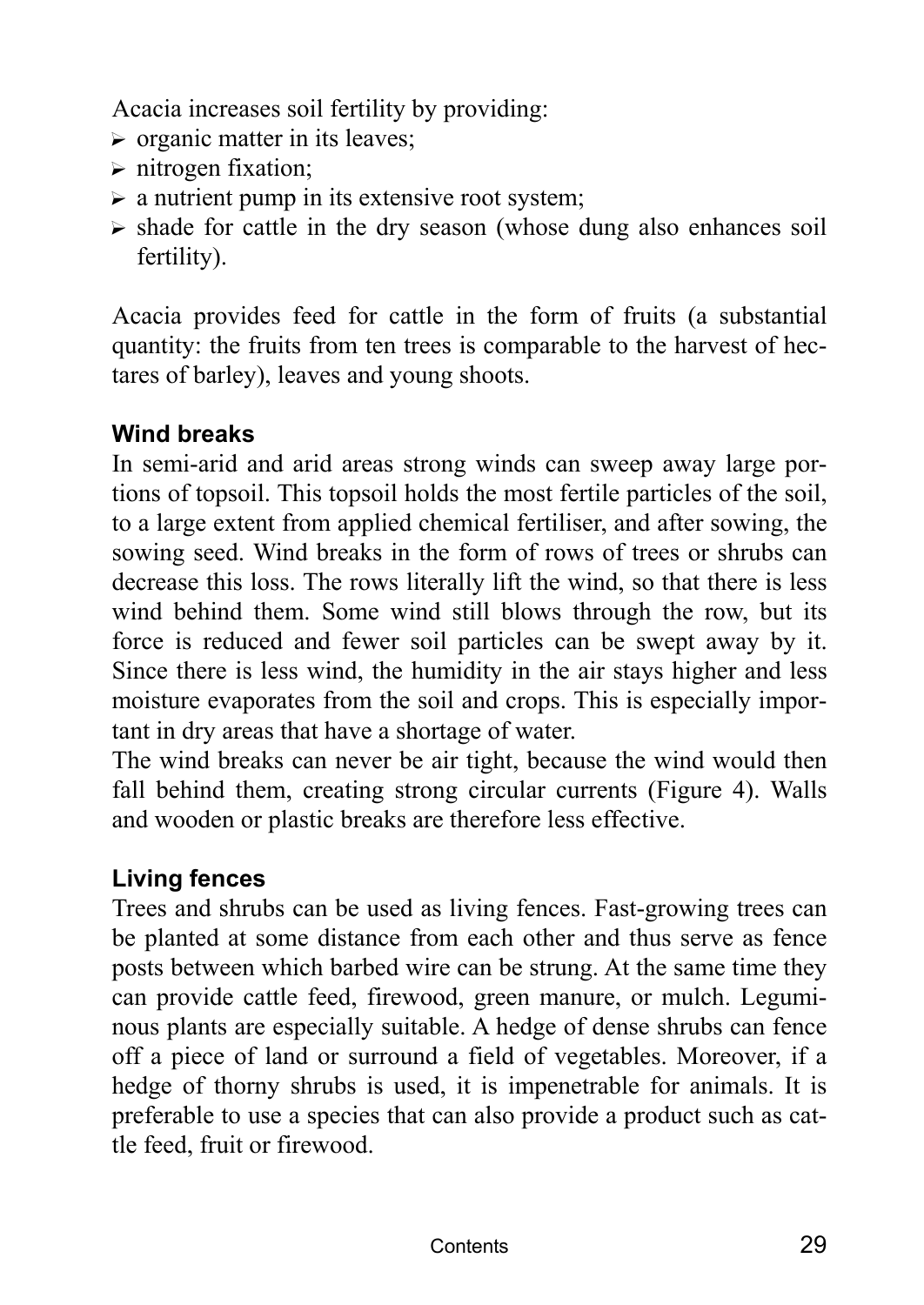

*Figure 4: Example of wind breaks and effect of wind turbulence.* 

#### **7.5 Agroforestry systems in wet areas that have a chance of rain nearly throughout the year (sub-humid and humid areas)**

#### **Living fences**

Living fences can be used in these areas in the same way as they are used in arid areas (see above). Moreover, in wet areas dense hedges of shrubs can be used to separate fields. Competition for water between the main crop and the shrubs is not an issue in sub-humid and humid areas. The shrubs can also provide mulch, firewood or cattle feed.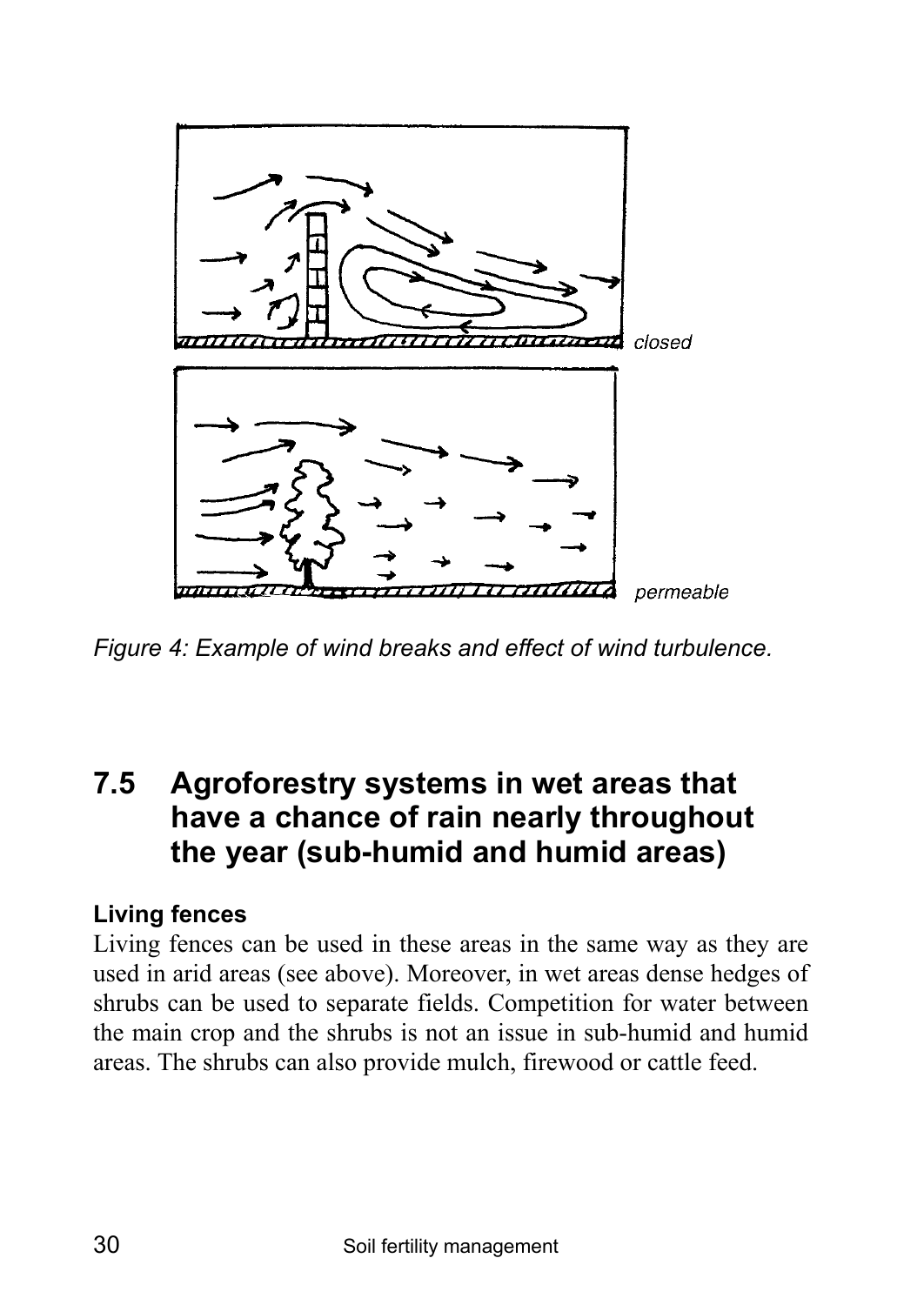#### **Shade trees on plantations**

Crops such as coffee, tea, vanilla, cardamom, and peppers prefer to grow in some shade rather than in the full sun. In many areas it is therefore customary to plant shade trees between dense plantings of these crops. The amount of shade provided depends on the space between the trees, the form of the leaves, the density of the crown and the height of the trees. In addition to shade, the trees provide products such as lumber, firewood and in some cases cattle feed.

Due to the usually abundant volume of fallen leaves, the soil is enhanced with the addition of organic material, which can remain on the ground to function as mulch. Nitrogen-fixers also provide an extra amount of nitrogen.

Shade trees are not suitable for areas that have little rainfall, because competition for water between the crop and the shade trees occurs. A few commonly used trees are: *Albizzia varieties*, *Acacia*, *Leucaena glauca*, *Glyricidia*, *Erythrina varieties*, *Sesbania grandiflora*, *Prosopis*, and *Cassia*.

#### **Groundcovers on plantations**

In plantations of young or sparsely planted rubber, oil palm, coffee, tea and cocoa, nitrogen-fixing groundcovers play an important role in erosion control. They protect the soil from the impact of raindrops and from dehydration, and they add organic material and nutrients.

In fields of young oil palm and rubber, the creeping species *Centrosema pubescens*, *Pueraria phaseoloides* and *Calopogonium mucunoides* are often used. However, their use is objectionable in fields of young coffee, tea and cocoa trees, which stand much closer together, because the shoots of the creeping nitrogen-fixers can climb on the trunks of the young trees. Therefore, it is more suitable to obtain a mulch layer from hedges comprised of Crotalaria and Tephrosia types and Leuceana glauca with Flemingia congesta. The hedges are trimmed just before the dry season, so that their cuttings can serve as mulch. By trimming the hedges just before the dry season, competition for water during that time is minimised. If the hedges are trimmed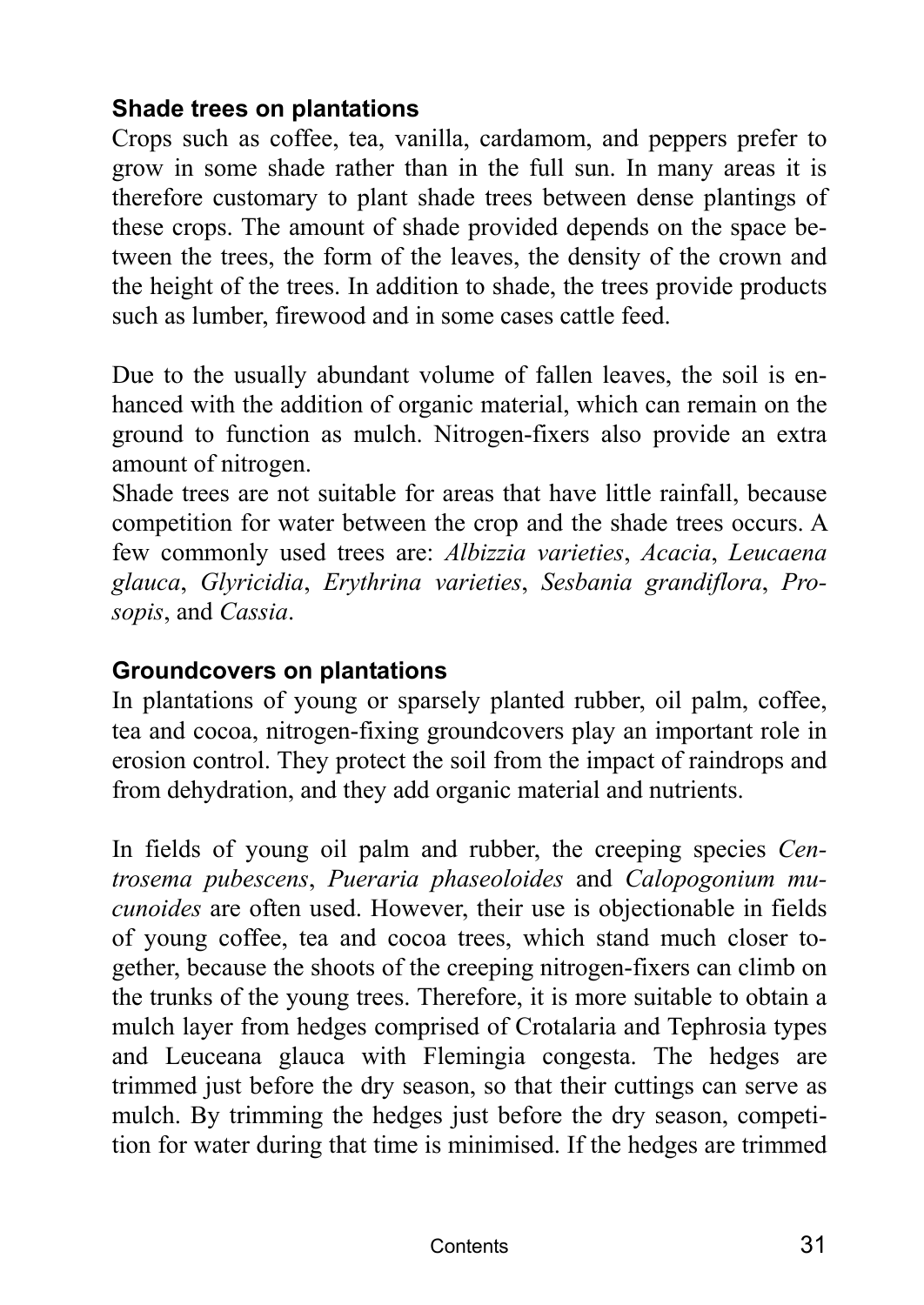too short (to less than 20 cm), they take a long time to recover, which reduces the production of mulch.

#### **Bananas in tree nurseries**

Many plantations and fruit trees are not sown directly in the field, but are sown first in a central location, where it is easier to maintain them. The trees are sown in bags of fertile soil, often between sparsely planted banana trees or plane trees. These trees can shade the young sprouts, and they provide income in a period when the new trees are not yet productive. By placing the bags close together they also protect the ground from the impact of raindrops and from dehydration.

#### **Alley cropping or hedgerow systems**

Figure 5:

- $\triangleright$  In alley (or hedgerow) cropping, annual crops are sown in lanes that are formed by rows of perennials. The goal of this system is to preserve the soil fertility if the fallow periods (as in shifting cultivation) become increasingly shorter or are discontinued altogether.
- $\triangleright$  The perennials are planted in parallel rows, with a distance of 2-4 m between the rows and 0.5 m between the plants. At the beginning of the rainy season the trees are pruned to a height of 0.5 to 1 m. The twigs and leaves are laid in the lanes as mulch, the branches are used as firewood or stakes. The crops are sown in the lanes through the mulch layer. During the growing season the trees have to be pruned regularly, to prevent them from shading the crop. For trees that quickly produce shoots, a height of 0.5 m is best; trees that grow slower can be pruned higher. The leaves can be applied to the crop as 'top-dressing', or they can be fed to cattle. After the crop has been harvested, the trees' shoots can be allowed to grow, so that the trees can provide enough shade to inhibit weed growth.
- $\triangleright$  When yams are cultivated as crops they can climb on the stalks of the perennials, which saves the effort of tying them up.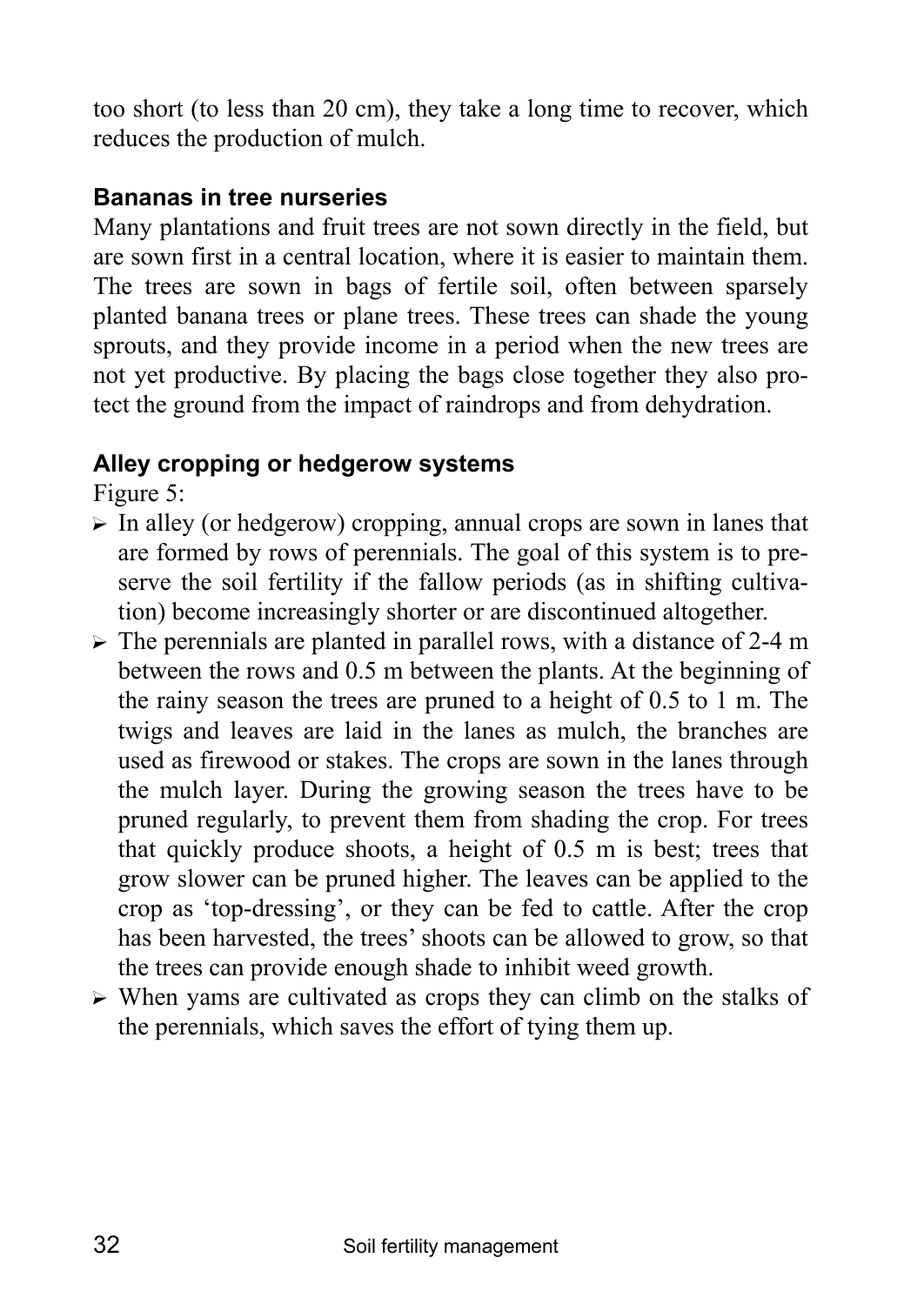

*Figure 5: Alley cropping (Source: Wijewardena & Waidyanatha, 1984).*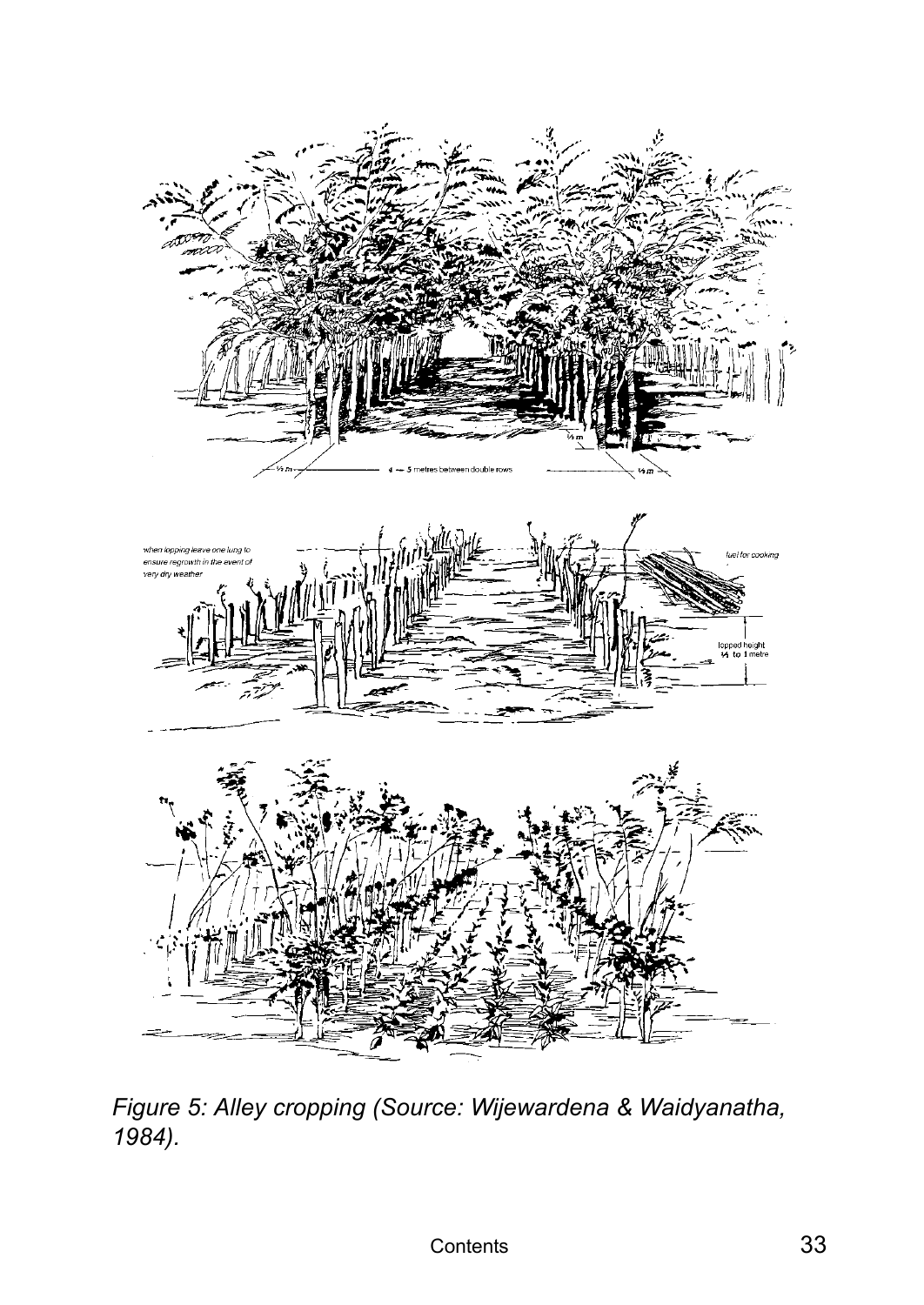The perennials in the hedge must fulfil the following requirements. They must:

- $\triangleright$  be easy to establish;
- $\triangleright$  be fast-growing;
- $\triangleright$  produce biomass;
- $\triangleright$  withstand frequent pruning;
- $\triangleright$  be nitrogen-fixing crops;
- $\triangleright$  have deep root systems (starting with seeds rather than cuttings is preferable, because the directly sown plants develop deeper root systems and are more resistant to termites).

#### **Advantages**

- $\triangleright$  The most important advantages of this system are that the crop is supplied with nitrogen, and the level of organic matter in the soil is increased.
- $\triangleright$  Another advantage is the suppression of weeds by shade in the dry season, and by twigs and leaves in the growing season. Water erosion is also prevented.

#### **Disadvantages/observations**

- $\triangleright$  This system is very labour intensive. If the trees are neglected (not pruned on time), then crop production will often be lower.
- $\triangleright$  In steeply sloping areas, the hedges must follow the contour lines of the land. Twigs, weeds and other material that wash downhill get stuck on the bottom of the tree trunks, creating an accumulation of organic material that eventually forms terraces. In this way erosion is prevented.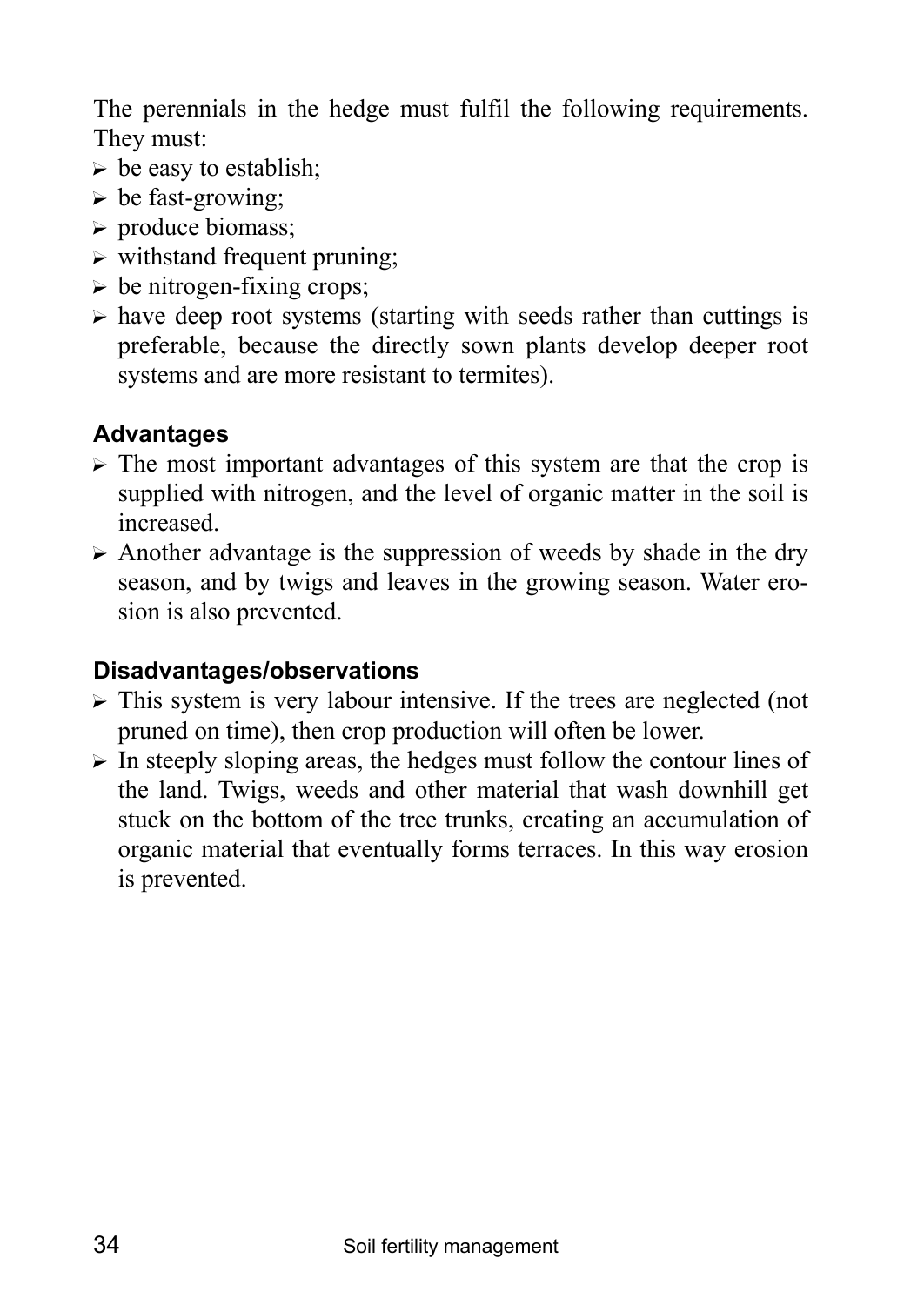## **Part II: Soil fertility and fertilizing**

## **8 Introduction and nutrient balance**

To ensure a sufficient nutrient supply for crops, we must strive to keep an even nutrient balance in the soil. The loss of nutrients has to be minimised, and the addition of nutrients maximised in order to avoid a depletion of nutrients in the soil. (For more information on the function of the nutrients, see Part III, Chapter 13).

Nutrients can be lost in the following processes:

- $\triangleright$  removal of the harvest (all of the nutrients);
- $\triangleright$  volatilisation (especially N; this happens especially during burns due to the high temperatures);
- $\triangleright$  run-off (especially N);
- $\triangleright$  fixation (especially P);
- $\blacktriangleright$  leaching:
- $\triangleright$  erosion (all nutrients).

Nutrients are added in the following processes:

- $\triangleright$  decomposition of organic matter (all nutrients);
- $\triangleright$  nitrogen fixation (only N);
- $\triangleright$  weathering (mostly K and Mg);
- $\triangleright$  chemical fertiliser (mostly N, P, and K);
- $\triangleright$  rain and solid matter deposits.

The removal of nutrients with the harvest is unavoidable. The higher the yield, the greater the removal. In addition to the net removal of nutrients, attention must be paid to the balance of organic matter, as described in Part I, Chapter 2.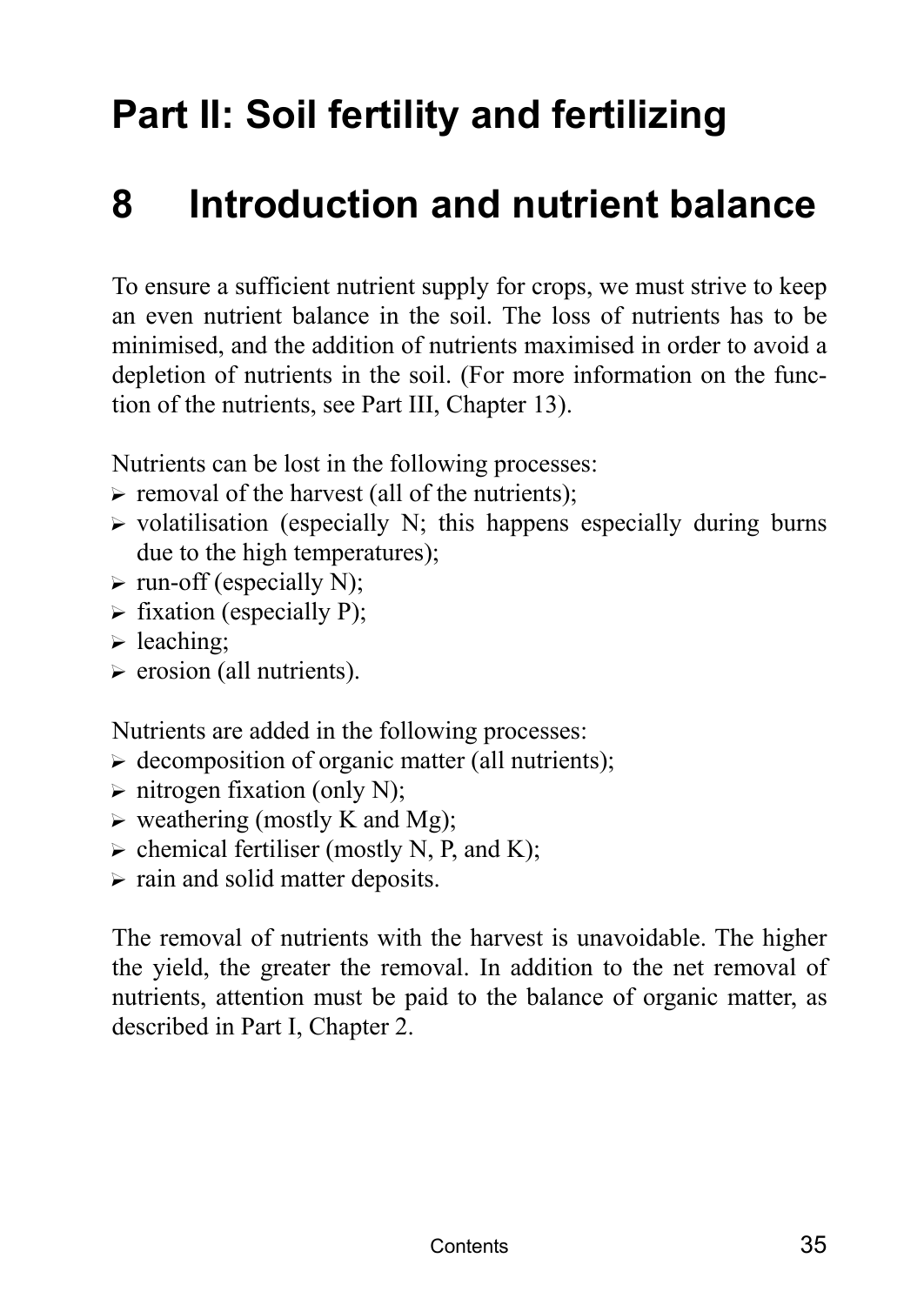## **9 Compost**

(See also Agrodok 8: 'Preparation and Use of Compost')

Definition: Like manure, compost is an ideal fertiliser. To create a compost heap, organic material (e.g. crop residues, straw, manure, kitchen wastes, etc.) is collected and stored together. In this heap micro-organisms decompose the material.

Goal: After it is spread onto a field the compost supplies nutrients and increases the level of organic matter in the soil.

## **9.1 Local conditions**

In areas with heavy rainfall, mulches and green manures are usually used together with permanent crops. Decomposition occurs fast enough on the field. So it is not worth the effort of composting crop residues. However, composting is very suitable for dryer areas where crop residues decompose very slowly in the field. In this situation composting provides greater yields for the farmer. In very dry areas composting can be difficult because water and organic material are scarce. The organic material that is available is also often used as cooking fuel. Compost is still a good alternative to mulching, which is unpopular in these areas because it often results in an invasion of termites. Compost also gives better results than chemical fertiliser due to its richer and chemically more balanced composition. Besides its chemical composition this is because compost increases the water retention capacity of the soil and it improves the soil structure. If there are clearly defined rainy seasons and dry seasons, then composting can be done at the beginning of the rainy season in prepared composting sites. Spreading the material before composting allows it to get thoroughly wet first. Planting fast-growing trees for firewood also provides organic material for composting.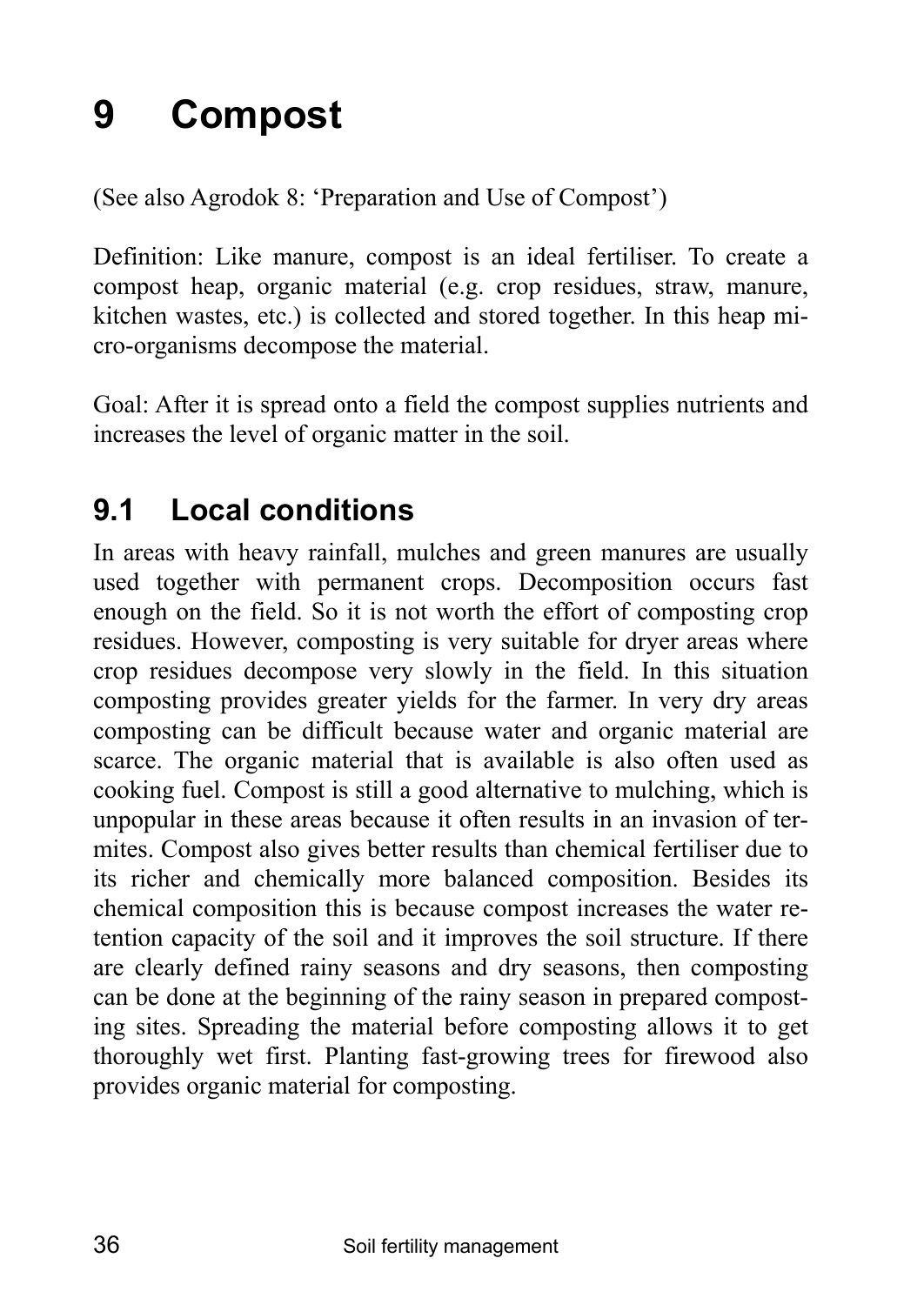# **9.2 Advantages of composting**

Compost increases the level of organic matter in the soil, which has a positive effect on the soil organisms, soil structure, infiltration, water retention capacity and aggregate stability. Compost is rich in nutrients that are readily available to the plants.

Advantages of compost over mulch or green manures:

- $\triangleright$  Through composting, diseases and pests, as well as weed seeds are destroyed because the temperature in the compost heap is so high that they cannot survive.
- $\triangleright$  Rats and mice can nest in thick layers of leaves or mulch. This is not a problem with compost.
- $\triangleright$  If green manures are ploughed into the soil in climates that have a heavy rainy season, the mineralised nitrogen can be leached or volatilised (denitrification).
- $\triangleright$  Some materials have a very high C:N ratio, which can result in the immobilisation of nitrogen. After composting, the C:N ratio is decreased and the rough material is largely decomposed.
- $\triangleright$  Nutrients and organic material are lost when crop residues or fallow vegetation are burned. The positive effects of the ash often last only one season. By composting the material the nutrients and the organic matter is preserved and the positive effects last much longer.

## **9.3 Disadvantages and limitations of composting**

- $\triangleright$  Composting is labour-intensive. If labour is in short supply, this can be an important limiting factor. On the other hand, compost is such a valuable fertiliser that it makes the invested labour very costeffective. The compost heap can also be made in a period when there is not very much other work to be done.
- $\triangleright$  Another limitation can be that organic material is scarce, or it is used for cooking fuel. This can be solved by planting trees for firewood, for example as a living fence (Part I, Chapter 7). Composting without manure is very difficult, but it is possible.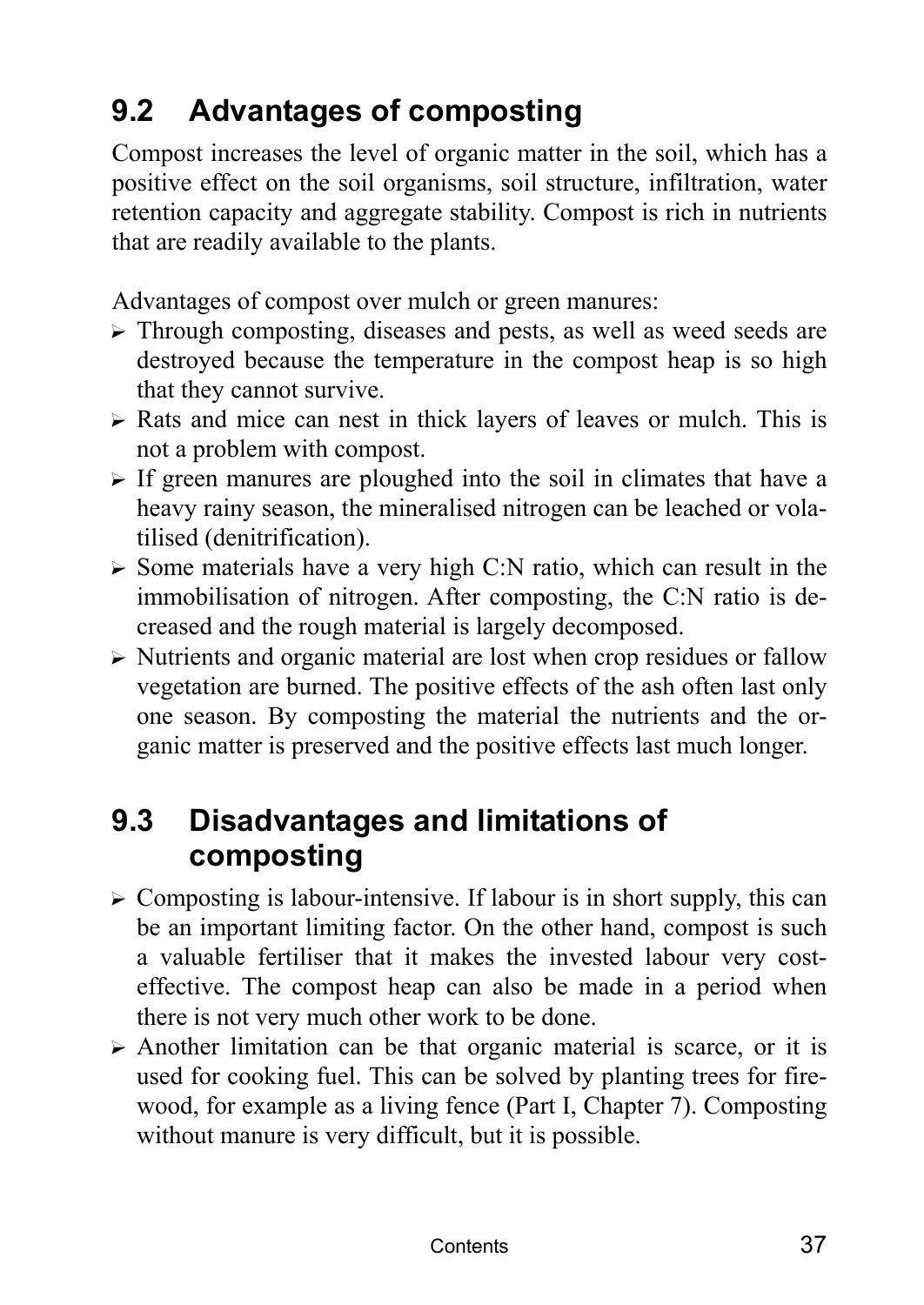$\triangleright$  A compost heap can attract vermin, especially if kitchen scraps are also used. It can also stink. This need not be a problem if the heap is kept in the field instead of in the farmyard.

## **9.4 Methods and recommendations**

## **The compost heap according to the Indore method**

The Indore compost heap is built on a foundation of branches and twigs (Figure 6). This layer, which should be  $10-20$  cm thick, ensures that the heap gets enough air, ventilation and drainage. The following layers are added on top of this foundation:

- $\triangleright$  raw plant material (10–15 cm);
- $\triangleright$  wilted moist material (7-8 cm);
- $\triangleright$  manure (5 cm).

These layers are wetted and then sprinkled with a mixture of urine, earth, and finely ground charcoal or ash. This process is repeated seven times until the compost heap is 1.3 to 1.5 metres high. Then the heap is covered with a layer of earth. Thin sticks are pushed deep into the heap, down to the second layer. By turning these sticks air holes are made for ventilation. After two weeks the whole heap must be turned over, layer by layer. Material closer to the outside has to be placed closer to the centre. Again ventilation shafts are made. After two weeks the heap is turned over again in the same manner. After three months the compost is aged and ready to be used on the land.

If one of the above materials is not available, the compost heap can still be made with the other materials, but the time it takes for it to age will be different. Turning over the heap always promotes decomposition: the more the heap is turned over, the faster the material will decompose. But you must wait a few days each time before turning over the material again to allow the heap to reach a good temperature.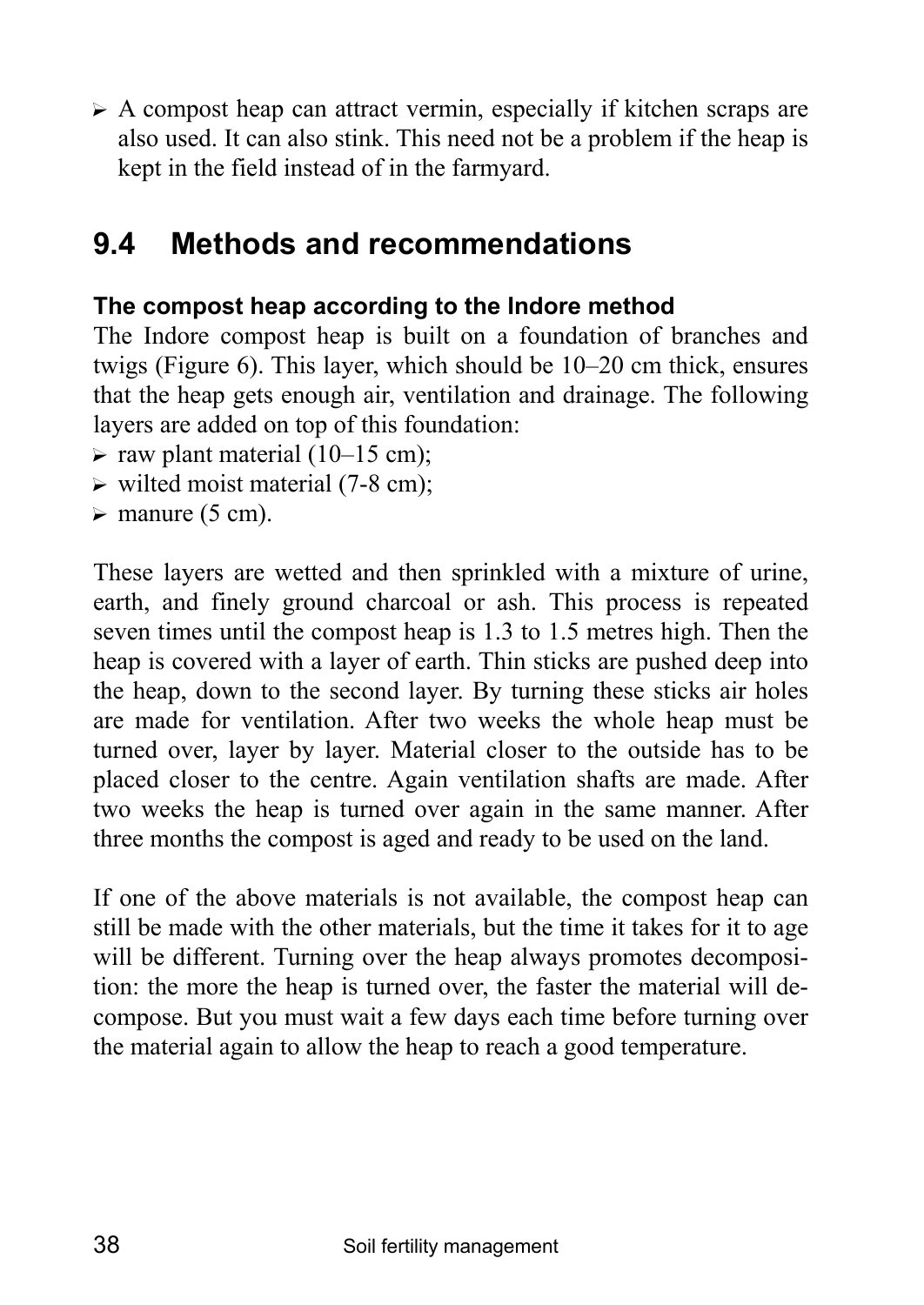

a: ventilation post f: old and tough, coarse plant material (carbon-rich) b: covering of earth g: twigs and branches c: dung, urine and earth d: space in which to turn heap/build next section e: young and succulent plant material (nitrogen-rich)

*Figure 6: The structure of an Indore compost heap (Source: Müller-Sämann & Kotschi, 1994).* 

Fresh moist material decomposes easily. Old and tough material like straw and wood is more difficult to break down. The greater the proportion of the latter material in the heap, the longer it will take for the compost heap to be ready. Animal manure also has a positive effect; without it, decomposition progresses much slower.

The exact ratio of C:N in the compost heap is very important. As a rule of thumb, a ratio of 1 part manure to three parts plant waste, or one part old plant material to one part young material is preferred. A C:N ratio that is too low results in a loss of nitrogen in the form of ammonia (smells like cat urine). This can be remedied by adding earth or sawdust. If the C:N ratio is too high, the temperature in the heap will be low and decomposition will be very slow. The best method is to use various materials, of which no more than 10% should be rough material (branches, twigs, stems, etc.). It is always better to prepare this type of material beforehand, for example, by soaking it overnight or by using it in the stable. If the cattle lay on it for one night it can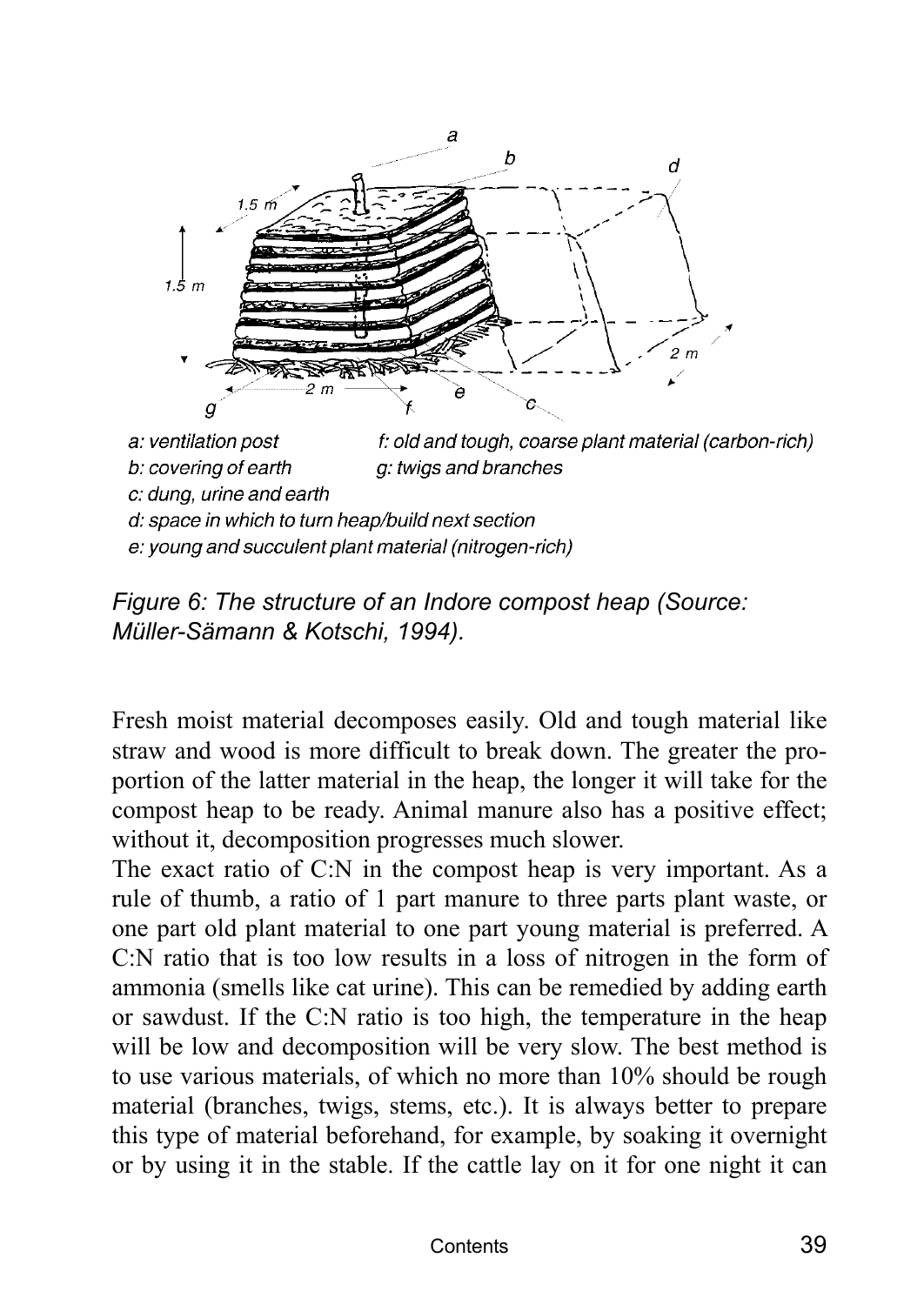also absorb urine which aids decomposition. In any case, the rough material has to be cut into small pieces (less than 20 cm) before it is added to the heap.

## **9.5 Important points regarding compost**

## **Moisture level**

The compost heap must be kept relatively moist. It should feel like a wet sponge. It should not be too wet, because it will then rot rather than decompose. In a heap that is too dry, the bacteria and fungi cannot develop sufficiently. The right moisture level can usually be obtained by thoroughly wetting all the material before starting the heap. The heap should be placed in the shade or under a shed to prevent it from drying out. A shed is best because it also prevents nutrients from being leached by heavy rainfall. In dry areas, or in the dry season, the heap can be started in a hole that is 60-70 cm deep, which will help keep it moist. This does not work in wet areas or in the rainy season, because any excess water cannot run off and the compost can become too wet on the bottom.

## **Ventilation**

The bacteria and fungi need oxygen to develop and to breathe. Proper ventilation can be achieved by mixing fine and rough materials. Every point in the heap should be within 70 cm of a ventilation point. Turning over also allows air to enter.

### **Temperature**

The temperature in the middle of a well-built heap becomes 60-70°C in the first days after construction or turning over. To achieve this temperature, the heap has to be at least a metre wide and a metre high. However, the heap should not be higher than 1.5 m, or wider than 2.5 m, because the temperature can then become too high. It is also difficult to properly ventilate large heaps.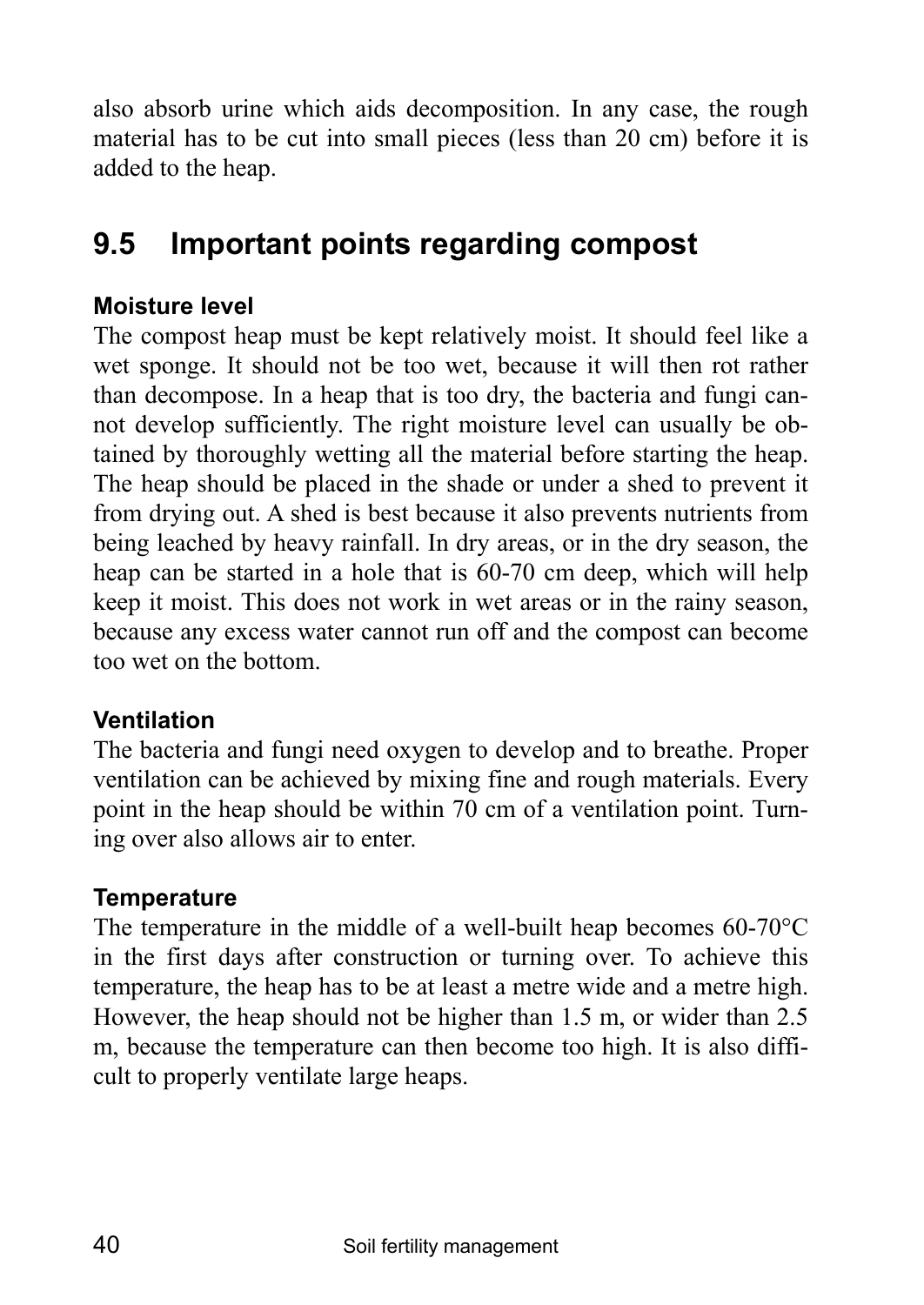## **Hygiene**

In theory, all organic material can be used for compost. However, human excrement requires careful treatment to ensure that any diseases and viruses that could be present are completely destroyed. To begin with, it is helpful to add some earth, old compost or another material that stimulates the growth of micro-organisms such as manure and molasses. Lime or ash can also help well, if they are very finely ground and added in small amounts.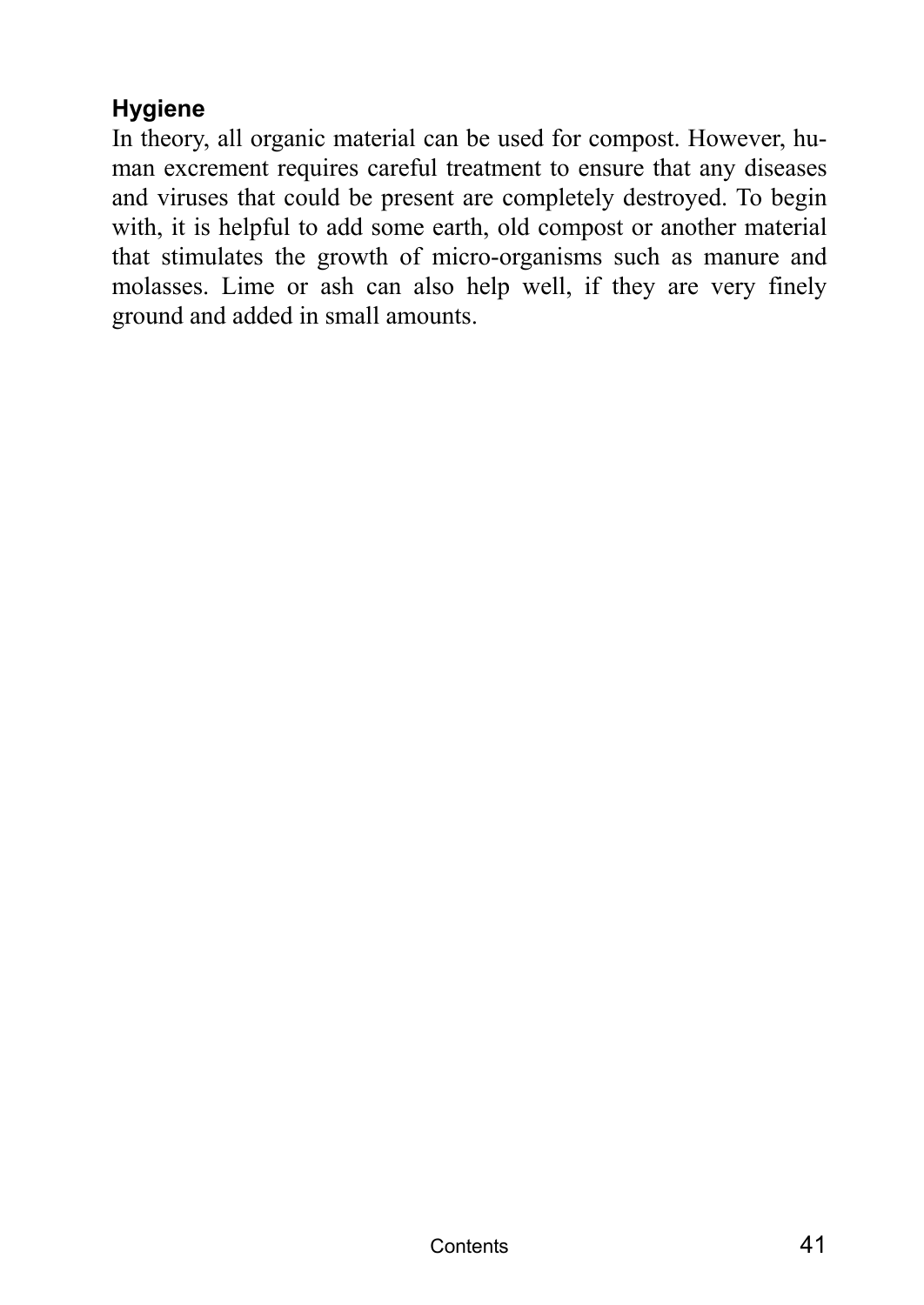# **10 Manure**

Definition: Manure consists of animal excrement, usually mixed with straw or leaves. The amount and quality of the excrement depend on the animals' feed. Good manure contains more than just excrement and urine. Straw and leaves are added and it is aged. Ageing is necessary to retain all of the nutrients. Using aged manure is an ideal method to retain and increase soil fertility.

The goals of applying manure are to:

- $\triangleright$  increase the level of organic matter;
- $\triangleright$  increase the available nutrients:
- $\triangleright$  improve the structure (aggregate formation) and water retention capacity of the soil.

The nutrients from animal feed are partly stored in the animals' bodies. By spreading their excrement and urine onto a field these nutrients are made available to the plants. The manure adds organic matter to the soil, thereby improving the soil's structure and its capacity to retain water. Soil organisms are also stimulated, which improves the soil structure.

If cattle graze freely they can gather their own food, and their excrement is thus spread randomly over the field. A great deal of nitrogen is then leached or volatilised. Potassium is also partially leached. To use the excrement as manure it is thus better to keep the animals in a stable. The nutrients in the manure can then be protected from being leached and lost.

# **10.1 Local conditions**

In areas with heavy rainfall (the humid tropics) farmers often do not have enough cattle to produce sufficient amounts of manure. However, good alternatives are available in the form of green manures, intensive fallow periods and agro-forestry.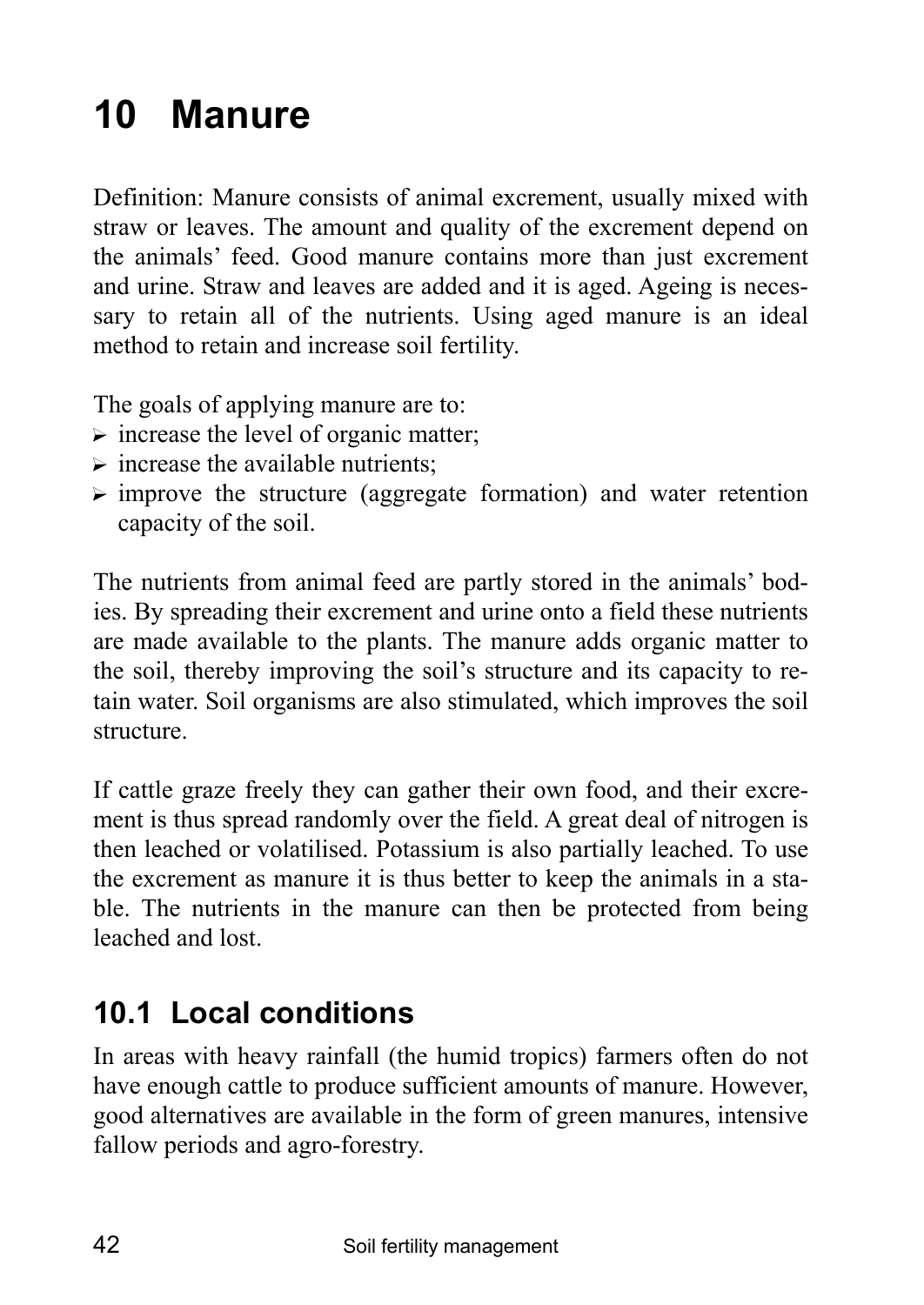In areas with less rain and a dry season (sub-humid areas), conditions are better for raising cattle and less manure is needed for a substantial improvement of the soil fertility, because the organic matter decomposes slower.

In semi-arid and arid areas it is more difficult to keep the animals in a stable, because feed is scarce, and it is not possible to grow the feed. One option in this situation is to allow the animals to graze during the day, and to keep them in the stable at night. The manure is then kept in a manure cone to keep it from drying out too fast.

## **10.2 Advantages of keeping and ageing manure**

Fresh stable manure is not very suitable for immediate use. The C:N ratio of fresh manure is high, which can cause nitrogen immobilisation. If the organic matter is very rough i.e. it contains a lot of fibre and few fresh, juicy leaves then the C:N ratio is high. Microorganisms then have to work hard to digest it and allow nutrients to become available to the crops. Moreover the micro-organisms use nutrients to build up their own bodies which may exceed temporarily the amount they can generate. (For more information see Part III, Chapter 13). Also, in the initial stage of decomposition, substances are freed that can inhibit plant growth or scorch the leaves. If the manure is spread on a field empty of crops, many nutrients will be leached. Often there is not even a field immediately available where manure could be spread.

Keeping and ageing the manure has a number of advantages:

- $\triangleright$  The C:N ratio decreases during ageing.
- $\triangleright$  Harmful substances that are released in the first stage of decomposition are eliminated.
- $\triangleright$  Weed seeds are decomposed or loose their germinative power.
- $\triangleright$  Few nutrients are lost through run-off or volatilisation.
- $\triangleright$  Aged manure is easier to transport.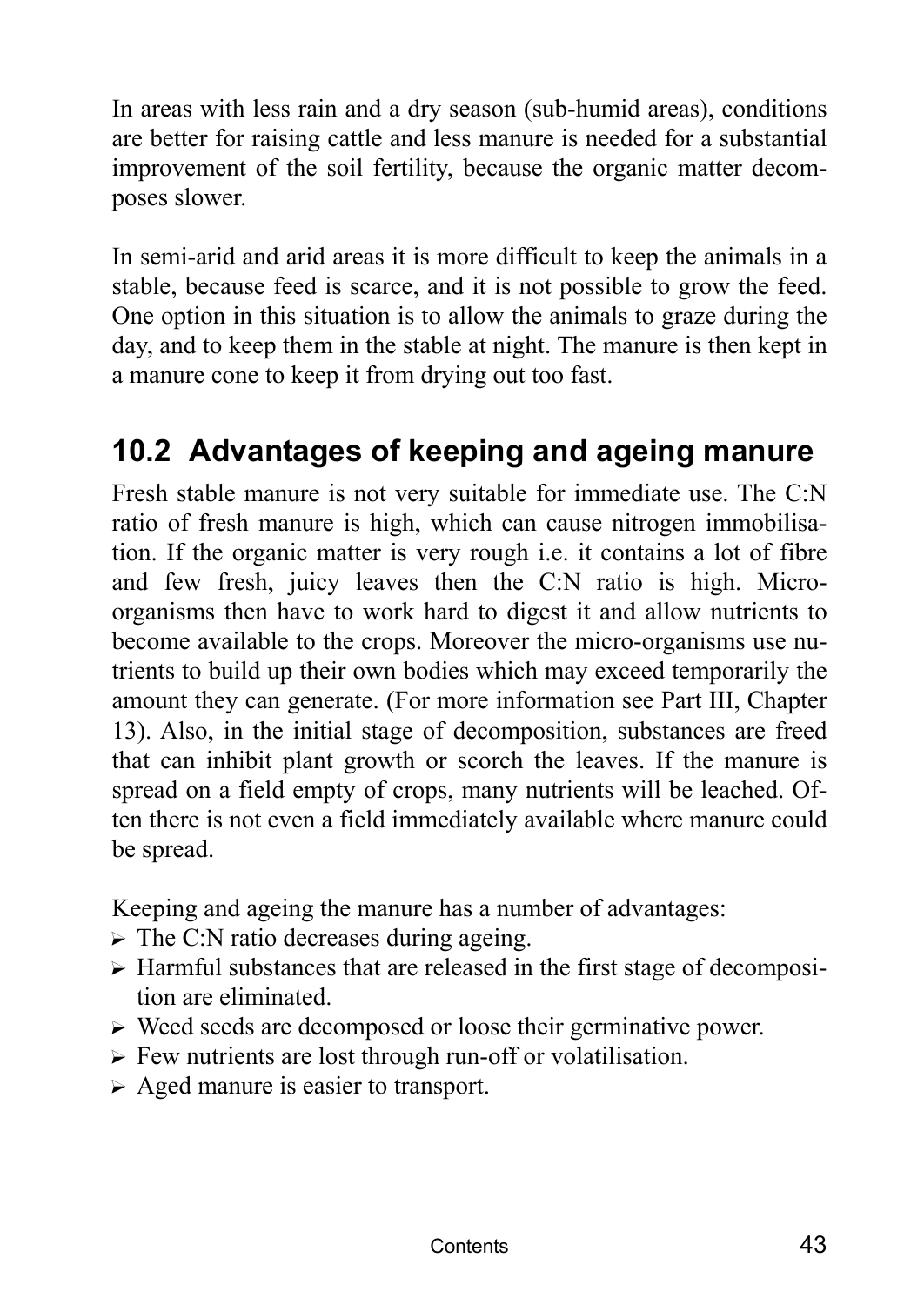## **10.3 Disadvantages of keeping and aging manure, precautions to be taken**

Despite the fact that aged manure is an ideal fertiliser with soilimproving characteristics, it is not always used on the land. In areas with limited fuel sources, dried manure is used as a cooking fuel. An alternative fuel source can be created by planting trees for firewood as living fences (Part I, Chapter 7) or along paths. Working with manure can also be seen as dirty and inferior, and manure piles as too unhygienic to have near the farmyard.

If a farmer's cattle normally graze freely, then keeping the animals in a stable will require the extra labour of gathering straw and cleaning out the stable. Sometimes an alternative can be to allow the cattle to graze on crop residues after the harvest, and to gather some manure from the field afterward. Transporting manure to the field is also labour intensive. So the manure is often brought to the field at a time that is relatively labour-free, like before sowing. However, if the manure is then immediately spread onto the field, the ground can be too dry to properly mix with it and nutrients can be lost. It is better in this case to keep the manure in a pile at the field and to mix it with the soil just before sowing. This way the nutrients will not be leached or volatilised.

# **10.4 Methods and recommendations**

There are a number of different ways to keep manure and to allow it to age. Three of them are discussed below.

## **Loose box**

Keeping the animals in a stable can make high quality manure. The roofs of the stable can serve as protection from rain and sun.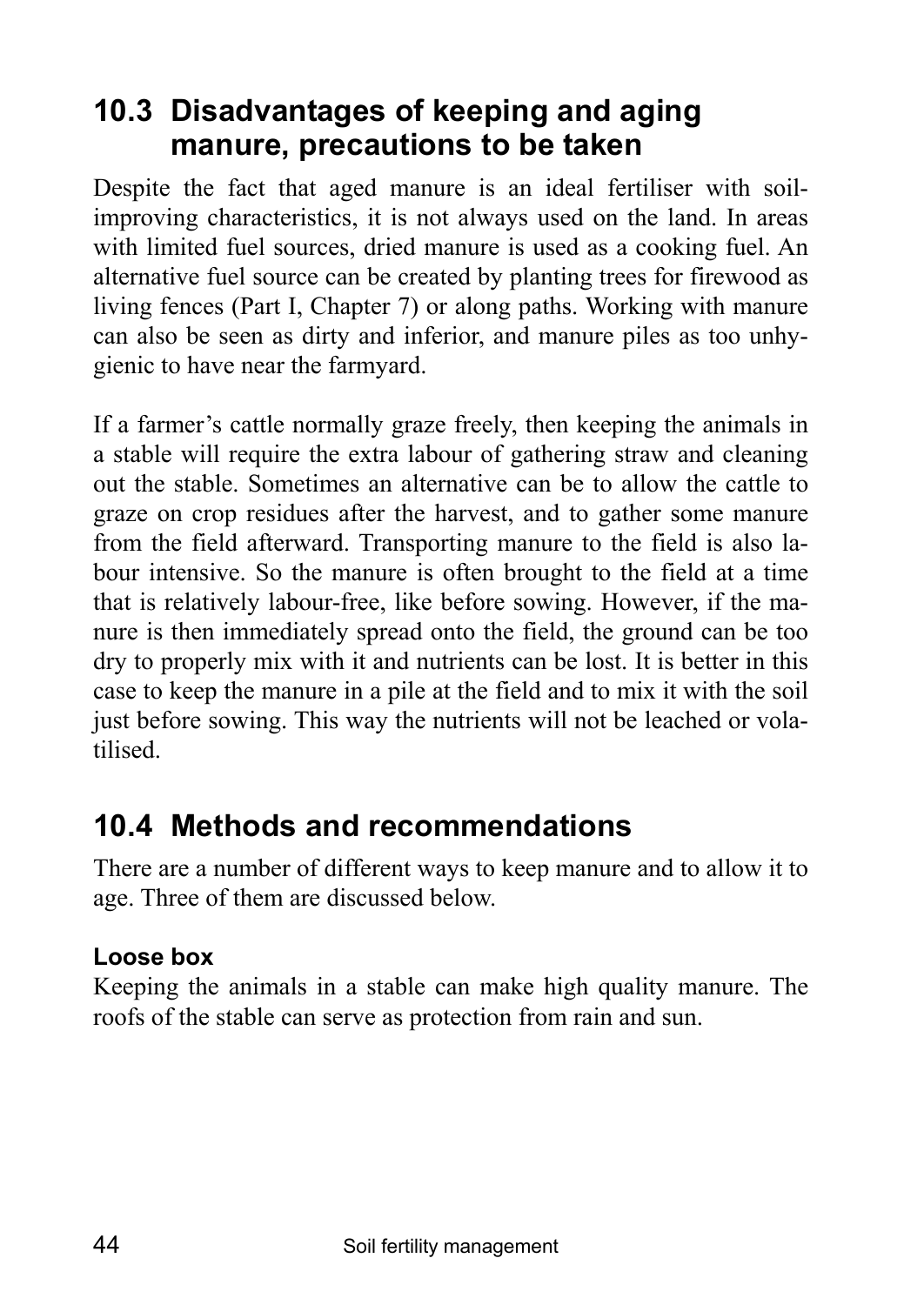

Figure 7: Loose box in Nyabisindu, Rwanda (Source: Müller-*S‰mann & Kotschi, 1994).* 

Every day fresh straw or leaves are thrown into the stable. The animals stamp the straw into the manure. The straw or leaves also absorb the urine and nutrients. Enough material has to be added to ensure that the mixture does not become soggy. The loose box manure can eventually reach a height of 2 metres, and it is sufficiently aged after 3 or 4 months. Since the layers are not equally aged, the pile must be mixed thoroughly before it is applied to a field. This method requires a large amount of straw or leaves (Figure 7).

### **Manure pile**

Less straw or leaves is needed if the stable is cleaned every two days. The manure is then used to make a manure pile, which is 2 metres wide and walled in (Figure 8). The pile is built in stages. One piece is piled up as quickly as possible to a height of 1.5 to 2 metres. It is then covered with earth to prevent it from drying out. Each time one piece is completed a new piece is started, and the pile continues to grow longer. Since a new piece is added on each time, aged manure from one end can be used at the same time that new manure is added at the other end.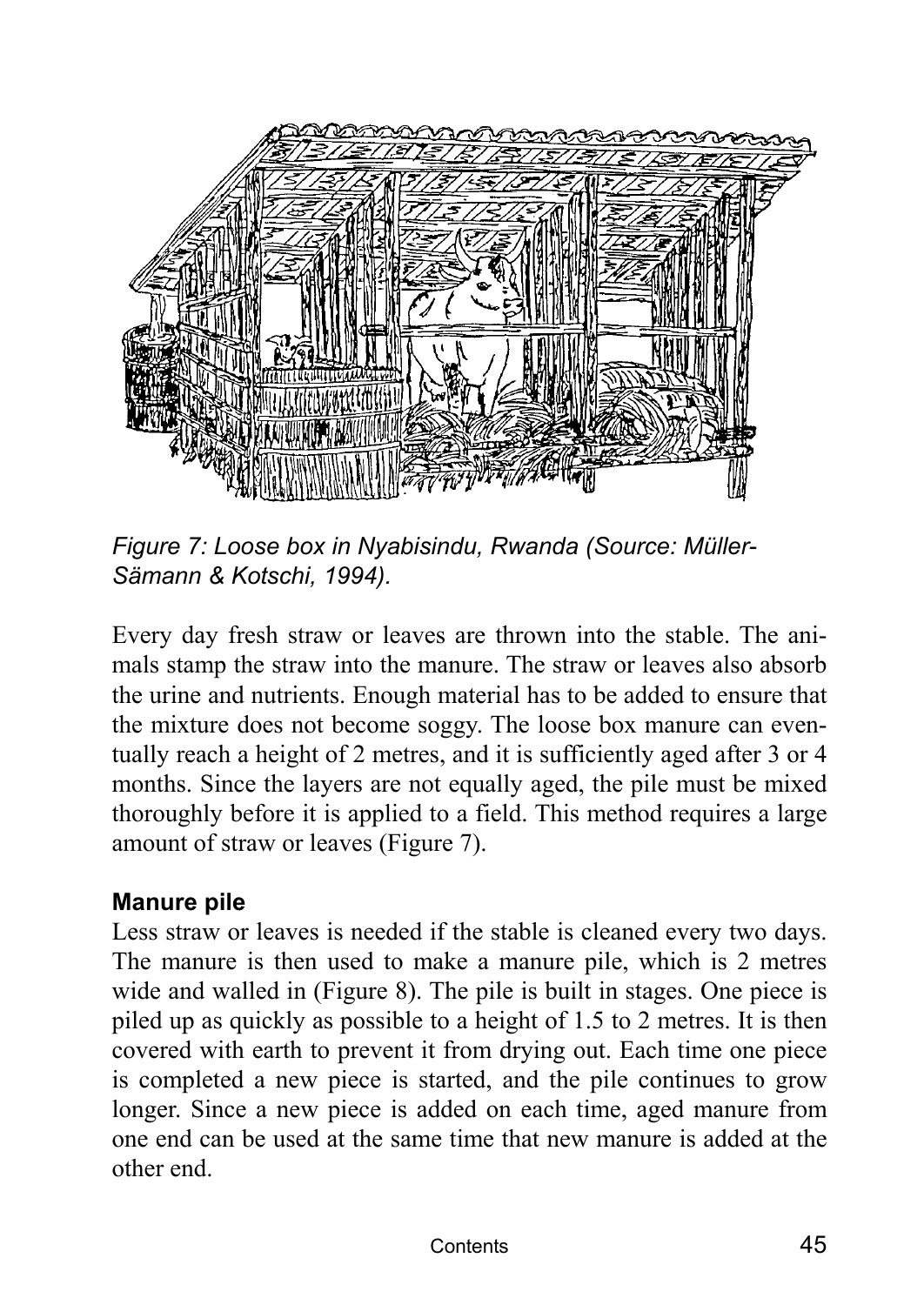

*Figure 8: Manure pile with its layers and pieces (Adapted from (M¸ller-S‰mann & Kotschi, 1994).* 

The manure must be well compacted, especially if it is very loose, and it must be kept moist. If the pile is too dry, white mould will appear; if it is too wet it takes on a yellowish-green colour. A good manure pile has a consistent brown or black colour. A manure pile should be situated under a shed so that it is protected from rain and from drying out. Ideally it should be on sloping ground so that excess moisture can drain off. Manure piles are especially suitable in wet areas or during rainy seasons.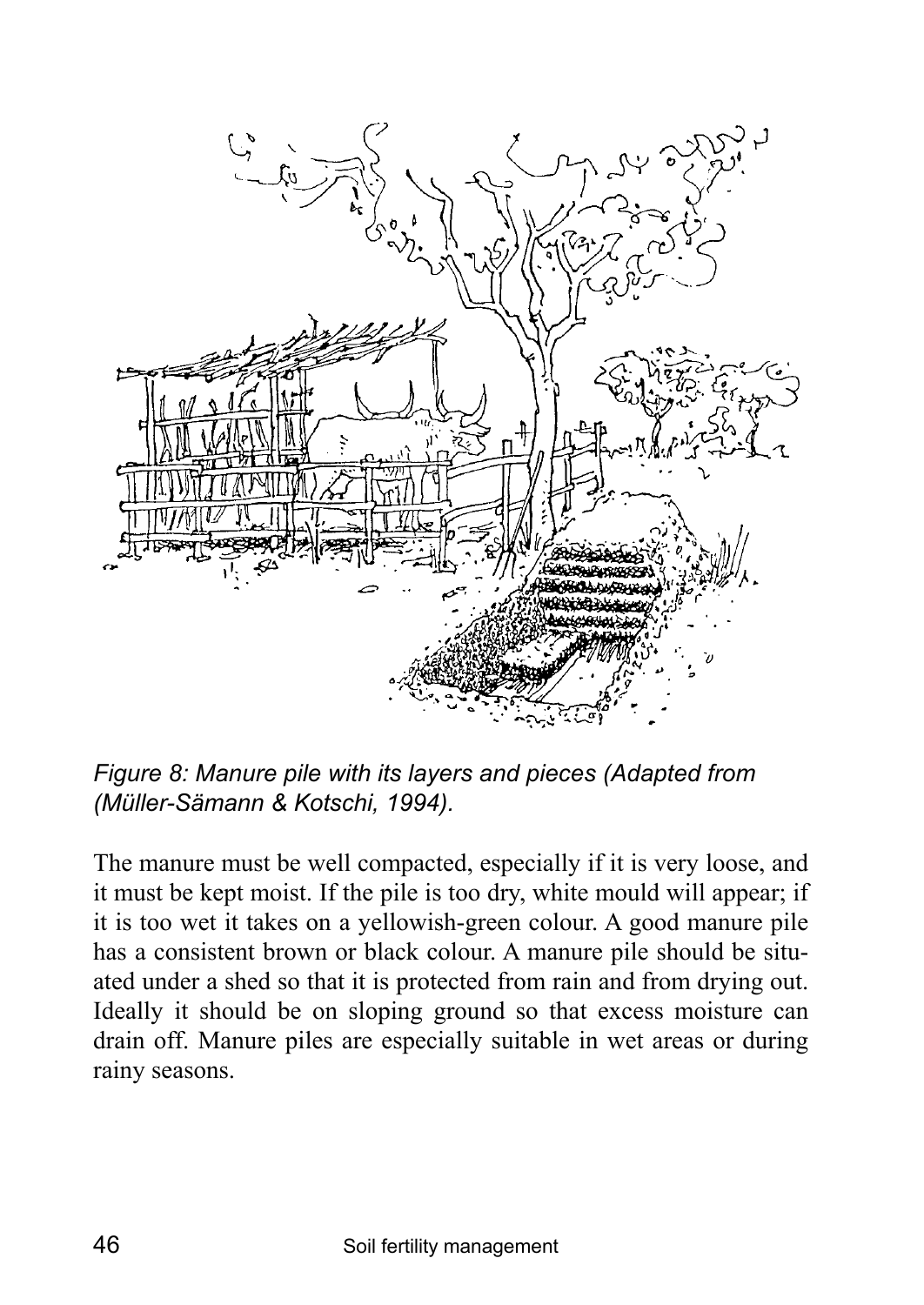#### **Manure cone**

Manure in semi-arid and arid areas contains less straw, which hinders the ageing process. An alternative that is suited to these areas is the manure cone. The manure cone begins as a circle with a diameter of 1.5 to 2 metres. Every day a layer of manure is added that is preferably 30 cm thick. Each layer has a smaller diameter. At a height of 1.5 metres the point is rounded off. The side surface is covered with a layer of clay, and the top is covered with a layer of straw or rough leaves to protect the cone from rain and drying out. After 4 or 5 months the manure in the cone is ready to use (Figure 9).



*Figure 9: Manure cone (Barbera Oranje).*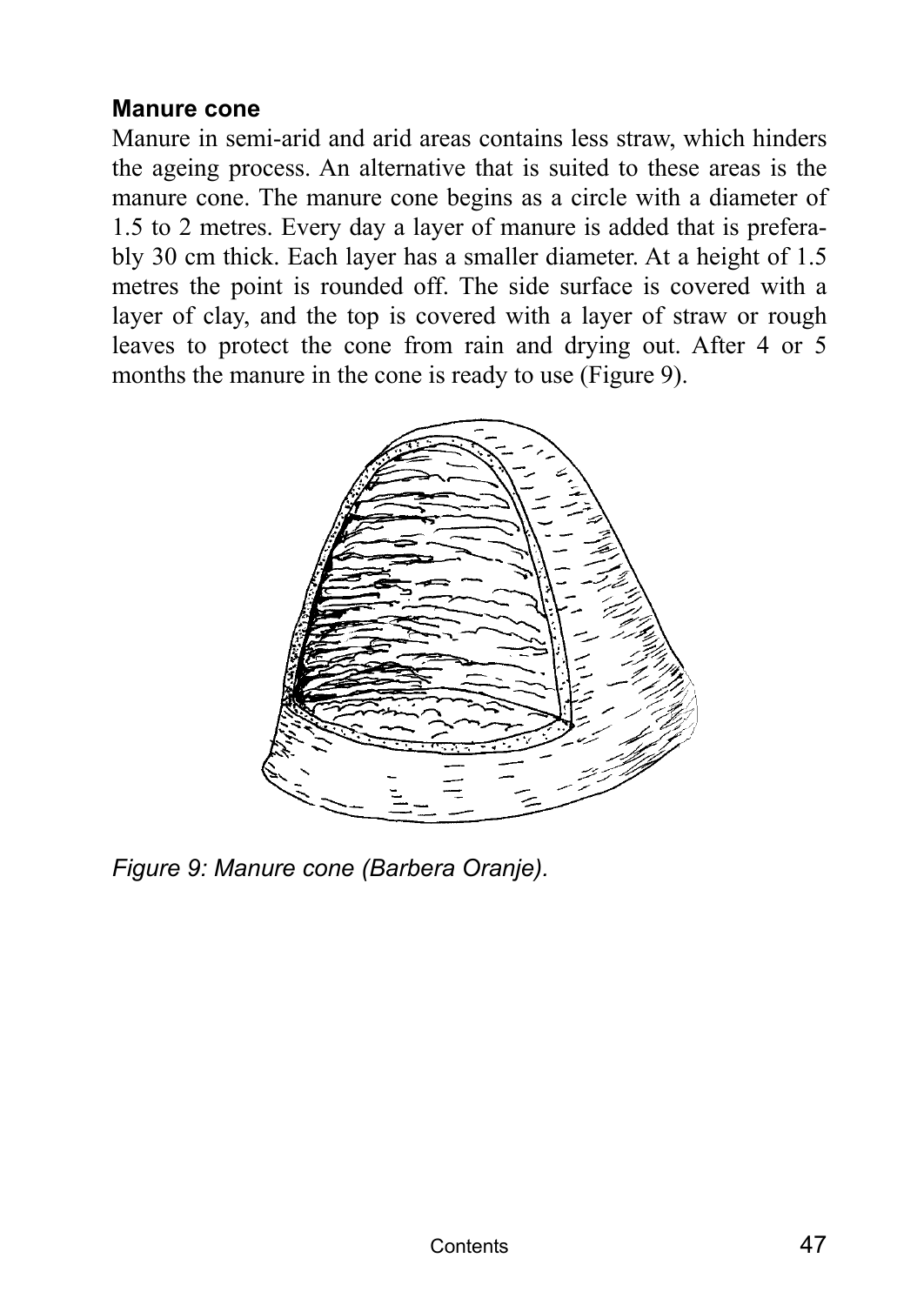# **11 Use of chemical fertiliser**

Nutrients can be directly added by the application of chemical fertiliser to the soil. However, the addition of chemical fertiliser alone is not enough to retain a sufficient level of soil fertility. If the organic matter in the soil decreases, the yield will also decrease, even if a lot of fertiliser is applied. This is due to degradation in the soil structure, a decreased capacity to retain nutrients and water, and an increase in acidity. For weathered, nutrient-poor soils in the tropics it is apparently not enough to increase the level of organic matter. In such areas it is preferable to use an integral approach that combines the application of chemical fertiliser with an increase in the level of organic matter.

# **11.1 Application methods**

Chemical fertiliser can be applied in a number of ways:

- $\triangleright$  Broadcasting: the fertiliser pellets are spread evenly over the whole field, and then often ploughed or raked into the soil.
- $\triangleright$  Row application: the fertiliser is applied in rows, right next to or under the seeds.

If chemical fertiliser is applied once the crop has begun to grow, we call this top dressing. Top dressing can also be in the form of broadcasting or row application. Broadcasting is usually done on crops that are sown close together over a large area, and for mature fruit trees.

Row application is often used for crops that are grown in rows, or when little chemical fertiliser is available for infertile land. The chemical ferti-liser must be placed at least 5 cm away from the seeds, because it would otherwise scorch the seeds or young roots. This scorching can be seen, for example, if you spread chemical fertiliser on (moist) young leaves.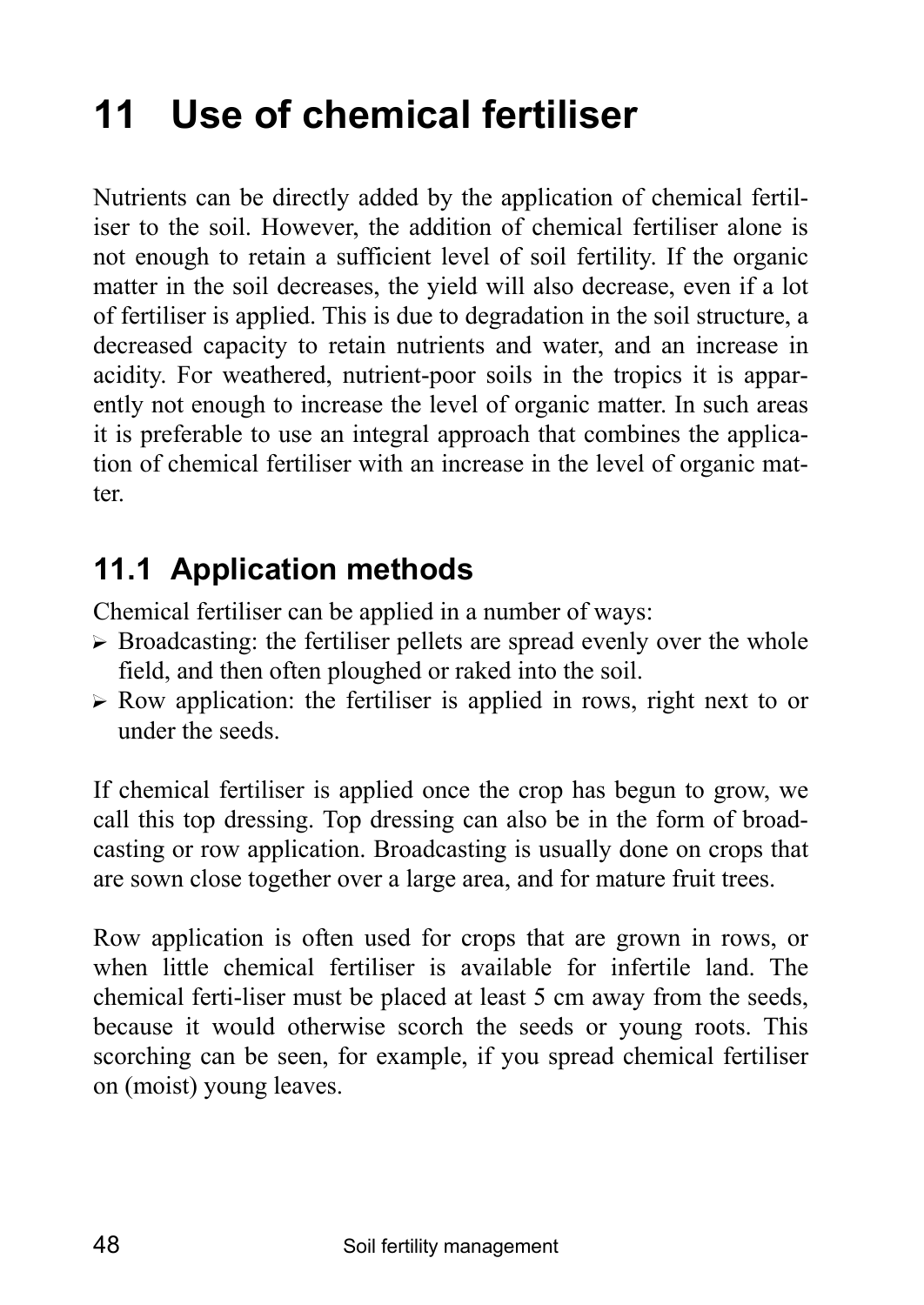# **11.2 Types of chemical fertilizer**

There are many types of chemical fertilisers. Some commonly used types and their nutrient content are shown in Table 1. For example, 100 kg of urea contains 45 kg of nitrogen (N). The other 55 kg is filling. Di-ammonium phosphate contains 21 kg of nitrogen and 23 kg of phosphorus per 100 kg of fertiliser. So 100 kg of di-ammonium phosphate contains 56 kg of filling.

| <b>Chemical fertiliser</b>           | <b>Chemical formula</b>           |                              | Content in %                 |                          |                              |
|--------------------------------------|-----------------------------------|------------------------------|------------------------------|--------------------------|------------------------------|
|                                      |                                   | N                            | P                            | κ                        | CaCO <sub>3</sub><br>needed* |
| Ammonium sulphate AS                 | $(NH_4)_2SO_4$                    | 21                           | $\qquad \qquad \blacksquare$ |                          | 110                          |
| Calcium ammonium ni-<br>trate CAN    | $(NH_4NO_3)^*CaCO_3$              | 20                           |                              |                          |                              |
| Urea                                 | CO(NH <sub>2</sub> ) <sub>2</sub> | 45                           | $\overline{\phantom{0}}$     | $\overline{a}$           | 80                           |
| Mono-ammonium phos-<br>phate MAP     | $NH_4H_2PO_4$                     | 11                           | 20                           | ۳                        | -                            |
| Di-ammonium phosphate<br><b>DAP</b>  | $(NH_4)_2PO_4$                    | 21                           | 23                           | $\overline{a}$           | -                            |
| Super phosphate SSP                  | $Ca(H_2PO_4)_2$                   | $\qquad \qquad \blacksquare$ | 8                            | -                        | -                            |
| Triple super phosphate<br><b>TSP</b> | $Ca(H_2PO_4)_2$                   |                              | 22                           |                          |                              |
| Basic slag                           | $(CaO)_{5}P_{2}O_{5}SIO$          | $\qquad \qquad \blacksquare$ | $3 - 8$                      | -                        | $\overline{a}$               |
| Natural rock phosphate               |                                   | $\qquad \qquad \blacksquare$ | $11 - 17$                    | $\overline{\phantom{0}}$ |                              |
| Potassium chloride                   | KCI                               | $\qquad \qquad \blacksquare$ | $\qquad \qquad$              | 50                       |                              |
| Potassium nitrate                    | KNO <sub>3</sub>                  | 14                           | $\qquad \qquad \blacksquare$ | 37                       | $\overline{a}$               |
| Potassium sulphate                   | $K_2SO_4$                         | $\qquad \qquad \blacksquare$ | -                            | 42                       |                              |
| Potassium magnesium<br>sulphate      | $K_2SO_4$ *MqS $O_4$              |                              |                              | 18                       |                              |

*Table 1: Types of chemical fertilisers, nutrient contents and amounts of lime required to neutralise the acidifying effect of the fertiliser.* 

\*Amount of  $CaCO<sub>3</sub><sup>-</sup>$  needed to neutralise the chemical fertiliser.

In addition to the types listed in Table 1, mixed fertilisers are also often used. These contain various different types of chemical fertilisers. The mixed fertiliser has a specific ratio of the nutrients nitrogen (N), phosphate  $(P)$  and potassium  $(K)$ . They are thus called N: P: K fertilisers. Bags of these fertilisers are always labelled with the amounts of each nutrient contained in them. An N:P:K fertiliser labelled 10:10:10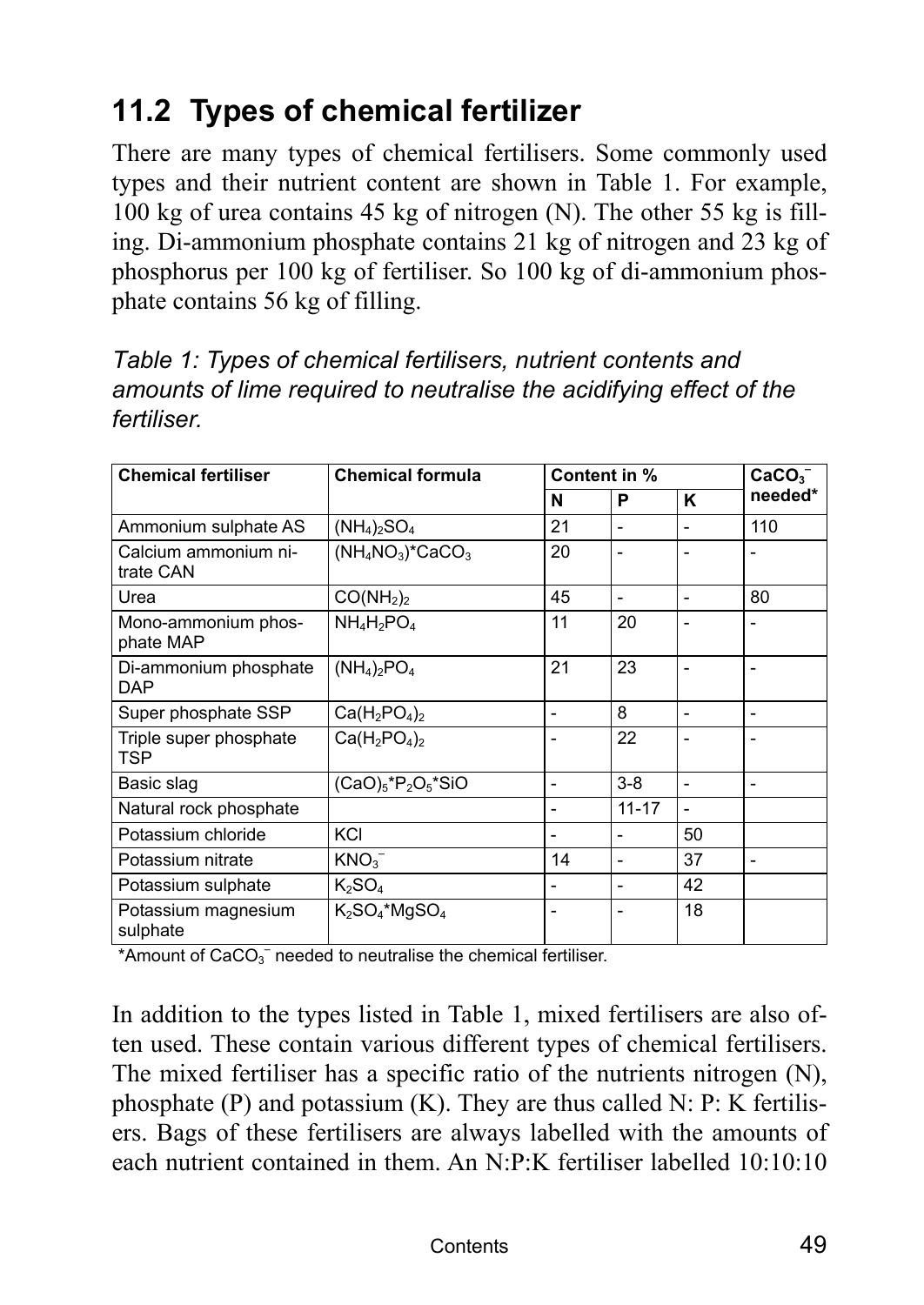contains 10 kg N, 10 kg  $P_2O_5$  and 10 kg K<sub>2</sub>0 per 100 kg. Each 100 kg of fertiliser thus includes 70 kg of filling nutrients that contains no N:P:K. A bag of fertiliser labelled 18:18:0 contains 18 kg N, 18 kg  $P_20_5$  and 0 kg K<sub>2</sub>0 per 100 kg fertiliser. In this case 100 kg of fertiliser contains 64 kg of filling. This filling can also contain a different nutrient, such as  $\text{SO}_4^2$ <sup>2-</sup>.

## **11.3 Timing and method of application per nutrient**

Each of the various types of chemical fertilisers has its own characteristics, which must be considered in deciding when and how to apply a particular fertiliser. Some fertilisers are adsorbed by the soil particles. This means that the soil particles keep the fertiliser in place for use by plants while at the same time they are able to release it when needed by the plants. If fertiliser is fixed by the soil particles these hold it so tightly that the fertiliser will remain out of reach for most plants permanently. Some fertilsers volatilise i.e. they 'evaporate' and disappear in the air without doing anything good for the plants. In addition, it is important to consider when the plant most needs the nutrients that the fertiliser supplies.

### **Nitrogen**

Most annual plants need little nitrogen in the early growing period. They need the most nitrogen in periods of tillering and fast growth. Ammonium  $(NH_4^+)$  is adsorbed and fixed by the soil particles. It is therefore best to thoroughly mix ammonium fertilisers with the soil. Urea must also be well mixed with the soil, rather than be applied on top of the ground where it can be lost through volatilisation. Ammonium and urea may not come within 5 cm of the seeds. Urea is converted to ammonium in the soil and is then adsorbed.

However, the ammonium in the soil is quickly converted into nitrate (NO<sub>3</sub><sup>)</sup>. Nitrate is not adsorbed. This means that nitrogen in the form of nitrate can be easily leached in wet conditions. Nitrate-N can also volatilise in wet conditions via denitrification. In these ways Nitrogen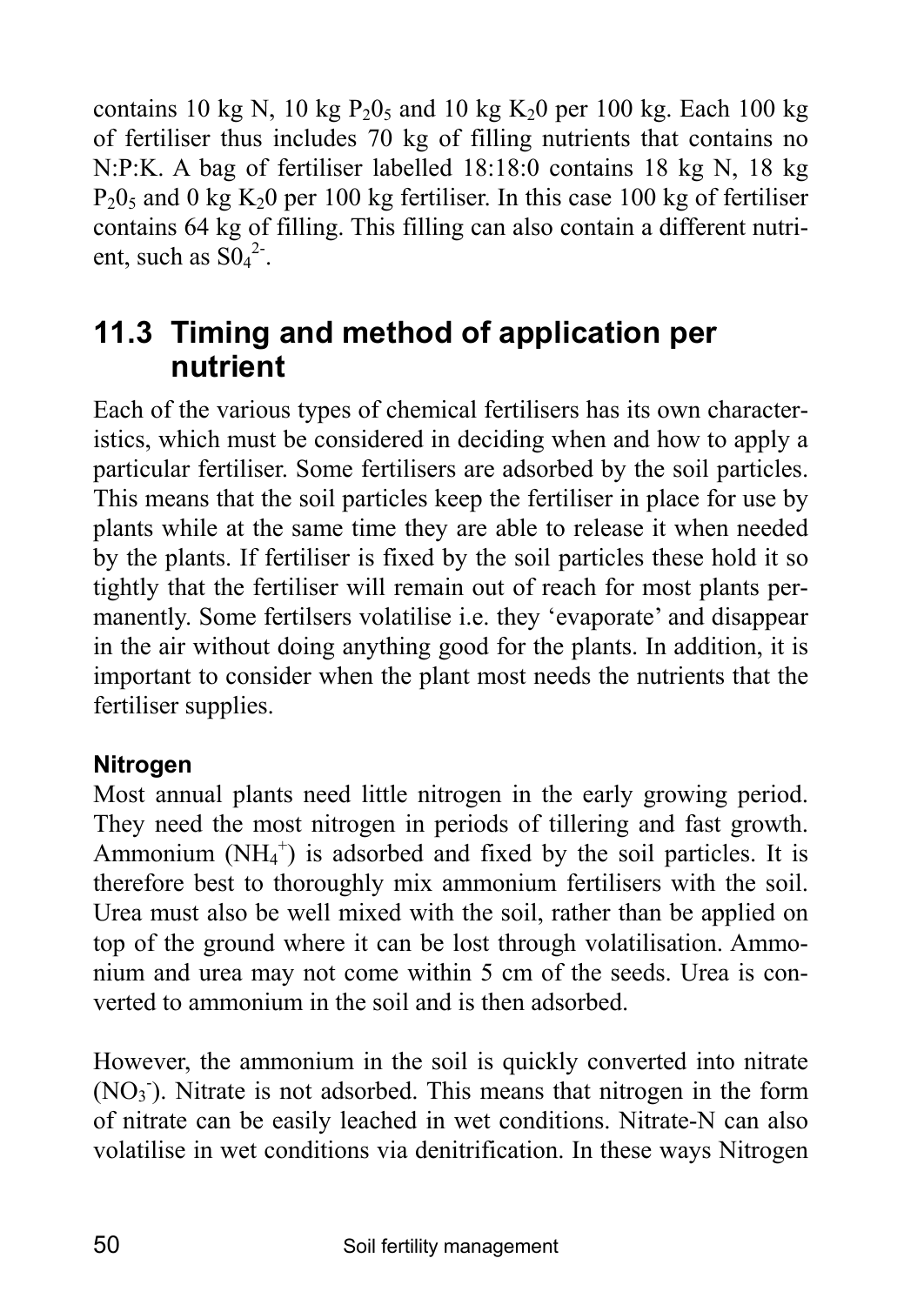is lost throughout the growing season. It is therefore better to split the nitrogen fertiliser, rather than use it all at once. In addition to an application at the beginning of the growing season, an application can thus be given at the tillering and/or flower initiation stages.

If ammonium and urea are broadcasted, it is best to apply them before sowing to prevent them from coming close to and scorching the seeds.

### **Phosphate**

Phosphate plays an important role in the root development of young plants. It must therefore be accessible to the young roots at the beginning of the growing season. The super phosphates and the ammonium phosphates are water-soluble, which means that the phosphate is directly available to the plants. For this reason it must be applied right before or during sowing. However, if the phosphate becomes fixed to the soil particles, it is no longer readily available to the plants. Precautions must therefore be taken to minimise contact between super phosphate and the soil. It is best to mix the super phosphate with organic material before applying it. In any case, the phosphate should not be broadcasted, but preferably be applicated in rows next to the rows of seeds. Phosphate does not infiltrate; the roots must grow to the phosphate. This is why the phosphate must not be applied very far from the seeds. The phosphates from slag and rock are not watersoluble and they become available to the plants very slowly. Such fertilisers must therefore be applied many weeks before sowing. These phosphate fertilisers are suitable for acidic soils, because the acid helps dissolve them. It is best to broadcast them. Slag and rock-P have the advantage that they also make the soil less acidic. The effect of these slow-releasing phosphate fertilisers is usually not observable until two or three seasons after they are applied.

### **Potassium**

Potassium is also important for the development of the root system and during the growth period. It must be available during the whole growing season. Since potassium is adsorbed by the soil particles there is no danger that it will be lost in run-off, as with nitrogen. Ad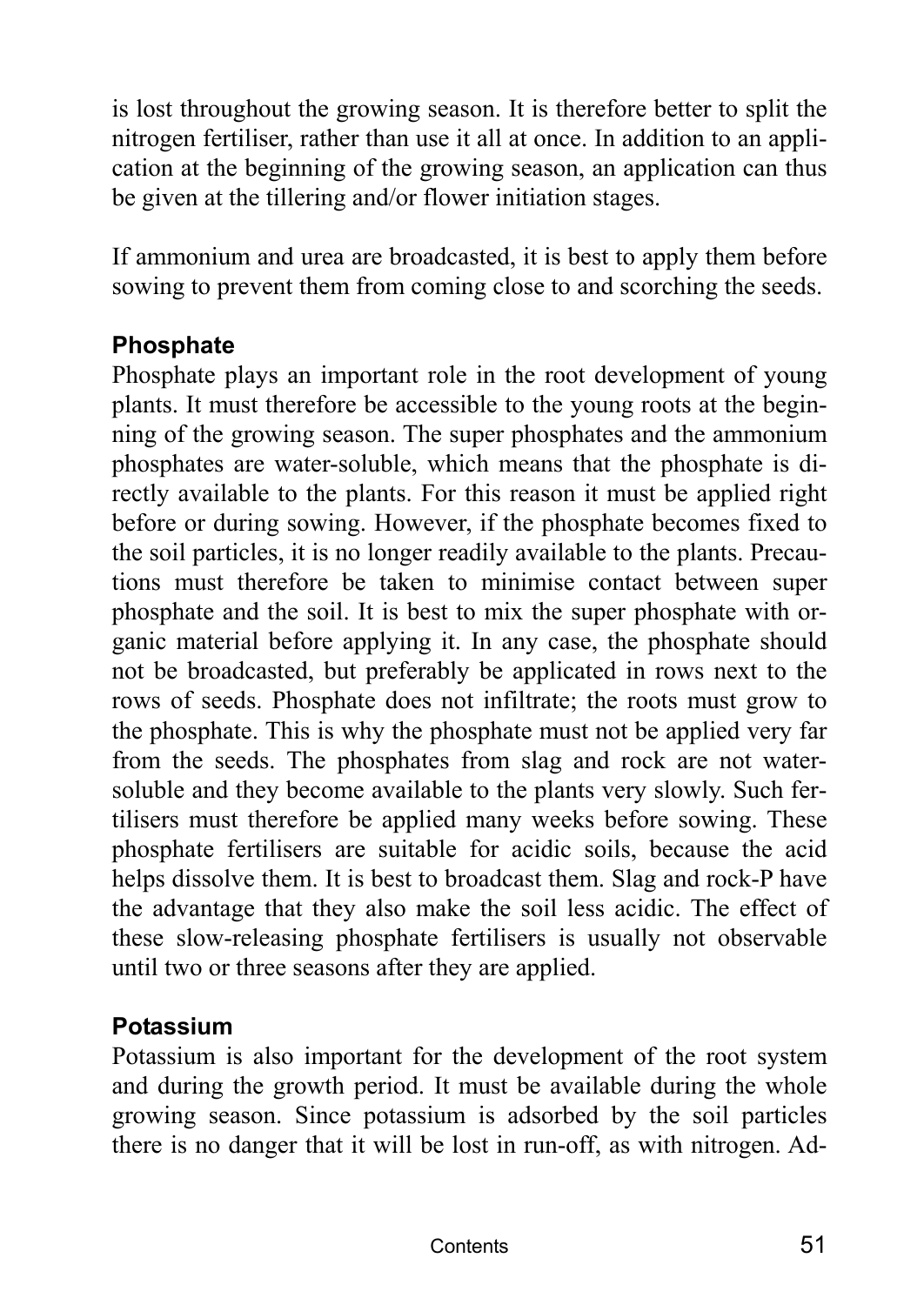sorbed potassium is still available to the plants. The required amount of potassium can thus be given in one application at the beginning of the season. Potassium fertilisers must be applied at least 4 cm from the seed. Potassium chloride is not suitable for clay soils or other soils that have poor drainage.

# **11.4 Liming**

Definition: Liming is the process of adding lime, steel slag, or other materials to the soil to make the soil less acidic or to increase its pH level and to improve conditions for the growth of plants and microorganisms.

A serious problem faced by many farmers in the tropics is the extreme acidity of their soil. A pH level lower than 5 means the soil is so acidic that it inhibits healthy plant growth. Aluminium toxicity is especially problematic. The soil can be made less acidic by adding lime. Factors that contribute acidic soils are: the use of chemical fertilisers, the removal of crop residues that contain basic elements such as calcium, magnesium, potassium, and sodium, washing away of basic elements from the soil, and the decomposition of fresh organic material into nutrients. Specialised knowledge beyond the scope of this Agrodok is needed to determine how much lime is required to restore balance in a soil that is too acidic. So the discussion here is limited to how much lime is needed to neutralise the acidifying effect of a chemical fertiliser.

Urea and chemical fertilisers that add nitrogen in the form of ammonium (NH4 + ) have an acidifying effect on the soil. This means that the soil becomes more acidic when urea and ammonium fertilisers are regularly applied. Adding lime (calcium carbonate, CaCO<sub>3</sub><sup>-</sup>) can compensate for this effect. The last column of Table 2 shows how many kilos of lime are needed to neutralise the effect of 100 kg of chemical fertiliser.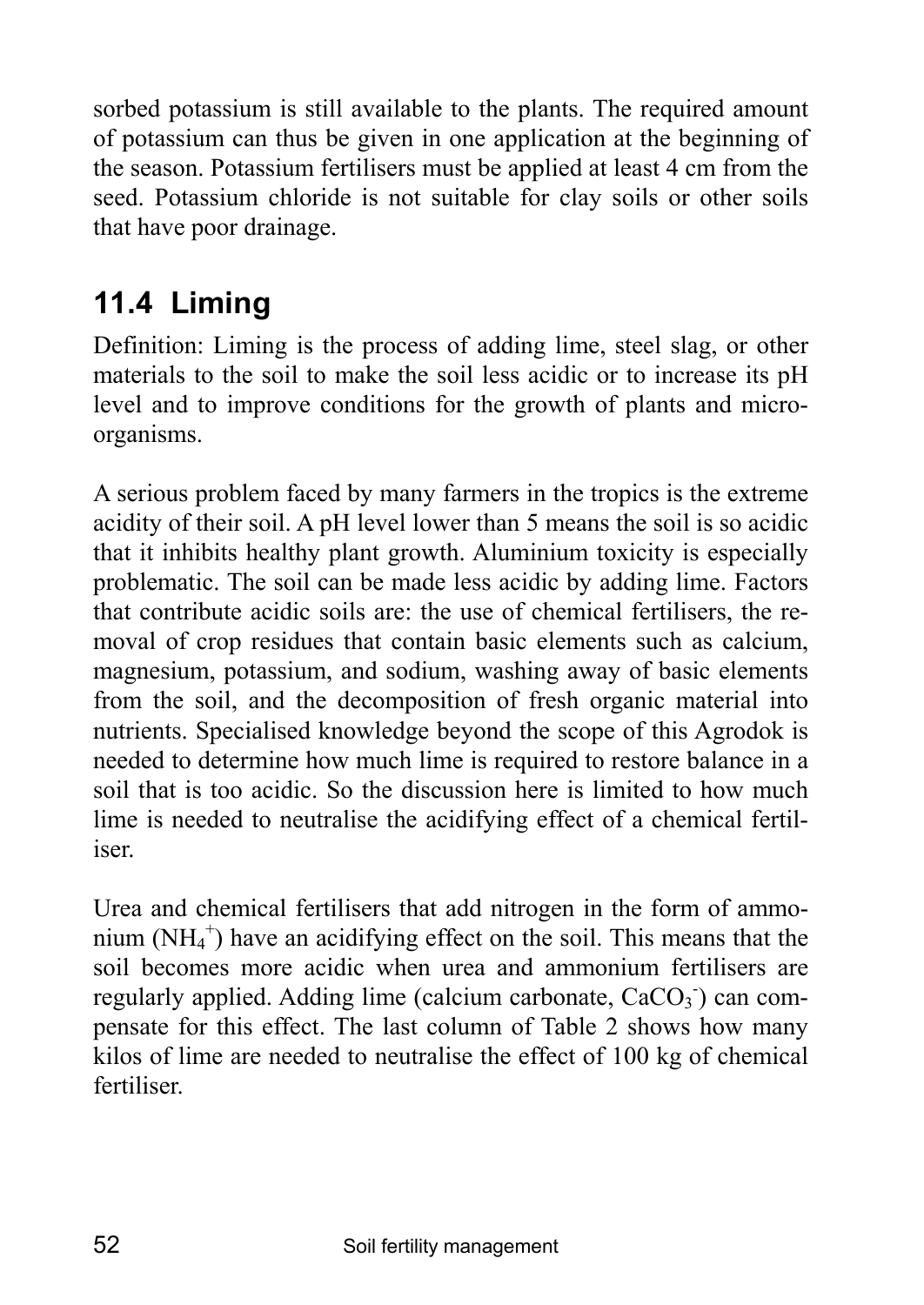In adding lime, it is important to apply it not only to the topsoil but also to the lower layers. The lime must reach as deep as the roots of the crops (approximately 30 cms). The lime can leach to deeper layers by itself only in very sandy soils. In all other conditions, the lime must be worked into the soil. The lime may not be applied in large amounts all at once, because roots need time to adjust to major changes in acidity. Moreover, the organic matter in the soil would then decompose very rapidly, which would allow more freed nitrogen to be leached. If the pH is increased too much, phosphate is not released from slowworking fertilisers.

Lime and (hydr)oxides from the chemical fertiliser industry are the most commonly used sources of lime. Two natural sources of lime are coral and marl. Slag from the steel industry and ash is also sometimes used.

These various materials are not equally effective. Their effectiveness is often measured in relation to the effectiveness of calcium carbonate  $(CaCO<sub>3</sub>)$ . For example, the neutralising effect of unslaked lime (calcium oxide, CaO) is 179%. That means that 100 kg of unslaked lime works as well as 179 kg of calcium carbonate. Another important factor is how fine the material is. If the material is very fine, it will dissolve quickly and work faster than a rough material that dissolves slowly. The increase in pH after adding lime is temporary. Lime must be reapplied regularly. This is labour-intensive and usually also prohibitively expensive.

It is thus important to use acid-tolerant crops or varieties, which can produce reasonable yields in low pH soils. In most cases, this means that they can withstand high concentrations of aluminium.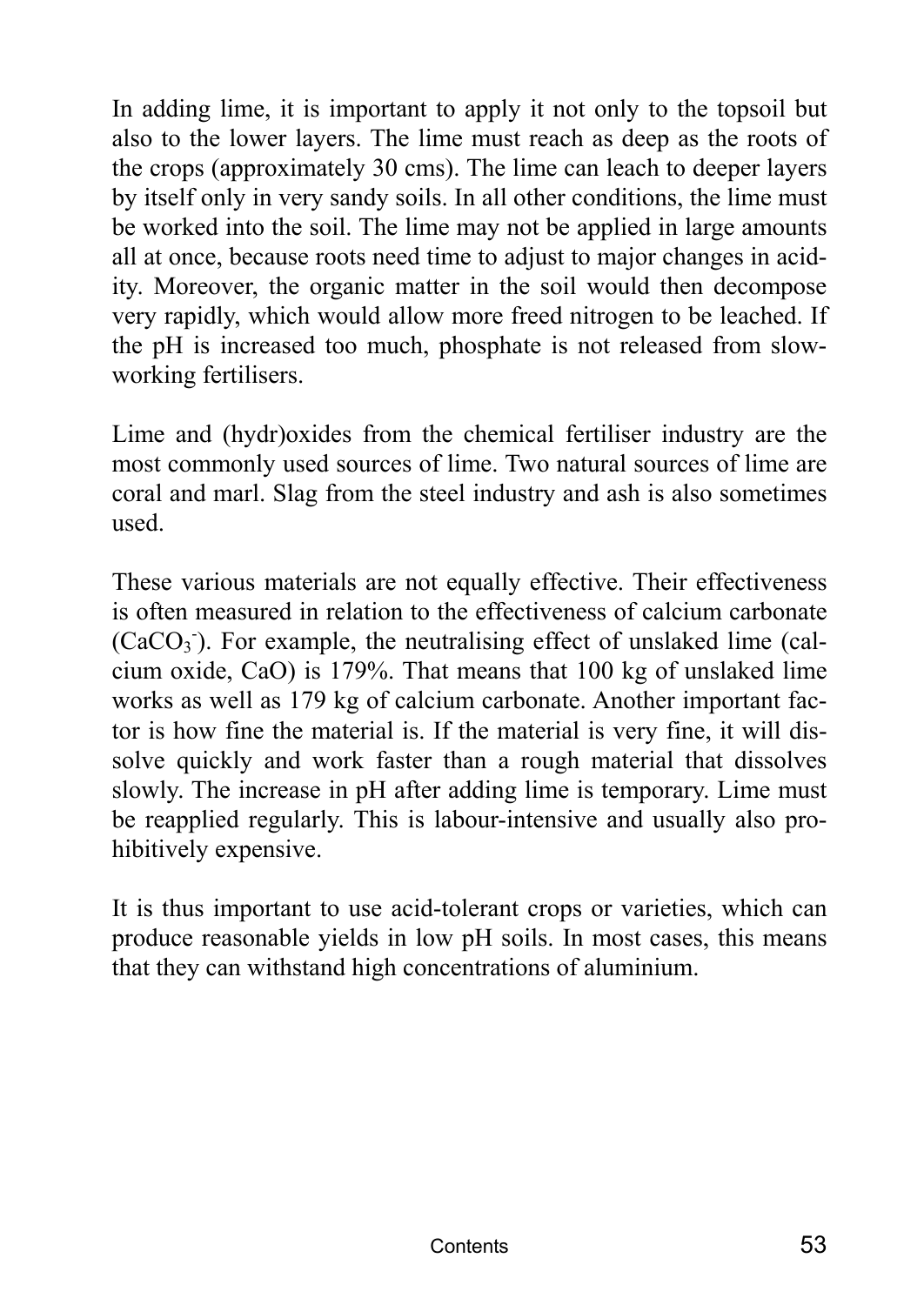*Table 2: Acid-tolerant crops (Source: Sanchez, 1976).* 

| Crops                                               | <b>Scientific names</b>                                    |
|-----------------------------------------------------|------------------------------------------------------------|
| Upland rice, cassava                                | Manihot esculenta                                          |
| Plantain                                            | Musa paradisiaca                                           |
| Cowpea                                              | Vigna unguilata                                            |
| Peanut, groundnut                                   | Arachis hypogea                                            |
| Fruit and tree crops                                |                                                            |
| Mango tree                                          | Mangefera indica                                           |
| Cashewnut tree                                      | Anacardium occidentale                                     |
| Lime, lemon tree, and the other citrus spe-<br>cies | Citrus aurantifolia, limon and yhe other<br>citrus species |
| Pineapple                                           | Ananas comosus                                             |
| Forage species (leguminous)                         |                                                            |
| Brazilian lucerne                                   | Stylosanthes guyanenses                                    |
| Greenleaf, silverleaf desmodium                     | Desmodium intortum, incinatum                              |
| Centro, hairy centrosema                            | Centrosema pubescens                                       |
| Kudzu bean or vine                                  | Pueraria lobata                                            |
| Forage species (grasses)                            |                                                            |
| Molasses gras                                       | Melinis minutiflora                                        |
| Signal grass, Suriname grass                        | Brachiaria decumbens                                       |
| Brown seed paspalum                                 | Paspalum plicatulum                                        |
| Jaragua grass, yaragua grass                        | Hypharrhenia rufa                                          |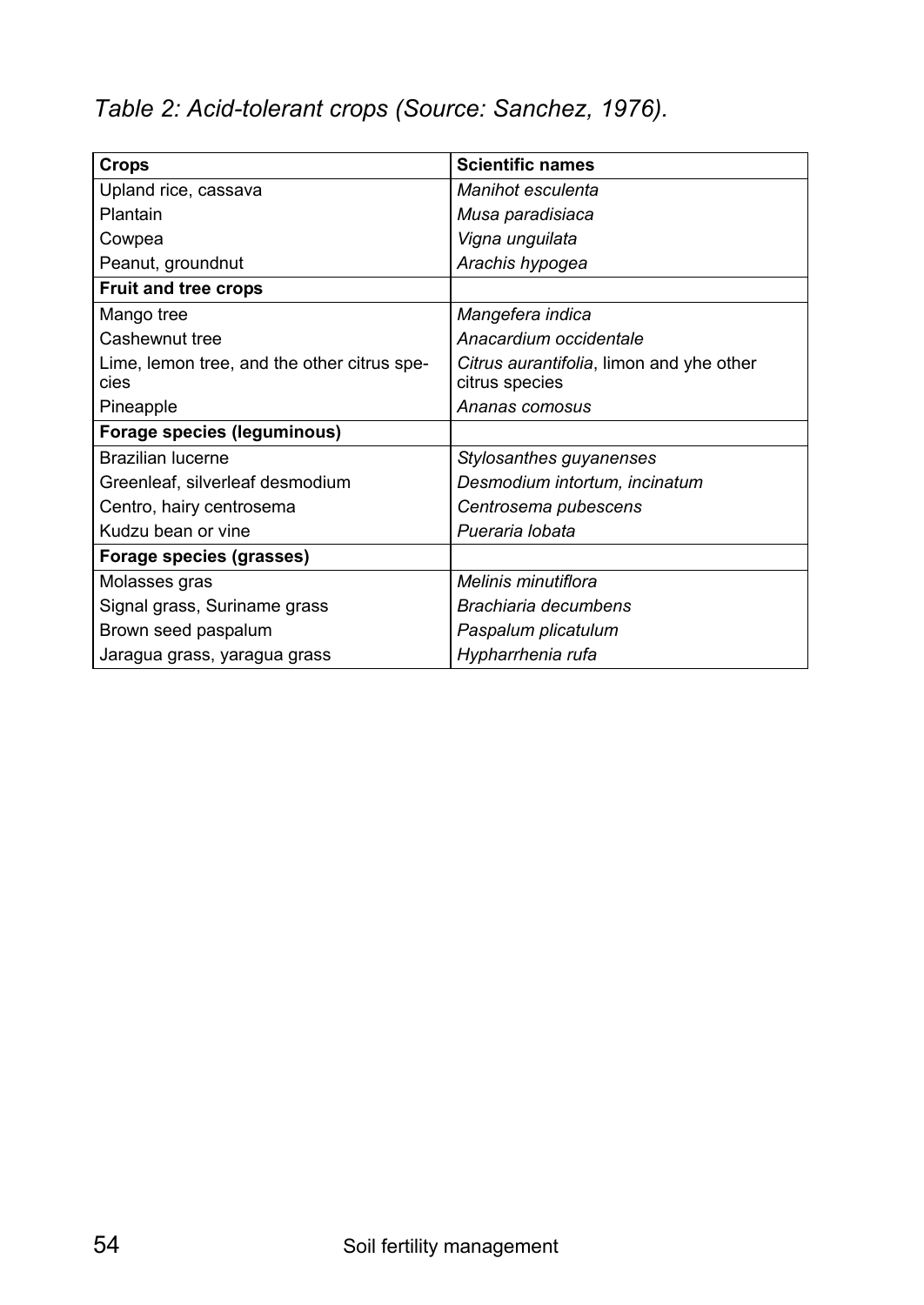# **Part III: Theoretical background**

# **12 Plant nutrients**

The elements that plants need to survive are called nutrients. Nutrients are usually adsorbed from the soil solution in the form of ions. Ions are dissolved salts (nutritive salts) that have an electrical charge. Positively charged particles are called cations (e.g. ammonium  $NH_4^+$ ), and negatively charged particles are called anions (e.g. nitrate,  $NO<sub>3</sub>$ , phosphate,  $H_2PO_4$ . These ions will be mentioned again later.

The nutrients that a plant requires to progress through an entire growth cycle are called the essential nutrients. A deficiency of any one of these will have consequences for the plant, such as limited growth, or a lack of flowers, seeds, or bulbs. In addition to the essential nutrients, plants absorb other nutrients that they do not need (e.g. sodium Na) or that can even be harmful (e.g. aluminium Al or manganese Mn). Plants do not need equal amounts of each nutrient. For this reason, the essential nutrients are divided into two groups.

The **macro-nutrients**, which plants need large amounts of:

carbon (C) hydrogen (H) oxygen (O) nitrogen (N) phosphorus (P) potassium (K) calcium (Ca) sulphur (S) magnesium (Mg)

#### The **micro-nutrients**, which plants need only small amounts of: iron (Fe) manganese (Mn)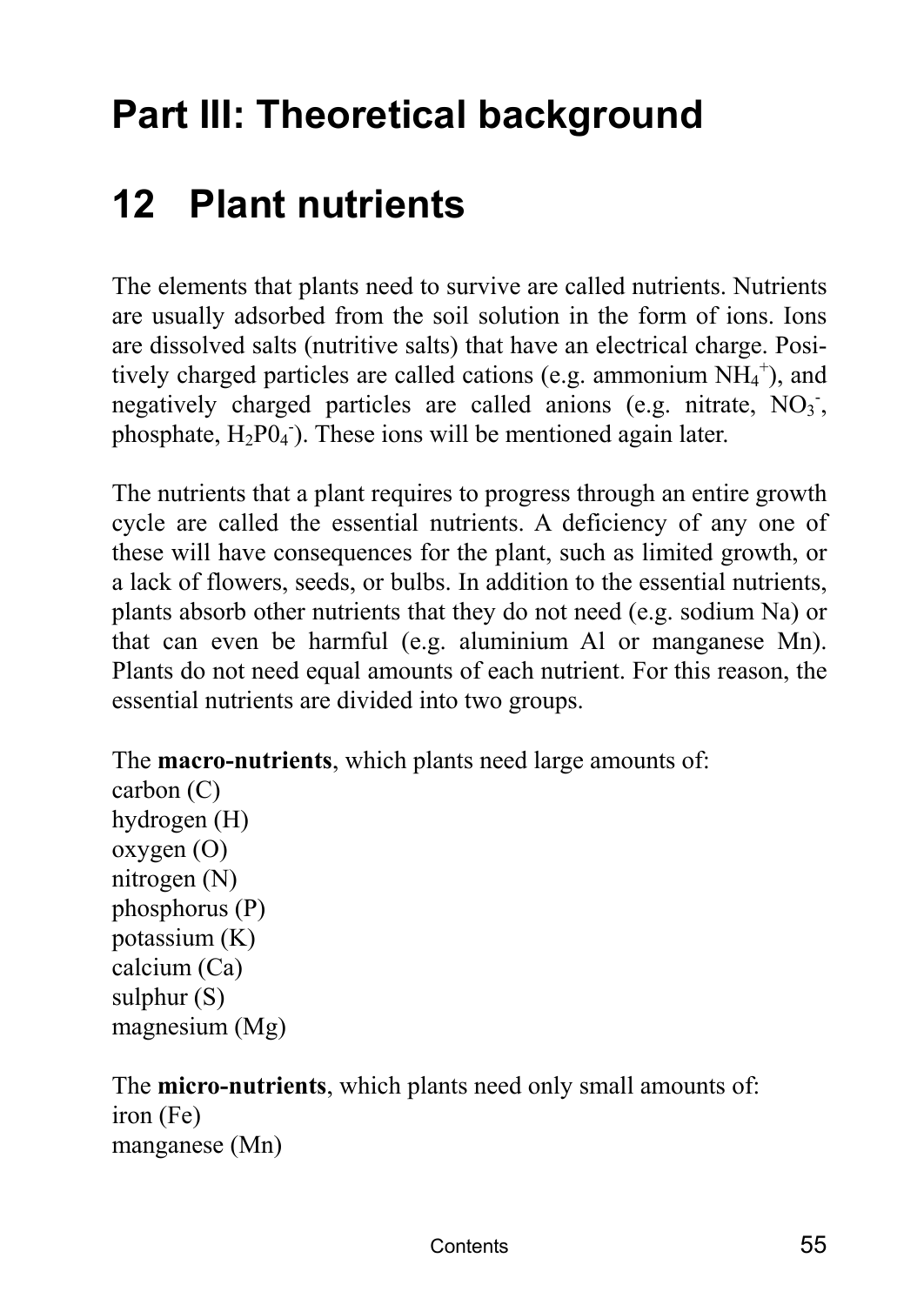```
boron (B) 
zinc (Zn) 
copper (Cu) 
molybdenum (Mo)
```
The functions of the macro-nutrients will be discussed briefly below. The micro-nutrients are just as important for the plant, but they are needed in such small amounts that a deficiency of one or more of them occurs only in special circumstances.

## **12.1 The macro-nutrients**

## **Nitrogen**

Nitrogen is an important building block of proteins in the plant. It promotes the growth of stalks and leaves. With sufficient nitrogen, the leaves become big and succulent; with insufficient nitrogen the plant's growth is severely inhibited, and its leaves are small and fibrous. Nitrogen is also needed for the green colour of the plant. If a deficiency of nitrogen occurs, the older leaves turn pale-green to yellow, and the young leaves eventually do the same. A severe nitrogen deficiency will prevent the plant from flowering. If plants absorb too much nitrogen, the stems and leaves will grow bigger but also weaker. Grains can then wilt more readily, and fungi and aphids have a better chance of damaging the plants. Also, the plants may flower later, which can lead to a lower yield in a short growing season.

In the soil, nitrogen becomes available to the plants mostly as nitrate  $(NO<sub>3</sub>$ <sup>-</sup>) and ammonium  $(NH<sub>4</sub><sup>+</sup>).$ 

## **Phosphorus**

Phosphorus plays an important role in breathing and in the energy supply. It promotes the development of roots in young plants. It has a positive effect on the number of grains per spike and the grain weight and for bulb crops on the bulb and root production. A phosphorus deficiency causes limited growth, especially in the roots, which gives the plants a stocky appearance. The leaves turn a dark, blue-green colour. Some plants turn purplish, first on the stem base, and later on the un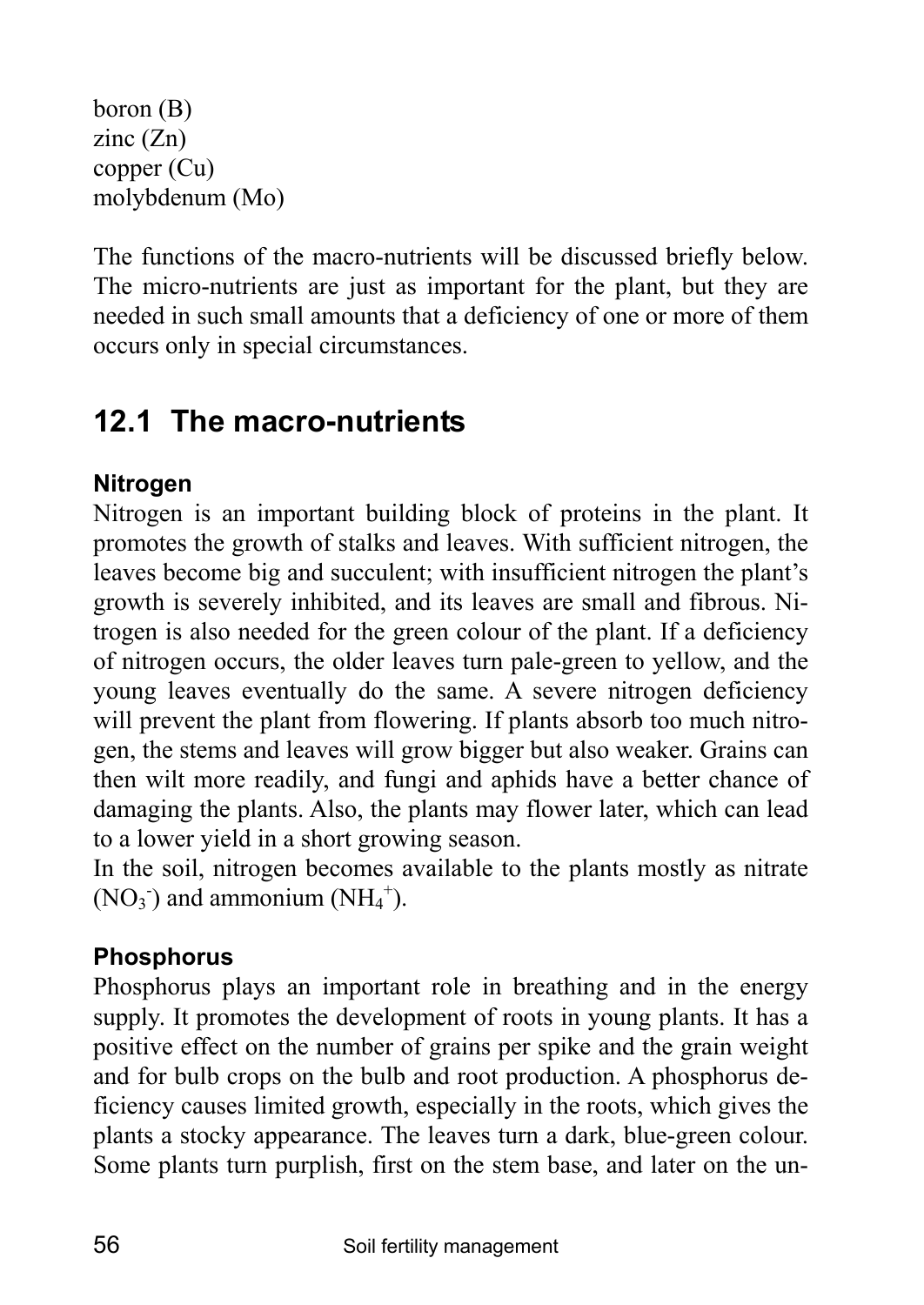derside of the main nerve of the leaves. Seed and fruit development is poor or absent. Too much phosphorus is not directly harmful for the plant, except that it can cause a shortage of zinc, copper and iron. Plants can adsorb phosphorus in the form of phosphate ions  $(H_2PO_4^-)$ or  $HPO<sub>4</sub><sup>2</sup>$ .

### **Potassium**

Potassium is needed for the firmness of the plant. Potassium makes the crop strong, and ensures that the root system is large and widely branched. It promotes the development of roots and bulbs, and it has a positive effect on the size of fruits and the weight of grains. Plants that have a potassium deficiency stay small and weak, and their leaves fall off. The leaves get pale-coloured spots, beginning on the edges. Later the whole leaf turns brown. A severe potassium deficiency makes the young leaves bumpy, because the nerves are too short. Grains fall over easier. Plants that have little potassium are less able to withstand drought, and will therefore wilt faster. Excess potassium makes the leaves and harvest products watery. An excess of potassium also causes a shortage of magnesium and boron.

### **Sulphur**

Sulphur is needed as a building block of some organic compounds and vitamins and other compounds in the plant. A sulphur deficiency makes the leaves light green or yellowish (as does a nitrogen deficiency!). The plant's growth is inhibited, and the stems are stiff, woody and thin. An excess of sulphur occurs seldom.

Plants adsorb Sulphur in the form of sulphate  $(SO_4^2)$ .

## **Calcium**

As an important component of cell walls, calcium influences the growth and strength of the plant. A deficiency of calcium appears first in the young leaves. They are often deformed, small and strikingly dark-green. Growth points die off. The leaves are wrinkled. Root growth is visibly inhibited, and rotting of the roots can occur. The stem is weak.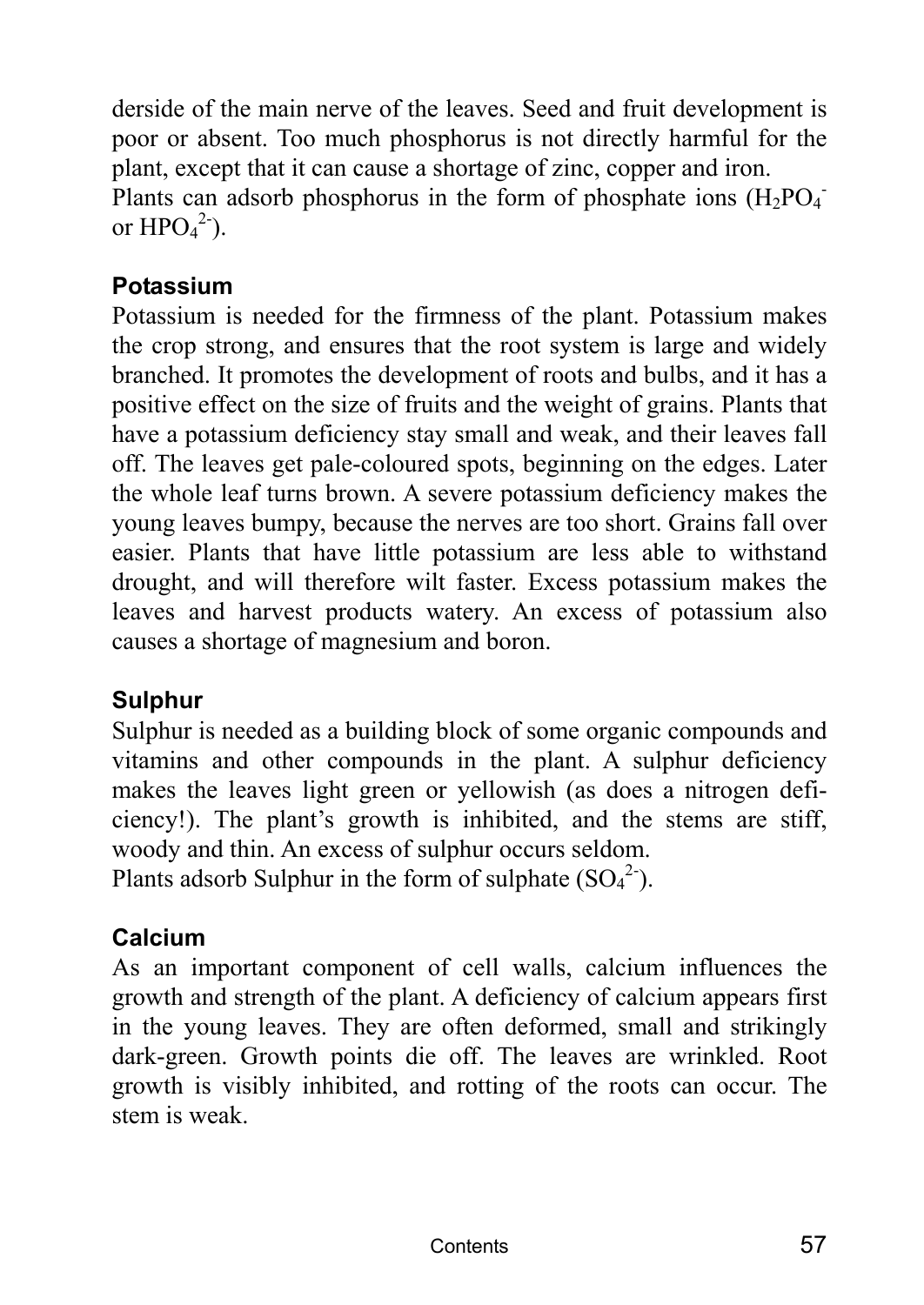#### **Magnesium**

Magnesium is needed, among other things, for photosynthesis. With a deficiency of magnesium, coloured spots appear on the leaves, beginning with the older leaves. The nerves of the leaves sometimes stay green. In grains, yellow stripes appear lengthways on the leaves. A magnesium deficiency can retard the ripening of grain. An excess of magnesium occurs seldom.

Every nutrient thus has its own function in the plant. A shortage of one nutrient cannot be compensated by a higher dose of another. The element that is most lacking determines the height and yield of the plant. This is schematically demonstrated in Figure 10.



*Figure 10: The growth of the plant is determined by the element that is most lacking (Source: FAO, 1984).*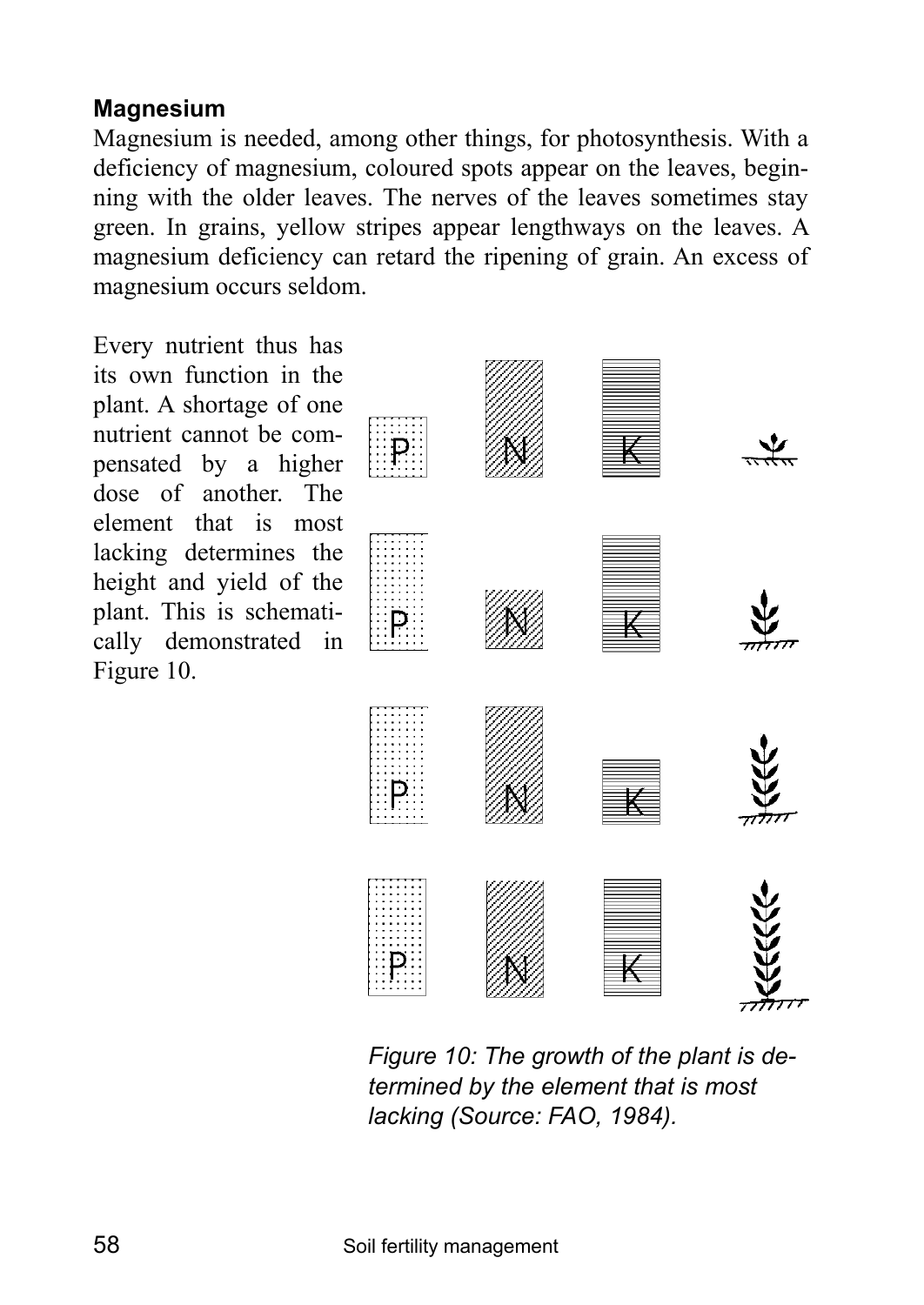# **13 Important soil characteristics**

# **13.1 Soil structure**

About half of the soil consists of solid soil particles and organic matter. The solid soil particles form the framework of the soil. The other half of the soil consists of pores. The pores are partly filled with air and partly with water. The proportions of these elements are schematically presented in Figure 11. Small pores are good at holding water. Large pores lose water quicker and are therefore usually filled with air. Many micro-organisms also live in the soil.



*Figure 11: The proportions of solid particles, organic matter, water and air in the soil (Hillel, 1980 and Barbera Oranje).*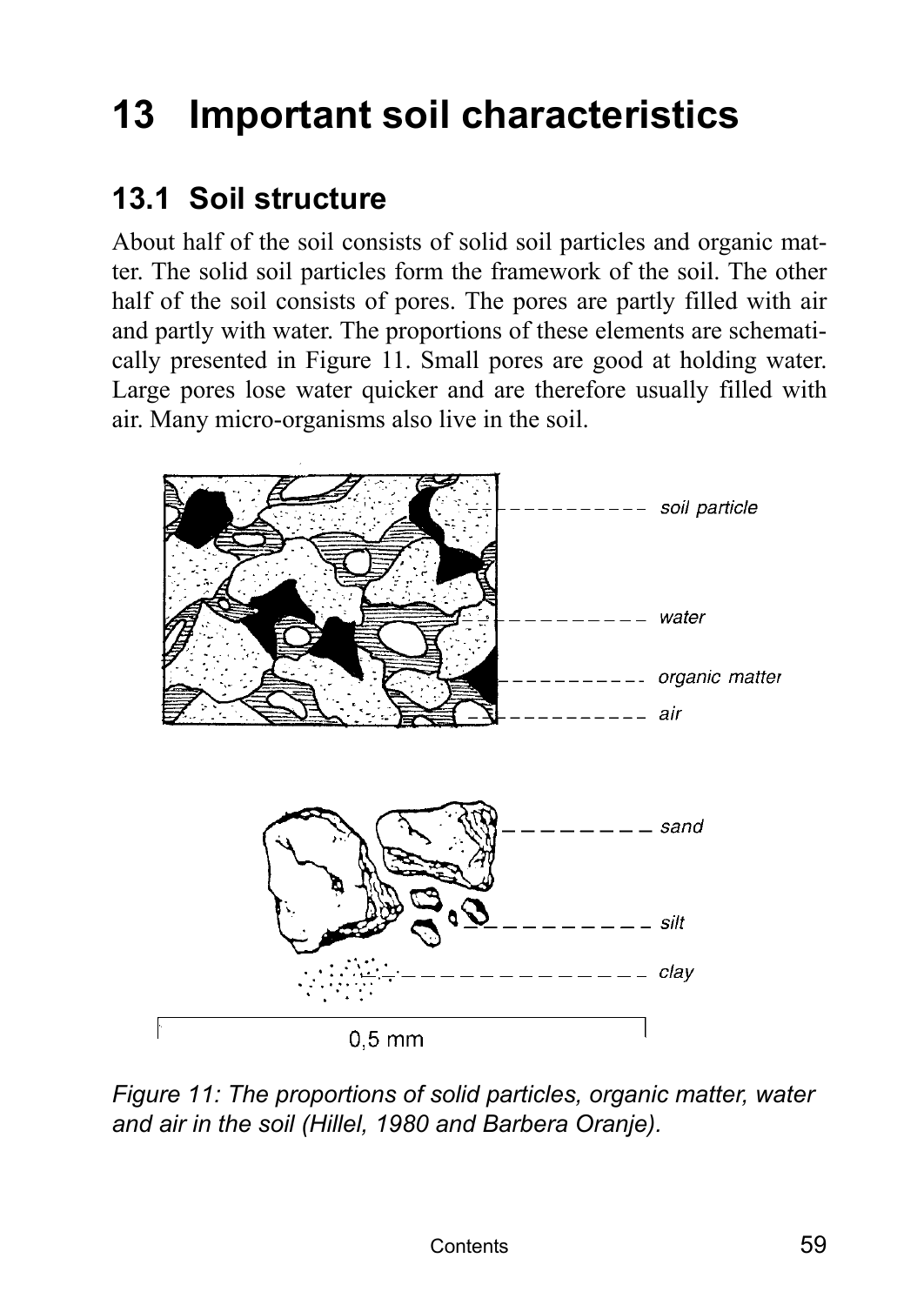# **13.2 The solid soil particles**

The solid soil particles are divided into four texture groups according to their size:

- $\triangleright$  gravel and stones: particles larger than 2 mm;
- $\triangleright$  sand: particles smaller than 2 mm but larger than 0.050 mm;
- $\triangleright$  silt: particles smaller than 0.050 mm but larger than 0.002 mm;
- $\triangleright$  clay: particles smaller than 0.002 mm.

The difference between sand, silt and clay is of course not visible to the naked eye. But it is important to distinguish between them, because each of the textural groups has its own characteristics.

Clay particles are the smallest soil particles. They have the ability to adsorb nutrients and to 'hold' them. The pores between the clay particles are very small. Clay expands when it gets wet. Clay sticks together very well. Dry clay is solid and very hard.

Both the size and characteristics of silt particles fall between those of clay and sand particles. The pores are smaller than in sand, but larger than in clay. Silt particles can adsorb few nutrients. Silt particles are not very sticky; they rather feel like talcum powder when dry, or soap when wet.

Sand particles are big enough to distinguish with the naked eye. They feel very gritty. Sand particles adsorb nutrients very poorly. Because they are rougher than clay and silt particles, the pores between the sand particles are larger. Sand particles do not stick together.

Gravel and stone are not useful for plants. They do not retain any nutrients or water, and where a stone is present it takes the place of clay or silt which can retain water or nutrients. The plant roots also have to waste energy on growing around the stones.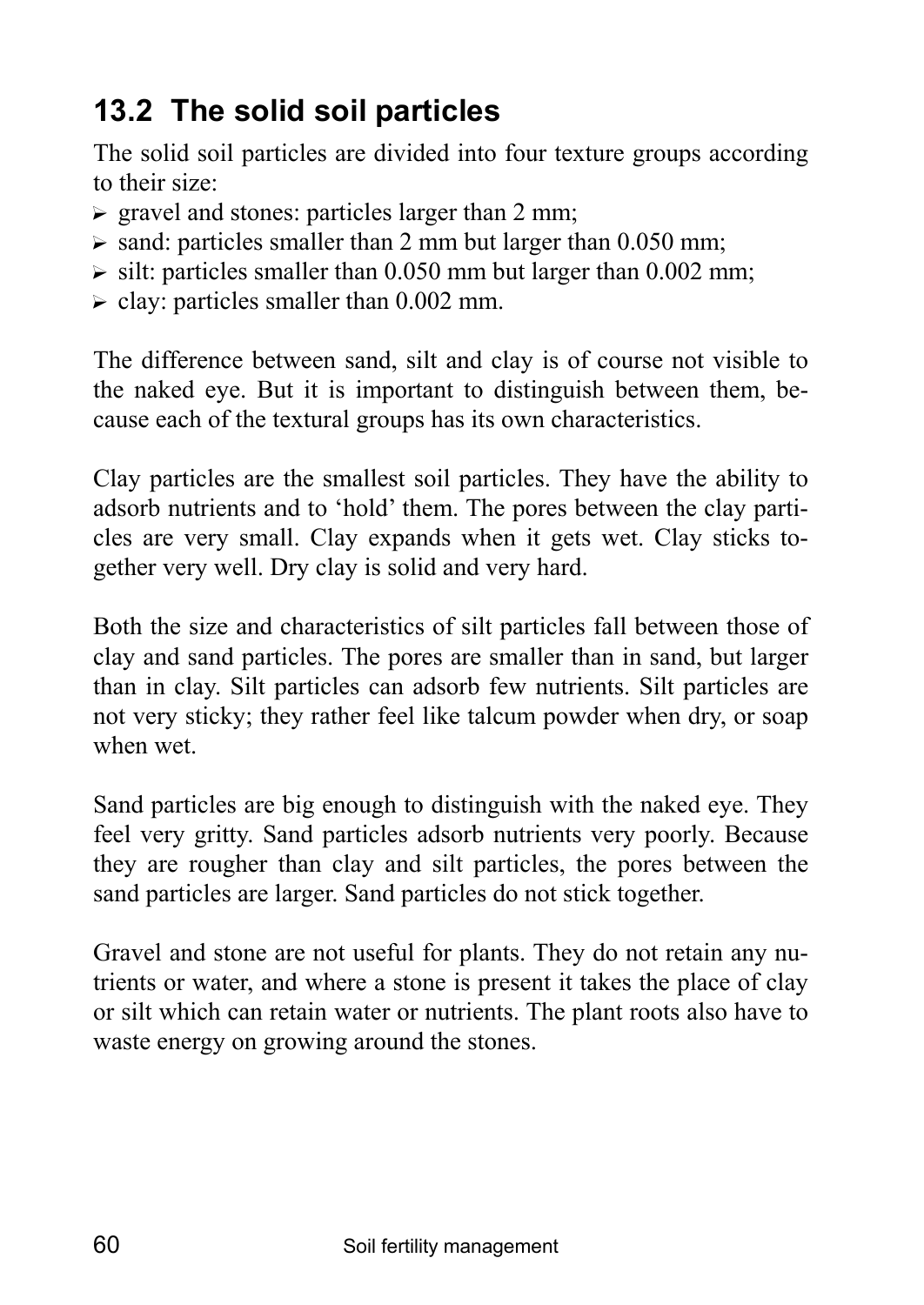# **13.3 Aggregates**

If a soil consists of various texture groups, the soil particles tend to form aggregates. Aggregates are clumps or clusters of various soil particles (sand, silt, clay and organic matter). Humus often works as a kind of 'cement' in the formation of aggregates. Organic matter therefore aids the formation of aggregates. In addition, soil organisms play an important role in the formation and stability of aggregates. Moulds and Actinomycetes can bind the soil particles together with their mould threads. Earthworms 'eat' soil, and in their stomachs they form aggregates of soil particles and humus, which they later excrete.

Through the formation of aggregates, pores are created of various sizes: fine pores, which hold water within the aggregate, and large pores between the aggregates. Water sinks quickly out of the large pores, which allows them to stay filled with air. Soil aggregates thus provide the roots with essential water, nutrients and oxygen.

# **13.4 Organic matter in the soil**

The organic matter in the soil consists of fresh organic material and humus. Fresh organic material is plant and animal waste that has not yet decomposed, such as roots, crop residues, animal excrement and cadavers. The fresh material is transformed by soil organisms into humus, which is also called soil organic matter. In the process, nutrients are released (Figure 12); organic matter thus makes nutrients available to the plants. Humus, i.e. soil organic matter, is material that has been broken down so far that the original fresh material is no longer distinguishable. It gives the soil a dark colour. Humus itself is also broken down by the soil organisms, which releases even more nutrients, but this process takes much longer. Humus can also retain a lot of water and nutrients.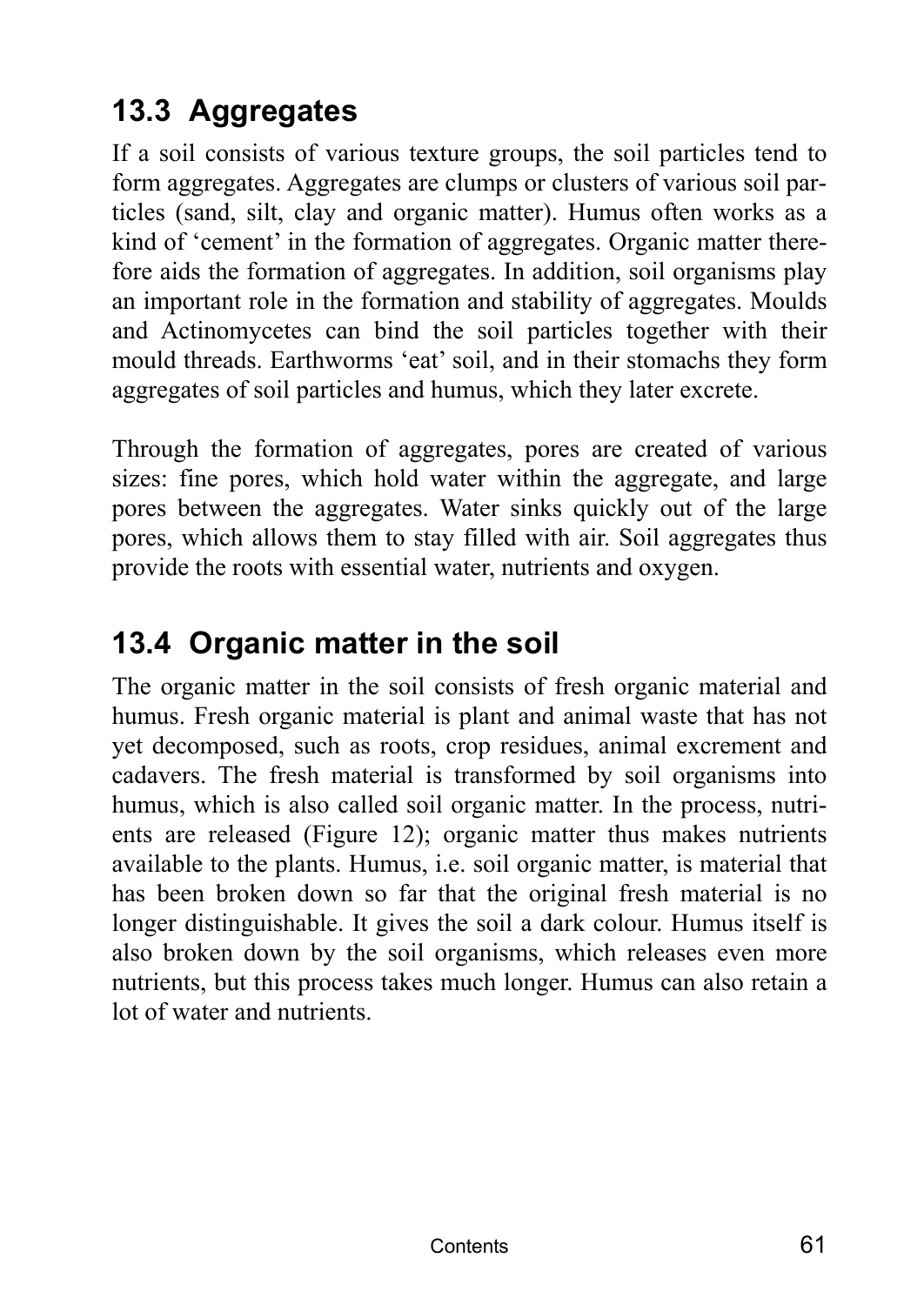

*Figure 12: The cycle of organic matter (Barbera Oranje).* 

Organic matter has a great capacity to retain nutrients and thus increases the CEC in the soil (see also the chemical characteristics of the soil below). This is especially important in sandy soils, which retain very few nutrients.

Organic matter can retain a lot of water, which means that in dry periods more water is available for the plants for a longer time. This is also especially important in sandy soils, which retain little water.

Organic matter aids aggregate formation and can thus improve the soil structure. This is important for both sandy and clay soils, because they have a poor structure.

Organic matter can bind  $H^+$  and thus prevent soils from becoming acidic.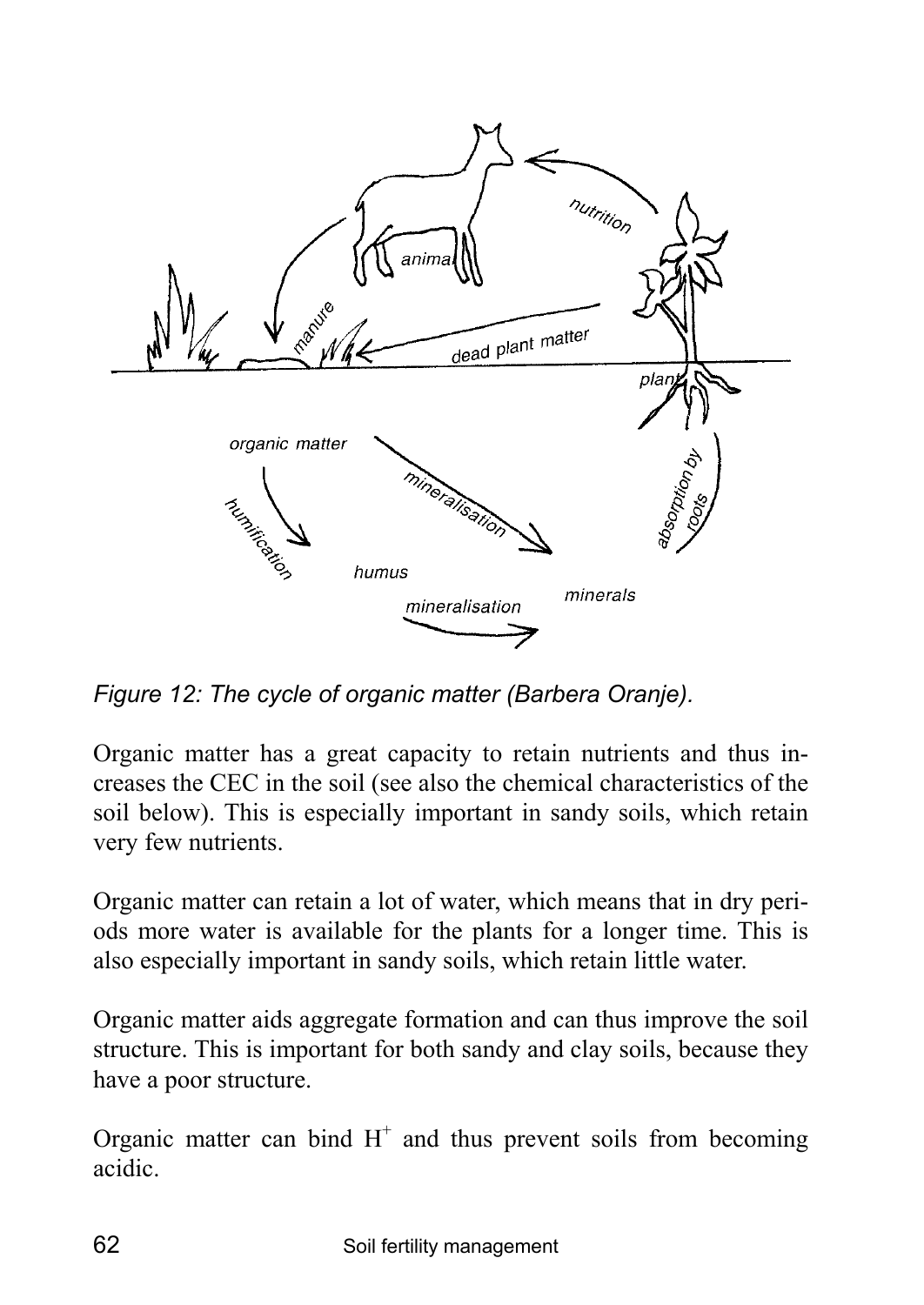Finally, organic matter stimulates the growth of soil organisms, which helps make the nutrients in the organic matter available to the plants.

## **13.5 Soil organisms**

Many types of soil organisms live in the soil, both animal and vegetal. Some are clearly visible, such as earthworms, beetles, mites, nematodes (eelworms) and termites. However, most of them are so small that they cannot be seen with the naked eye or a magnifying glass. These organisms are called the micro-organisms; the most important of which are bacteria, moulds, and Protozoa. Millions of microorganisms live in just a handful of fertile soil. Figure 13 shows what a few of the most important soil organisms look like.



*Figure 13: Some of the most common soil organisms (Source: Uriyo, 1979).* 

Insects and micro-organisms that live in the soil are good for the soil structure:

 $\triangleright$  Soil insects like earthworms and beetles dig tunnels that can later function as pores. Plant roots can also use these tunnels, which is especially beneficial in soils that have mostly small pores (many clay soils).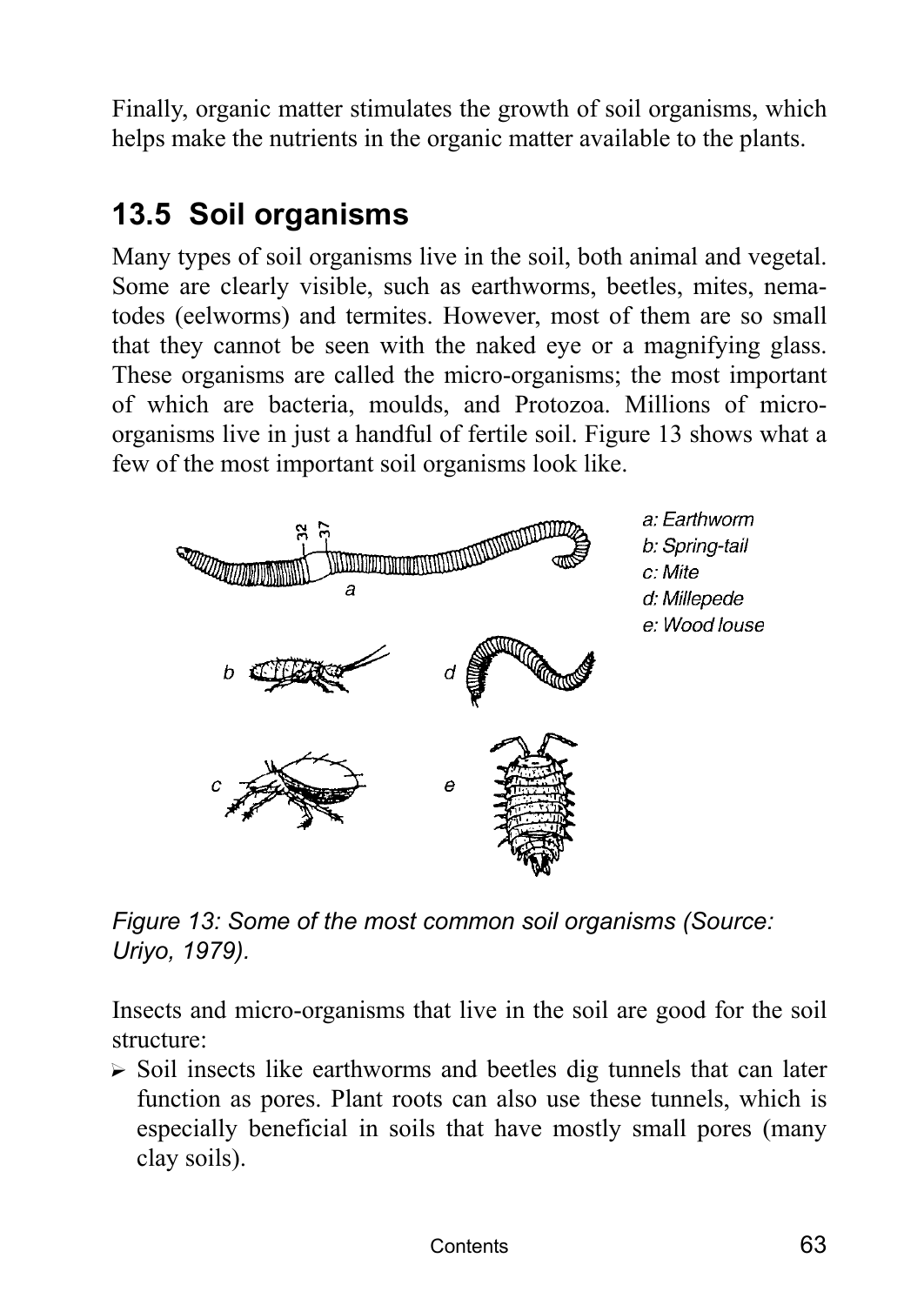- $\triangleright$  They also aid in the formation and stability of aggregates.
- $\triangleright$  They ensure that the soil and organic matter are well mixed. By eating the fresh organic matter and excreting it somewhere else, the soil organisms spread the organic matter throughout the soil. Without the soil organisms, the organic matter would stay on top of the soil.

A good mixture of soil with organic matter is important for the following reasons:

- $\triangleright$  Nutrients are released from the organic matter. These have to become available where the roots are, thus throughout the whole top layer of soil.
- $\triangleright$  Organic matter can improve the soil structure by forming aggregates with the solid soil particles. But to do this, the organic matter must first be mixed with the soil particles.

## **13.6 Immobilization of nitrogen (N) and the C:N ratio**

Micro-organisms decompose organic matter, which releases nutrients. However, the micro-organisms themselves also need carbon and nutrients, including nitrogen. The tissue of all organic material is made up nearly half of carbon. The level of nitrogen varies widely between different types of organic material. In general, organic material that is old and tough has a high C:N ratio, in other words, the nitrogen content is low compared to the amount of carbon. Young and succulent material generally has a low C:N ratio, that is, it has a high nitrogen content. If organic material is added that is old and tough (straw for example), then the micro-organisms initially need more N than is released from the material. They will then absorb not only all of the nitrogen that is released from the straw, but also all of the nitrogen that was already available in the soil (for example as nitrate-nitrogen  $(NO<sub>3</sub>)$  or ammonium-nitrogen  $(NH_4^+)$ ). After straw is worked into the soil, there is thus a period of time in which all of the available nitrogen in the soil is taken by the micro-organisms. This is called immobilisation. Little or no nitrogen is then available for the plants. Once the straw is com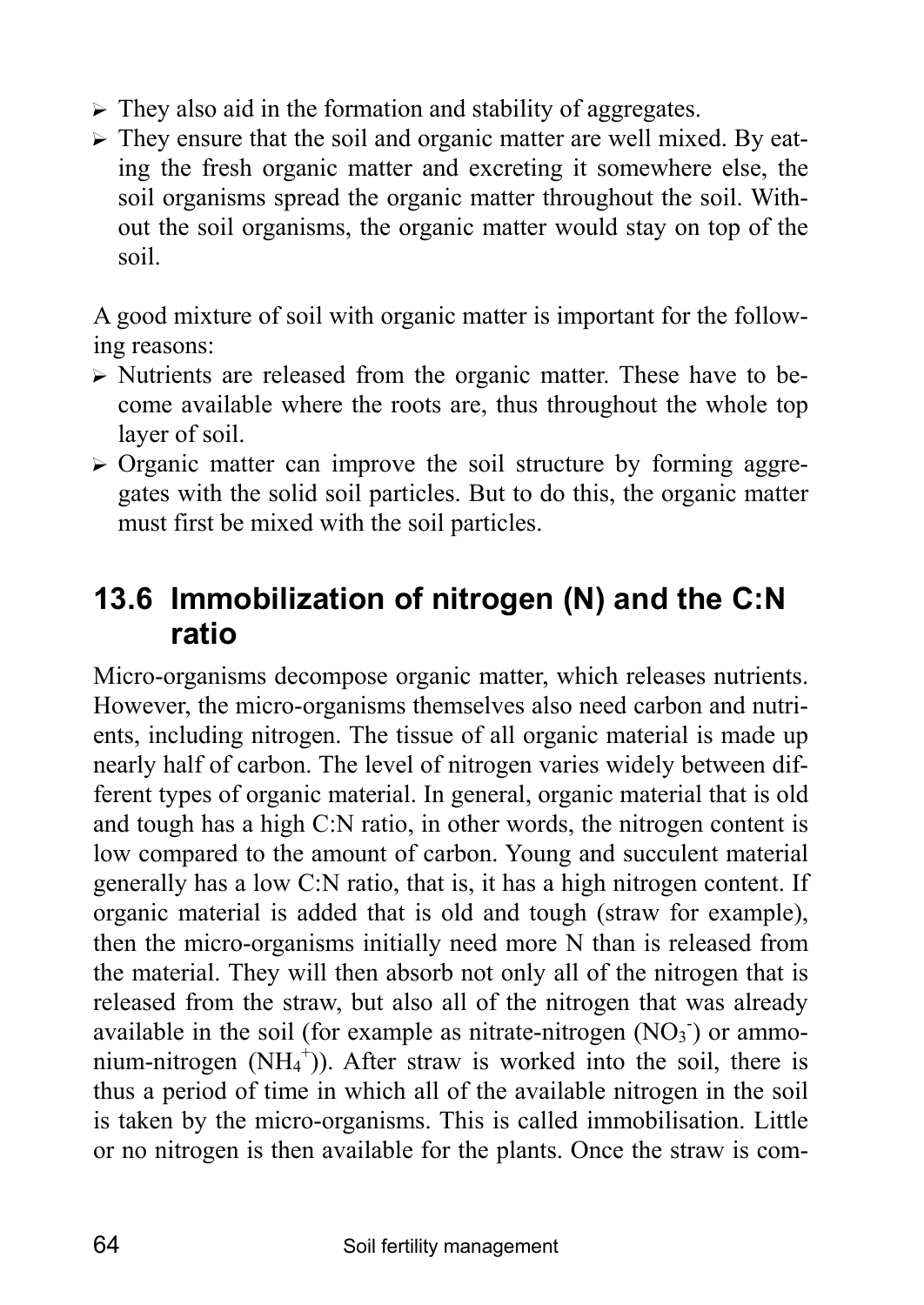pletely decomposed, there is no longer enough food available for all of the micro-organisms.

A large proportion of the micro-organisms then dies and is themselves decomposed. The nitrogen that the micro-organisms had adsorbed becomes once again available for the plants. In warm, moist conditions this cycle occurs quickly, and the period of immobilisation is short (weeks). In dry areas the period of immobilisation is long (more than a growing season).

## **13.7 Chemical characteristics of the soil**

In addition to the structure of the soil, two other characteristics help determine the availability of nitrogen in the soil: the acidity (pH) and the cation exchange capacity (CEC).

## **Soil acidity (pH)**

The acidity level refers to the extent to which the moisture in the soil is acidic or alkaline (= not acidic). An extremely acidic soil can be compared to vinegar, an extremely alkaline soil to soap. Clearly, soil acidity thus influences the growth of plant roots. The acidity level is indicated with the symbol pH. Acidic soil has a pH lower than 6. A soil is acidic if a lot of  $H^+$  is present. An alkaline soil (i.e. a soil that is not acidic) has a pH higher than 7. Soil that has a pH between 6 and 7 is neutral: between acidic and alkaline. A pH of 4 or 10 is extreme, most soils have a pH between 5 and 9. Both high and low pH levels can result in nutrient deficiencies. A low pH also results in an excess of iron (Fe, at pH levels  $\leq$  4.5), aluminium (Al, at pH levels  $\leq$  5), and manganese (Mn, at pH levels  $\leq$  4.5) in the soil. Excessive amounts of these nutrients are very poisonous for plants.

Soil acidity also has an important influence on the availability of nutrients for the plant, such as can be seen in Figure 14. Microorganisms are also less active in soils that have a high or low pH: they decompose less organic matter, which results in fewer available nutrients.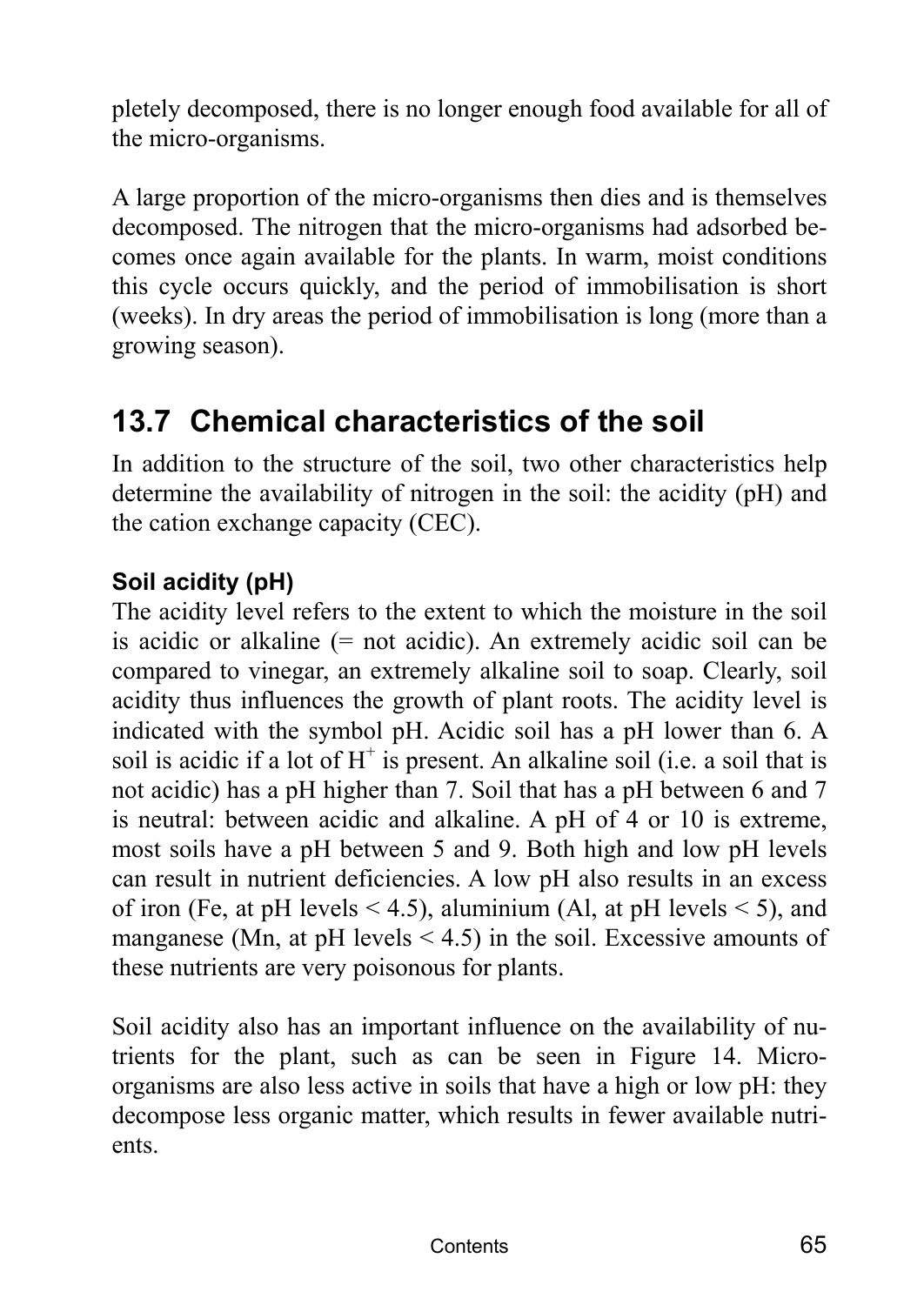| 4      | 5                  | 6                          | 7 | 8 |
|--------|--------------------|----------------------------|---|---|
|        |                    | Fungi                      |   |   |
|        |                    | Bacteria and actinomycetes |   |   |
|        |                    | 'N                         |   |   |
|        |                    | Ca & Mg                    |   |   |
|        |                    | P                          |   |   |
| ------ |                    | K                          |   |   |
|        |                    | Ŝ                          |   |   |
|        | Fe, Mn, Zn, Cu, Co |                            |   |   |
| 5555   |                    | Mo                         |   |   |
|        |                    | B                          |   |   |

pН



Plants differ in their sensitivity to a low or high pH and to aluminium, iron and manganese toxicity. Some plants can withstand or even prefer a somewhat low pH level, others a higher one. These characteristics for some plants are given in Figure 15.

## **The CEC: Cation Exchange Capacity**

Most soil particles have a negative charge. They therefore attract nutrients present in the soil in the form of positively charged cations. The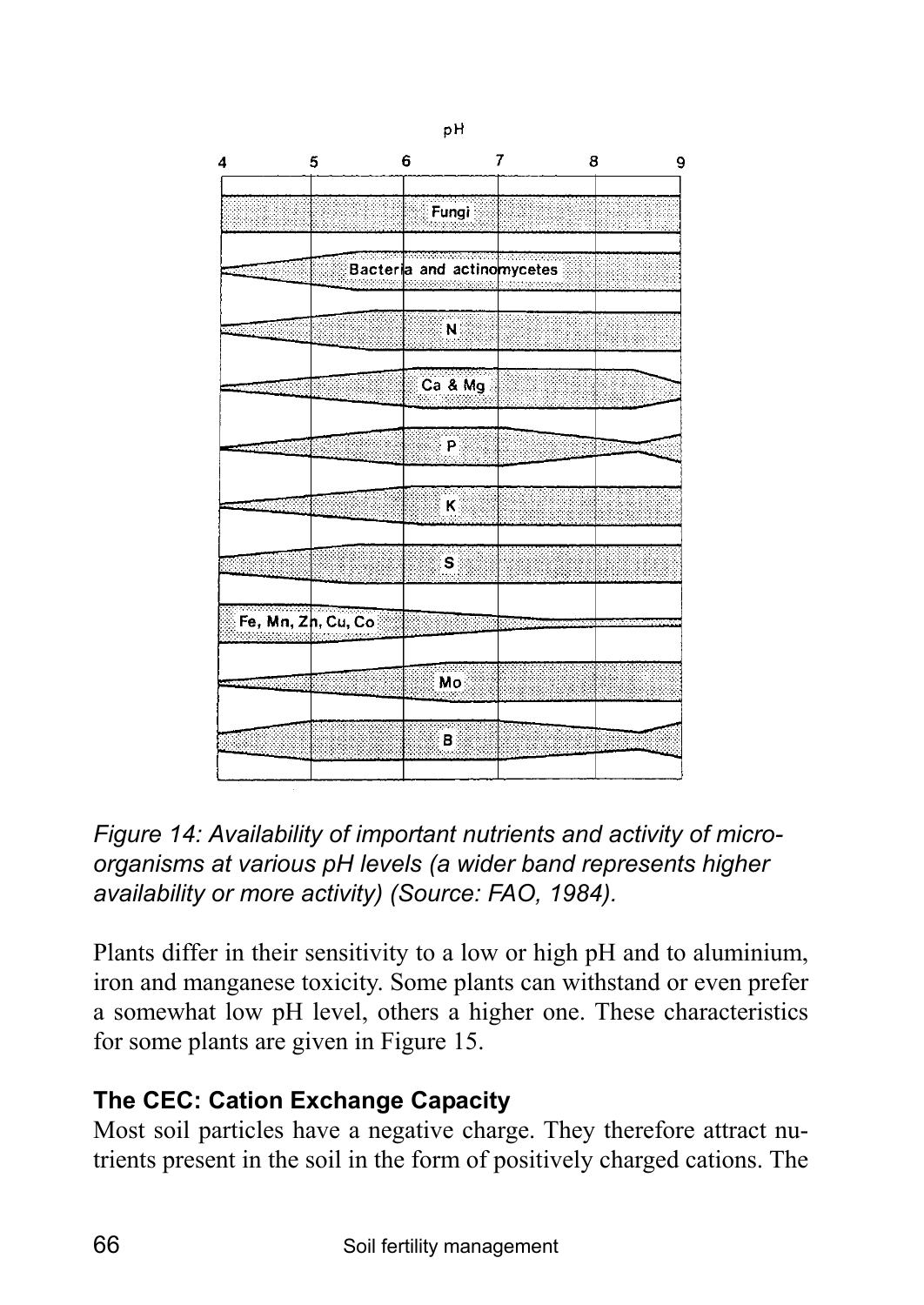cations are lightly bound: a constant exchange of cations takes place between the soil particles and the soil solution. The ability of the soil to bind positively charged nutrients is called the Cation Exchange Capacity. The CEC is determined by the proportion of various texture groups and humus: clay particles bind a lot of nutrients, and give thus a high CEC, sand and silt bind few cations and contribute thus little to the CEC. Humus can bind a lot of nutrients. Even though it constitutes only a small part of the soil, it can make a large contribution to the CEC.



*Figure 15: Optimal soil pH for some plants (Source: FAO, 1984).*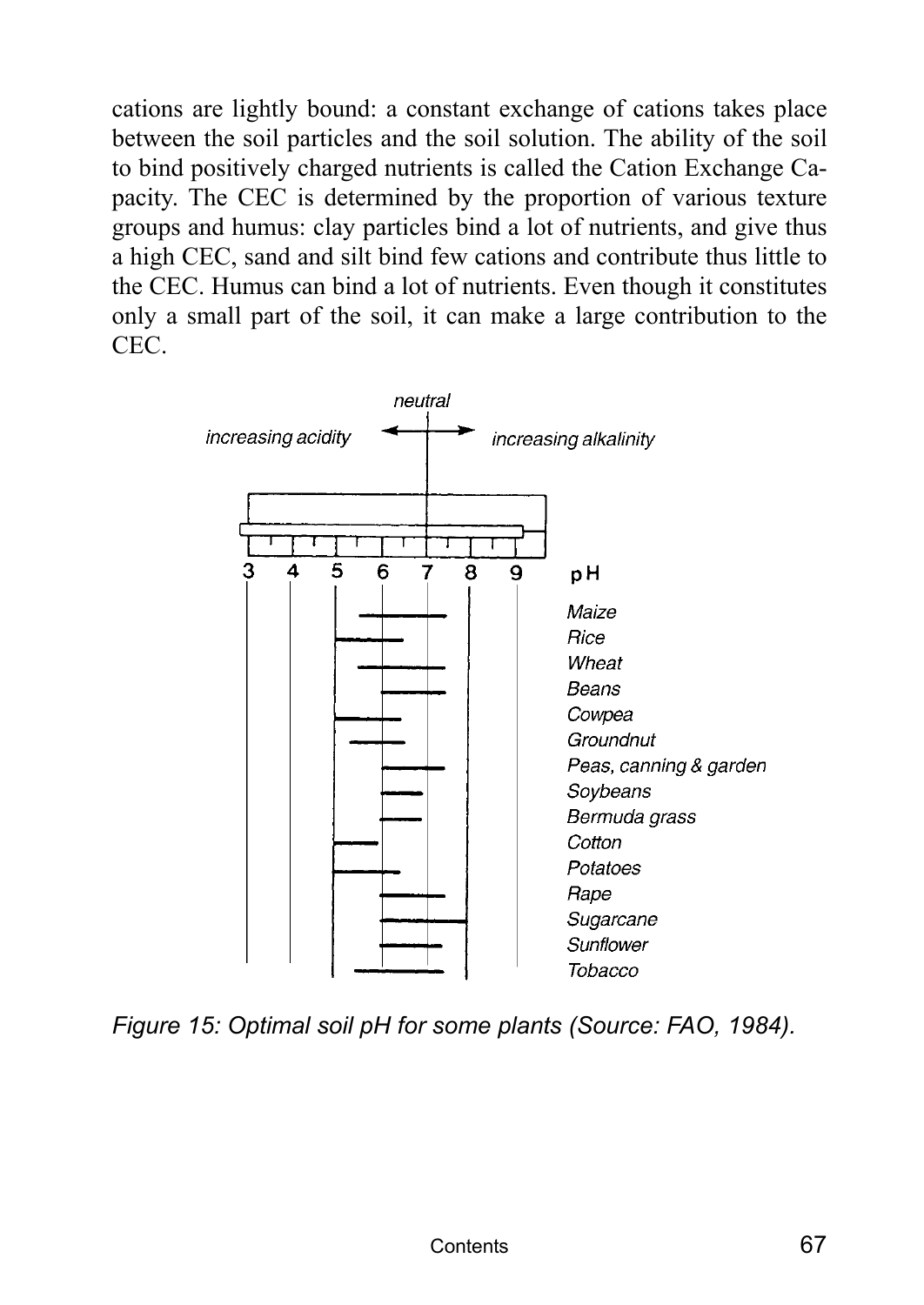# **14 Soil assessment**

To assess the suitability of soils for agriculture, a number of important factors must be considered:

- $\triangleright$  texture and structure of the soil:
- $\triangleright$  presence of impermeable layers;
- $\triangleright$  level of organic matter and soil life;
- $\triangleright$  nutrient supply;
- $\triangleright$  pH level.

General indications for some factors can be gained through simple observation and experiments. For others, professional assistance is needed via an agriculture information centre or soil science institute. Below are some suggestions for steps that you can take yourself.

## **14.1 Soil texture and structure**

Solid soil particles determine to a large extent the characteristics of a particular soil. Soils are therefore divided into various texture classes based on the ratio of different texture groups present. In addition to the texture class, it is also important to know how the soil particles are arranged. This is called the soil structure. If many pores of various sizes are present, the soil has a good structure. If only small or large pores are present, the soil structure is poor. Aggregates thus create a good soil structure. Aggregate stability is also important: if the soil has weak aggregates it will be more likely to form a crust (see Part III, Chapter 13).

#### **Identifying the texture class**

By carrying out a number of simple tests, you can determine the texture class of a soil.

- $\triangleright$  A ball of about 2.5 cms diameter is formed from approximately 1 tablespoon of fine earth.
- $\triangleright$  Water is slowly dripped onto the soil until it approaches the sticky point, i.e. the point at which the soil just starts to stick to the hand.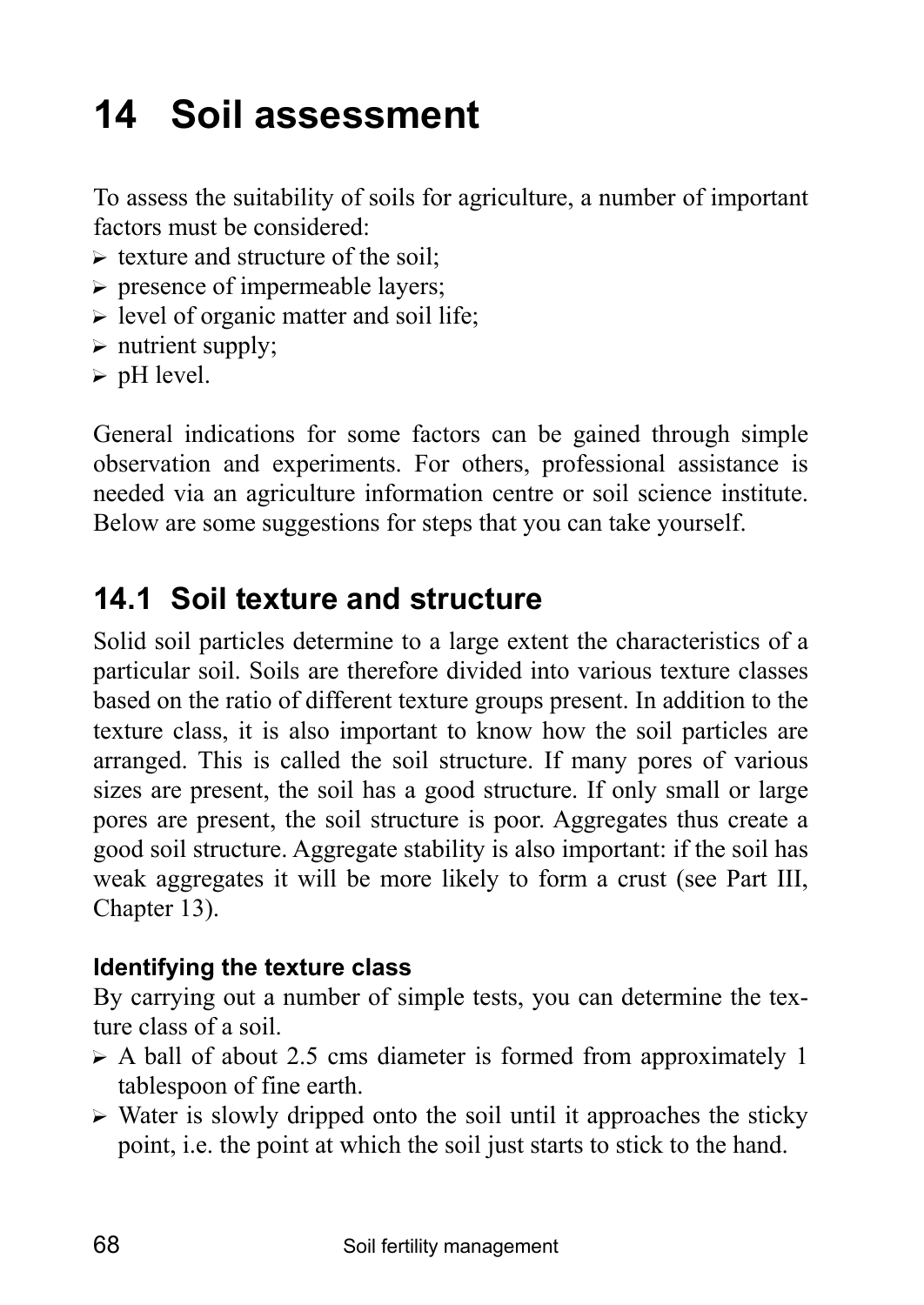- $\triangleright$  Describe how the soil feels: is it gritty, smooth or sticky?
- $\triangleright$  Try to make a firm square of soil.
- $\triangleright$  Try to roll up the square. If that works, moisten the roll and then look at its surface; is it shiny or dull?
- $\triangleright$  Try to bend the roll into a ring.
- $\triangleright$  Based on the appearance of the ring, determine whether the soil is sticky, brittle or completely loose, when it is both wet and dry.

You can then use Table 3 to identify which texture class corresponds to your soil.

| Soil tex-<br>ture<br>classes | Feel of<br>soil                                     | Can form<br>a firm<br>square | Can form<br>a thin roll                      | Can form<br>a ring                      | <b>Moist</b>                                      | Dry                                     |
|------------------------------|-----------------------------------------------------|------------------------------|----------------------------------------------|-----------------------------------------|---------------------------------------------------|-----------------------------------------|
| Sand                         | very gritty,<br>does not<br>make fin-<br>gers dirty | no                           | no                                           | no                                      | loose and<br>single<br>grained                    | loose                                   |
| Loamy<br>sand                | very gritty                                         | no, forms<br>weak<br>square  | no                                           | no                                      | somewhat<br>cohesive                              | loose                                   |
| Silt Ioam                    | smooth,<br>fine pow-<br>der                         | yes                          | yes, npoor<br>shape and<br>dull sur-<br>face | no                                      | feels soapy                                       | soft, dusty                             |
| Loam                         | gritty and<br>sticky                                | yes                          | yes                                          | no                                      | feels soapy<br>and is<br>more-or-<br>less plastic | soft, dusty                             |
| Clay loam                    | smooth<br>and sticky                                | ves                          | yes, good<br>shape,<br>shiny sur-<br>face    | no                                      | firm                                              | somewhat<br>hard to<br>hard, no<br>dust |
| Light clay                   | no gritty<br>parts any-<br>more only<br>sticky      | yes (firm)                   | yes, good<br>shape,<br>shiny sur-<br>face    | yes (show-<br>ing cracks<br>at outside) | very firm                                         | hard to<br>very hard,<br>no dust        |
| Heavy clay                   | very sticky                                         | yes (very<br>firm)           | yes, good<br>shape,<br>shiny sur-<br>face    | yes, with-<br>out cracks                | very firm                                         | hard to<br>very hard,<br>no dust        |

#### *Table 3: Texture classes.*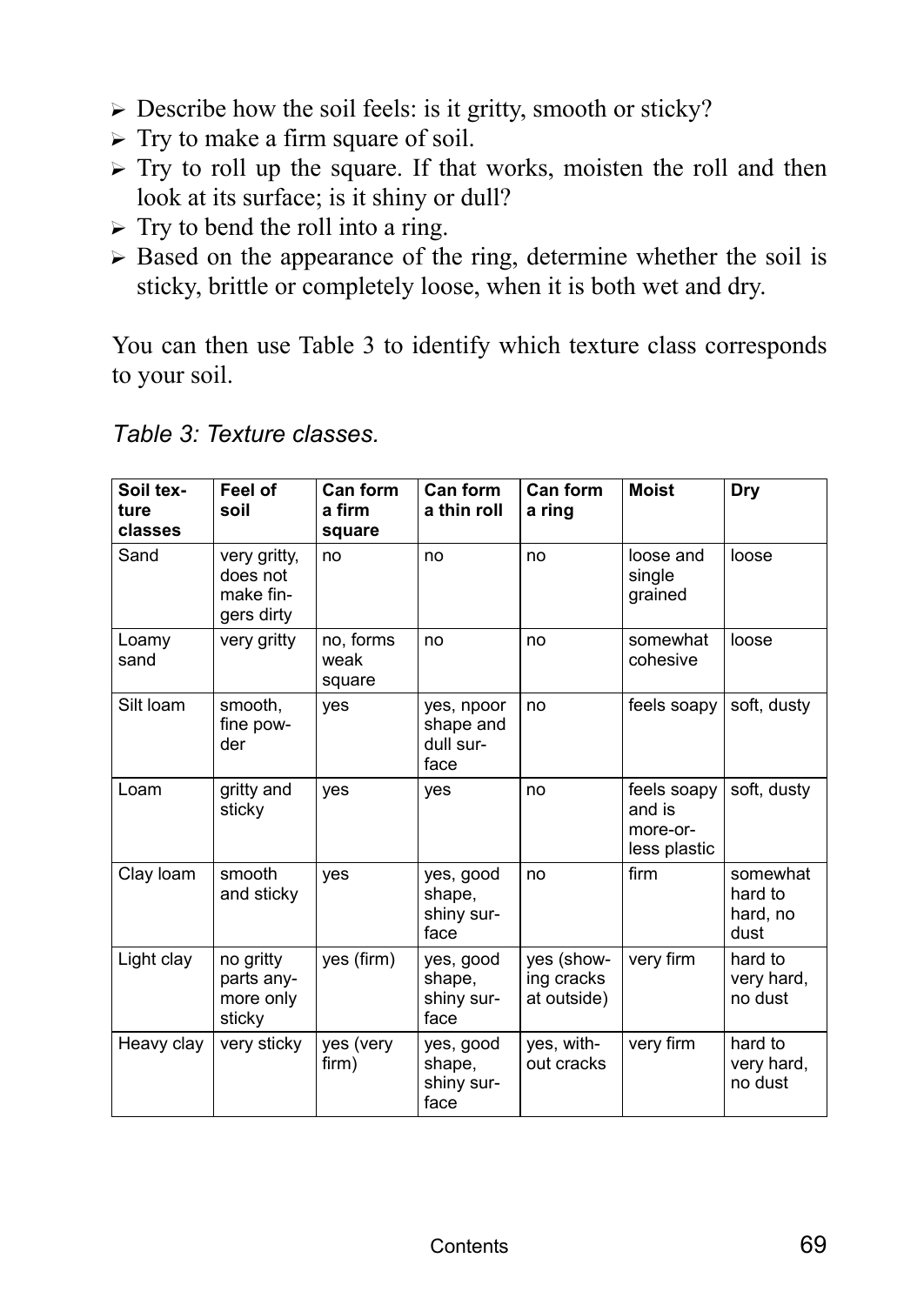Sandy soils are open, loose and brittle. They have good ventilation and drainage. They are also easy to work with when they are wet or dry. One disadvantage is that sandy soils are not good at retaining water and nutrients for plants. The texture classes sand or loamy sand represent sandy soils.

Soil that has equal amounts of clay, silt and sand is called loam soil. This ideal soil is good at retaining water and nutrients, has good drainage and ventilation and is easy to work with. If the loam soil has more clay or sand in it, it takes on more of the characteristics of a clay or sandy soil. The texture classes that fall under loam soils are sandy loam, silt loam, clay loam, and loam.

Both black and greyish-brown clay soils have small pores, which means that they have poor drainage and ventilation. Plant roots have difficulty growing through the small pores. The red clay soils have a special structure: the clay particles are arranged in such a way that some large pores are present. The red clay soils therefore have good drainage and ventilation. They are easily transformed into a muddy substance though, just as with other clay soils, if they get wet and are under pressure (due to ploughing for example). Clay soils have a great capacity to retain water and nutrients. However, these are difficult to cultivate. When dry clay soils are very hard and when wet clay soils are very sticky. Clay soils include the texture classes sandy clay, silty clay and clay.

### **Assessing the stability of aggregates**

The following test gives an indication of the stability of aggregates in the soil. Take a pot or a jar. Sieve the aggregates out of the soil (with a sieve or if necessary with your hands) and place them in the container. Draw a line just above the aggregates. Now pour water into the container along the edge until the soil is saturated or until the aggregates are just covered. Do not pour the water directly on the aggregates! Let this stand for a few minutes. Then tap the container firmly a few times. Let it stand again for a few minutes. If the aggregates still reach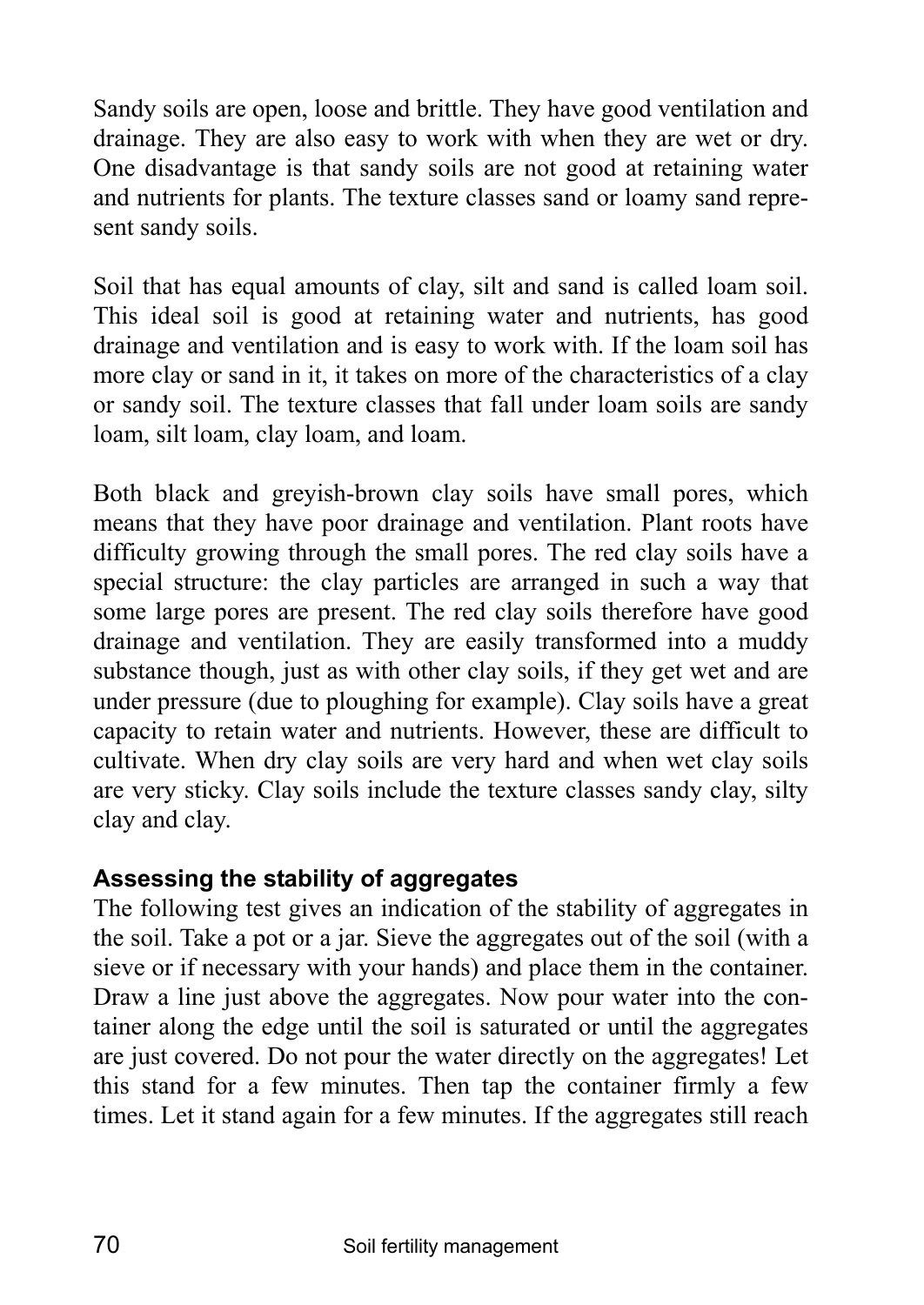the line then their stability is generally good. If the aggregates are now much lower than the line, their stability is poor.

Of course you can also get an indication of aggregate stability in the field by observing the soil after a heavy rain. If the surface is sealed, then the aggregate stability is low.

## **14.2 Level of organic matter**

You can see whether a soil contains a lot or little organic matter by its colour. Organic matter is mostly present in the top layer of soil. This layer thus takes on a darker colour, because humus is black. If the top layer is not noticeably darker than the underlying layers, this means that the soil contains little organic matter.

Another indication of the presence of organic matter is the presence of soil organisms. If you see many organisms in the soil, then organic matter must also be present. Some of the soil organisms that you can see are earthworms, small beetles, and springtails. Another test is to heat a large handful of soil in a pan of water. If it starts to smell like mould, then the soil probably contains organic matter.

## **14.3 Impermeable layers**

To assess a soil it is important to look not just at the top layer, but also at the underlying layers. Most of the organic matter and nutrients are usually in the top layer. However, the plant roots also get a lot of water and nutrients from the underlying layers. If the roots cannot penetrate through the second layer of soil, they will have to get all of their water and nutrients from the top layer. This means that less water and fewer nutrients are available for them, and the root system will be limited. This can be seen in Figure 16. A deficiency of water and nutrients is thus more likely in soil that has an impermeable layer.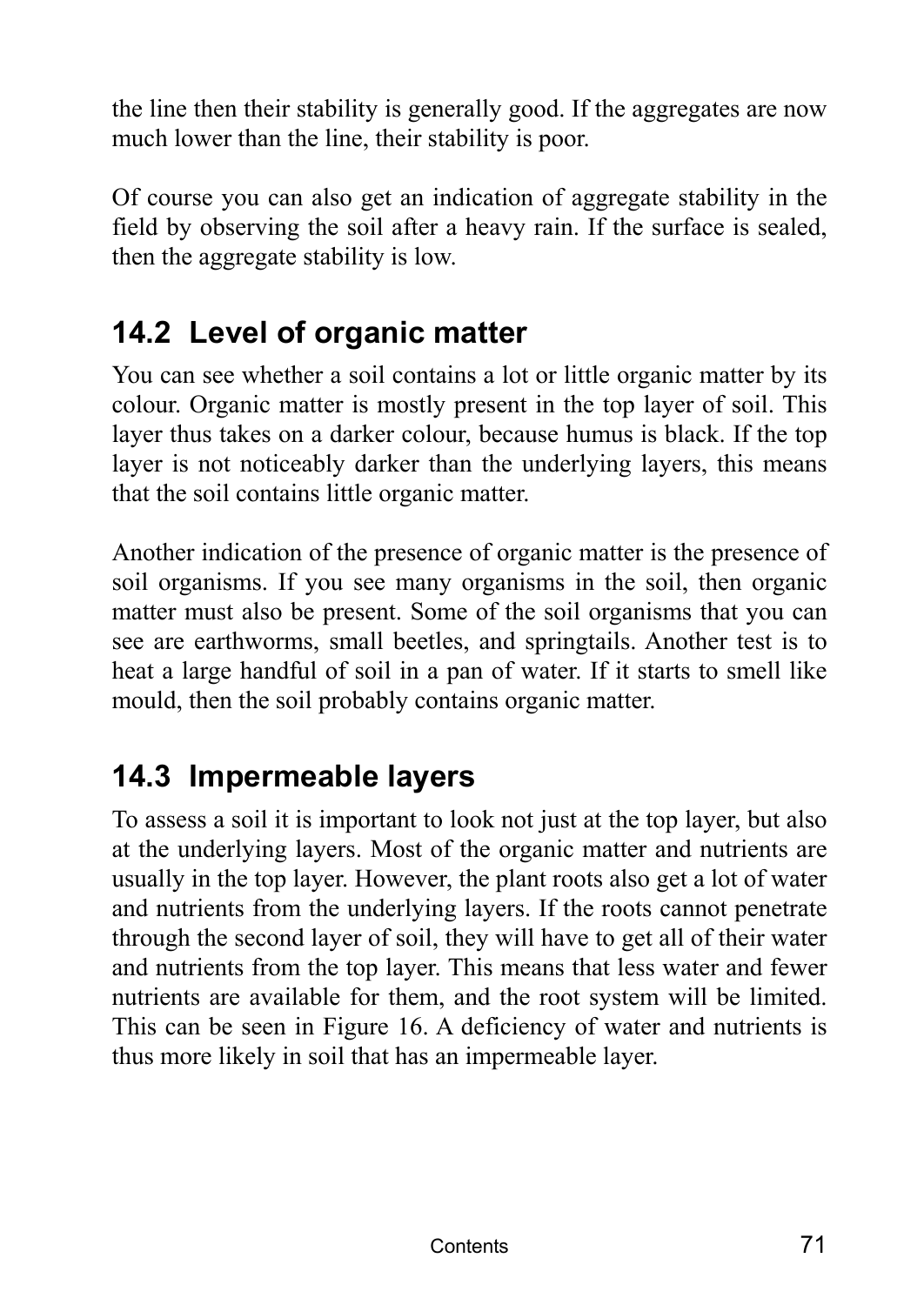If the impermeable layer is close to the surface (less than half a metre deep), the soil will probably not be able to sustain crops. With mechanised agriculture it is possible to break through an impermeable clay layer by ploughing very deep. The underlying layer is then mixed with the layer above it. However, it is nearly impossible to do this manually.

Another problem that can occur with impermeable layers, is that rainwater after a heavy rain cannot infiltrate into the subsoil. All the pores above the impermeable layer then become saturated with water and the roots cannot get enough oxygen. Without oxygen the roots cannot breathe or absorb water and nutrients.

## **14.4 Nutrient supply**

#### **Visual observation**

This method entails checking the plants in the field for signs of a nutrient deficiency. These are symptoms that specifically indicate a deficiency of one particular nutrient.



*Figure 16: The effects of an impermeable layer on the root system.* 



*Figure 17: Grains growing in various nutrient solutions that each lack a sufficient level of one particular element. The plant on the far right has no nutrient deficiencies (Source: Bloemsma, 1946).*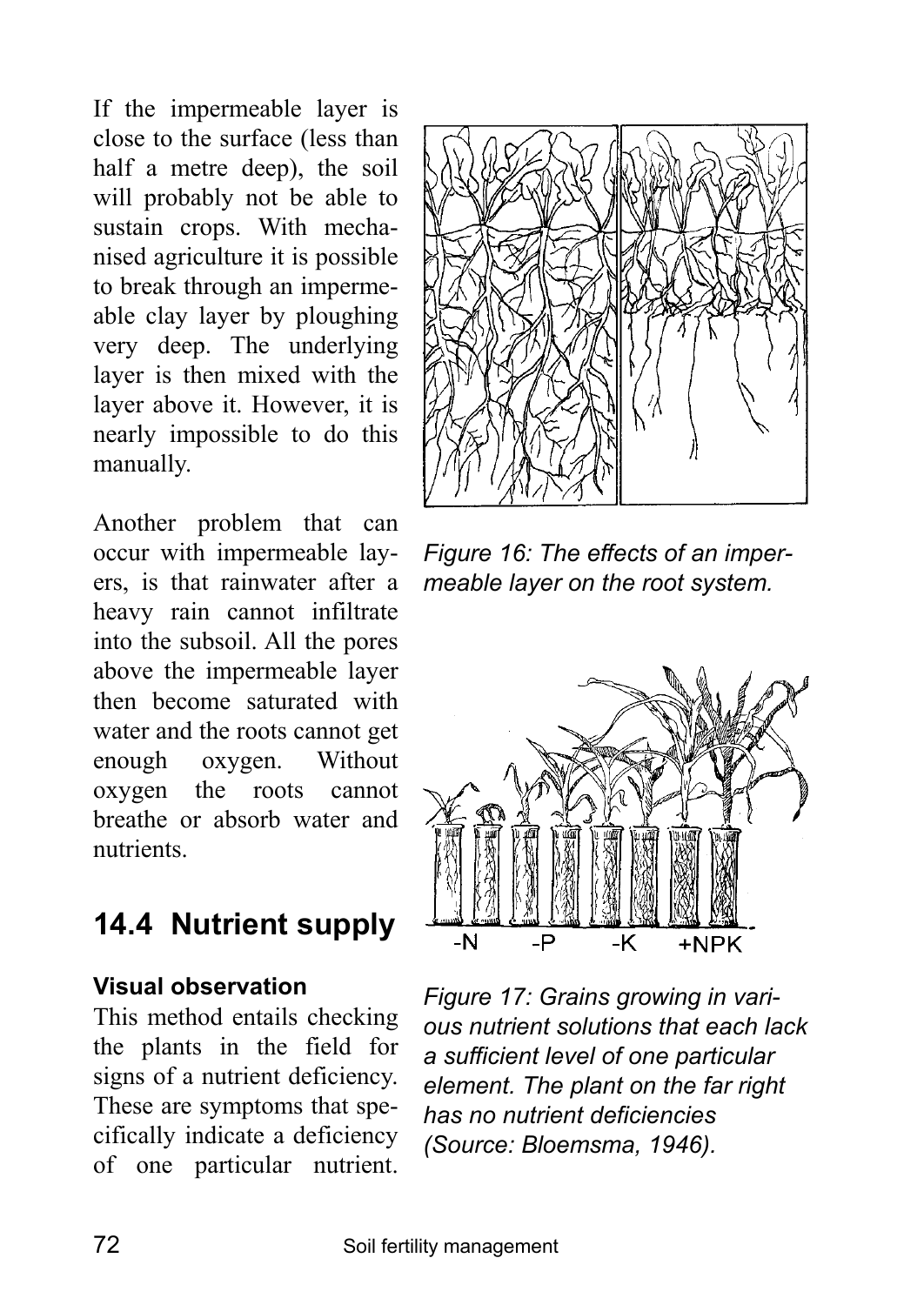Figure 17 shows how a shortage of one element in the soil affects grain.

The deficiency symptoms that agricultural plants can develop due to a shortage of one element are listed in Table 4.

*Table 4: Deficiency symptoms.* 

| First visible in older leafs                                    | <b>Nutrient</b> |
|-----------------------------------------------------------------|-----------------|
| yellowing, beginning at the leaf ends                           | Nitrogen        |
| Drying out at the leaf edges                                    | Potassium       |
| Yellowing, especially between the nerve ends (which stay green) | Magnesium       |
| Brown, grey or white spots on leaf                              | Manganese       |
| Reddish-purple colour on green leaves or stems                  | Phosphorus      |
| Drying out between the leaf nerves and in the smallest leaves   | Zinc            |
| First visible in the young leaves                               | <b>Nutrient</b> |
| Spotted yellowish-green leaves with yellow leaf nerves          | Sulphur         |
| Spotted yellowish-green leaves with green leaf nerves           | Iron            |
| Brownish-black spots                                            | Manganese       |
| Yellowing on the leaf edges                                     | Molybdenum      |
| Youngest leaves are white at the ends                           | Copper          |
| Youngest leaves are brown or dead at the stem                   | Boron           |
| Youngest leaves are black or dead on the top                    | Calcium         |

Determining whether a plant has a nutrient deficiency by means of an analysis of its deficiency symptoms can thus be very complicated. A lot of experience is needed to perform the analysis well. In many cases, however, there is no other option and the visual interpretation method can provide a good indication.

#### **Field-tests**

In this method a field study is done to determine which nutrients the plants are lacking. This is done by comparing designated areas that are not fertilised with areas where one additional element has been added (usually N, P or K), and areas where a combination of these elements has been added. If no difference appears between the fertilised areas and the unfertilised areas, then there was no shortage or another limiting factor is present. If the yield of the fertilised areas is higher, then a shortage did exist. By experimenting with various amounts of added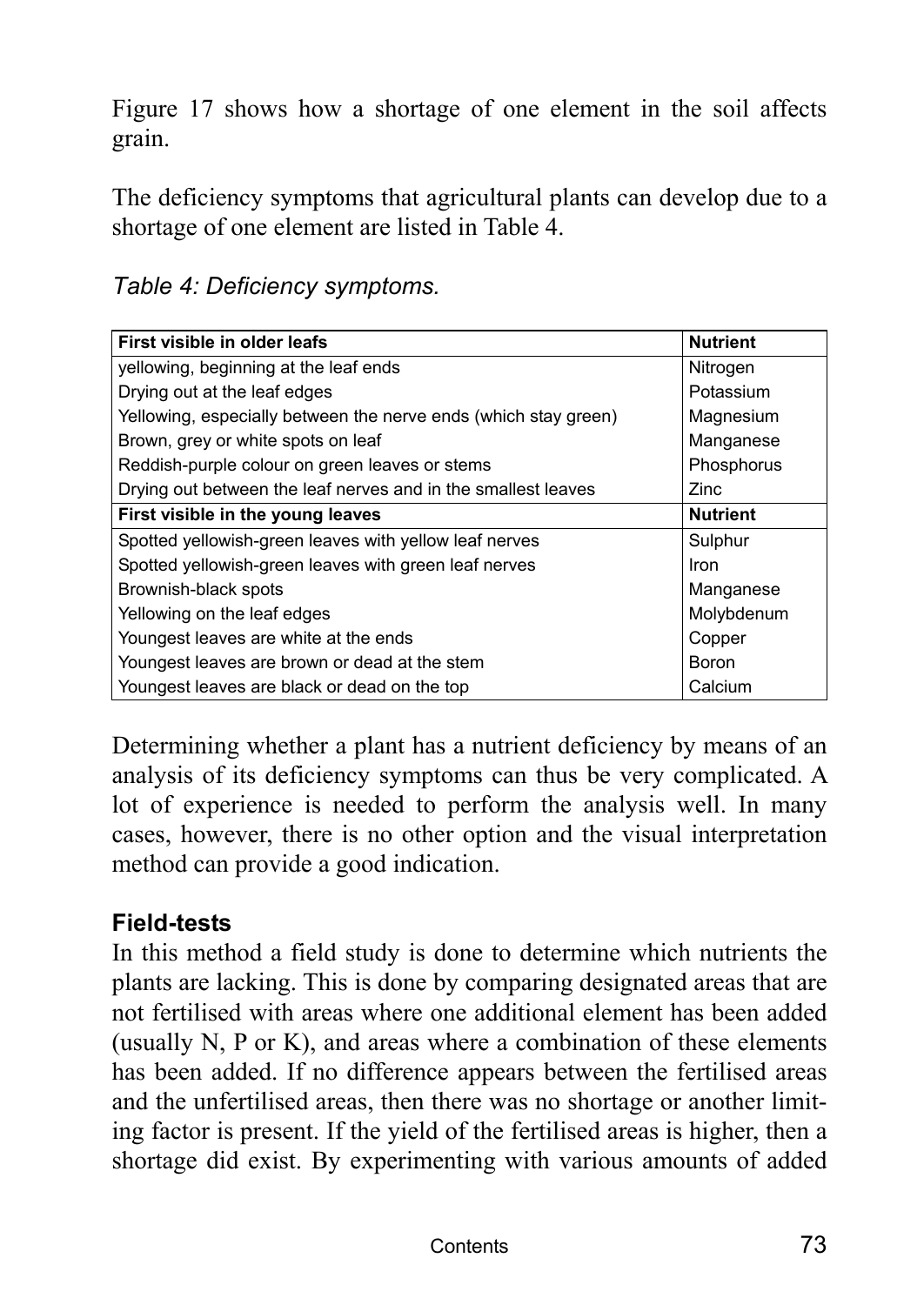elements, the exact dosage can be determined. This can then be compared to the soil analyses.

#### **Soil types**

No two soils are exactly alike, but most soils have characteristics in common. If soils have many characteristics in common, we speak of a soil type. If you know what type a soil is you will know a number of its important characteristics and limitations. There are many ways to classify soil types. Appendix 1 lists a number of common soil types, their characteristics and the problems often associated with them. This list follows the classification system developed by the UN Food and Agriculture Organisation, which divides the soil types according to easily recognisable characteristics.

Soil maps have been made for a great many areas. Information on soil maps is often available from the agriculture information service. Soil maps are also sometimes available from soil research institutes.

Another way to gain information on soils is through local knowledge. Farmers can often describe what they consider to be a good soil, and how they recognise a good or poor soil. Their method could be based on the colour, how a soil feels or on existing vegetation. Plants that grow spontaneously on a particular soil can be a good indicator of the soil's characteristics. Some plants grow only in acidic or lime-rich soil, some grow only in very fertile soil, while still others prefer soils that are often waterlogged (indicator of poor drainage). Since the presence of various plants differs greatly per region, it is impossible to give any general guidelines on this subject.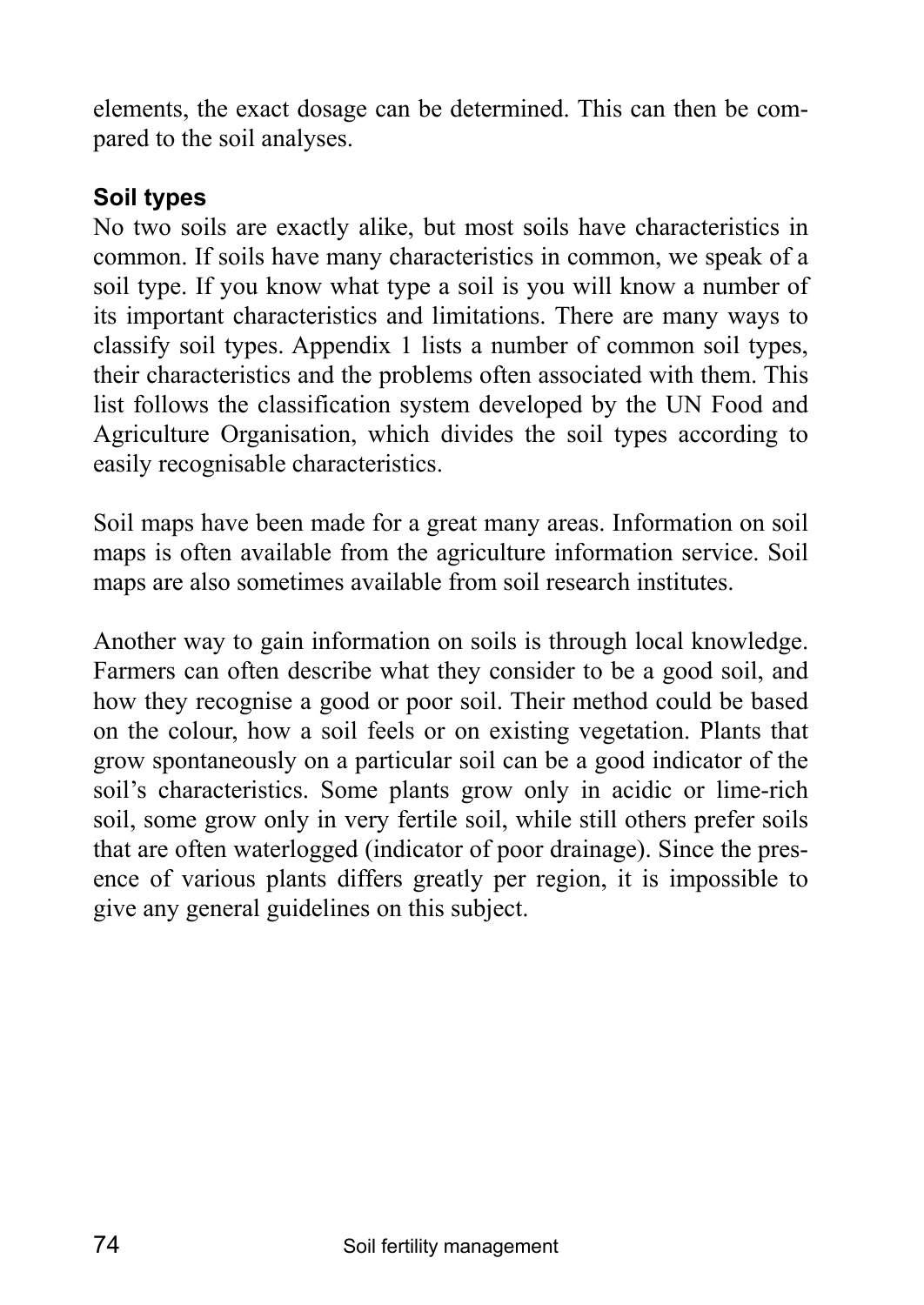## **Appendix 1: A few important soil types in the tropics**

### **Red, reddish-yellow or yellow clay soils (ferralsols)**

These are highly weathered, very poor clay soils. They contain few nutrients. They have a brittle structure that easily changes into a muddy substance when wet. Roots, water and air can penetrate them easily. They retain little water and nutrients. Iron and aluminium toxicity can occur. The cultivation of annual plants leads to a loss of organic matter, erosion and severely diminished fertility. The only possible agricultural use is with a system that includes long fallow periods or forest-type plantings. It is important to keep the ground covered and the nutrient cycle closed.

#### **Shiny red and reddish-brown clay soils (nitisols)**

These can be differentiated from the ferralsols because their aggregates have a shiny surface that is absent in ferralsols. They have a loose, brittle structure, but they can still retain water well. Roots easily penetrate them. They are not as poor in nutrients as ferralsols, because they are reasonably good at retaining nutrients. These soils can be productive if fertiliser is applied regularly and well balanced. They can be permanently cultivated, but ideally the ground should always be covered.

#### **Sandy soils (arenosols)**

These soils consist mostly of sand, which gives them a poor structure. They are easy to work with. They are easily permeated by roots, water and air, but they retain little water. In areas with high rainfall (more than 1000 mm per year) these soils are often acidic. It is important to maintain the level of organic matter. Stall manure can be used to improve the soil. Plants with deep root systems are preferable to plants with shallow root systems. These soils are very sensitive to erosion.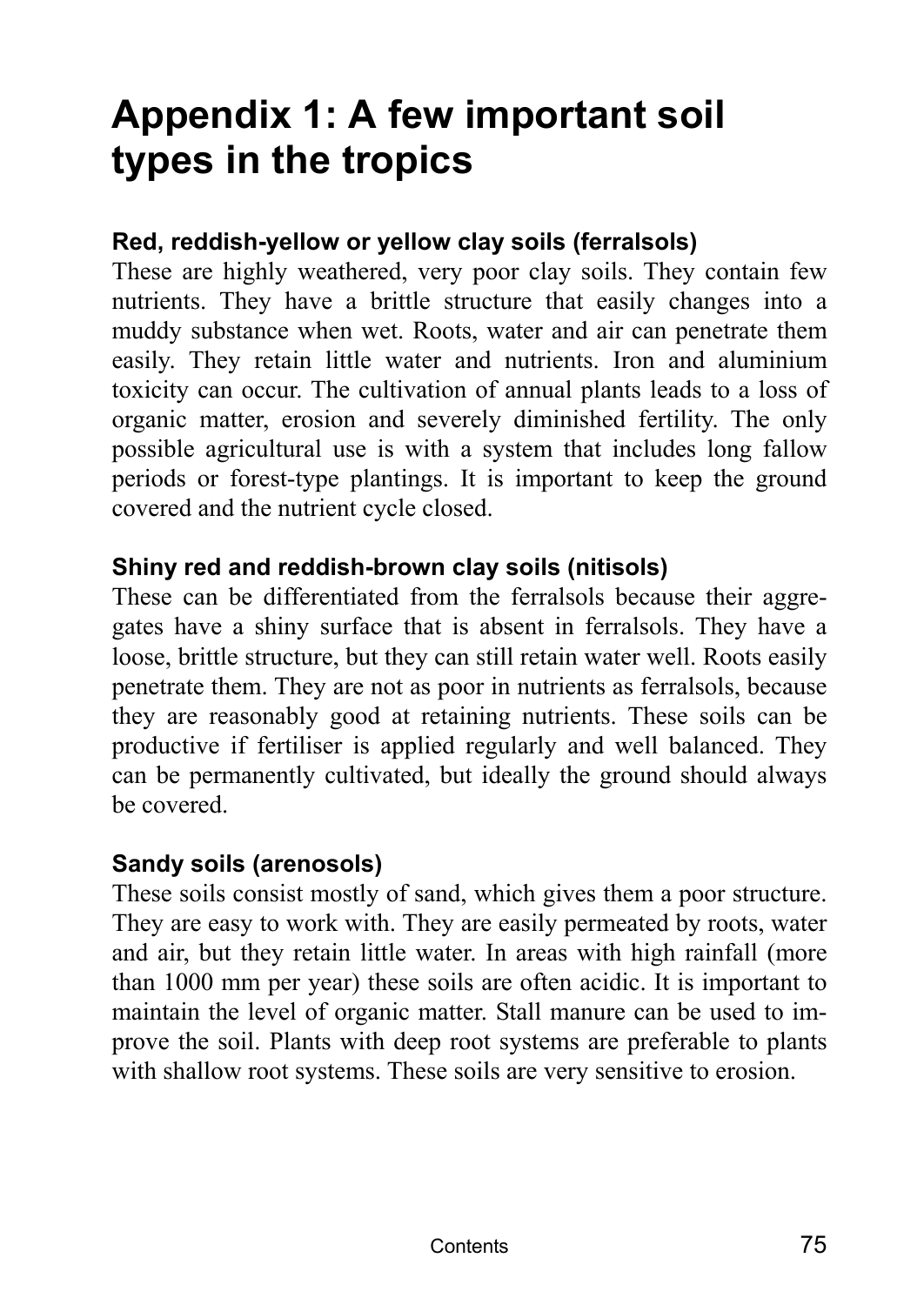## **Limy soils (calcisols)**

Limy soils contain a very large amount of lime (calcium carbonate). They occur mostly in dry and very dry areas, where water is the most important limiting factor for agriculture, in addition to the possible abundance of stones in the soil. Limy soils have a good structure and a good capacity to retain water. These soils are fertile despite their low content of organic matter. Drought resistant crops can be grown.

### **Shallow soils (leptosols or lithosols)**

Shallow soils (less than 10 cm) on rock or limestone cannot retain enough water and nutrients to support crops. The roots of trees and shrubs are more capable of penetrating the hard layer, so the best solution is to keep these soils covered with forest. If these soils are to be used for agriculture, a multi-year cultivation system (agroforesty) is recommended.

#### **Black soils (vertisols)**

These are heavy clay soils, which contain little organic matter. The clay causes the black colour. In the dry season wide deep cracks develop which allow a lot of rainwater to penetrate at the beginning of the rainy season. Once the ground is wet, it expands, the cracks close and the water cannot infiltrate further into the soil.

Black soils can produce high yields under good management.

They are difficult to work with; when wet they are very heavy and sticky, and when dry they are extremely hard. The structure of these soils is very poor and the infiltration capacity for water is very limited. Adding organic matter is an important way to improve the structure. Good drainage is also important. These soils are rich in magnesium and calcium, but they need extra nitrogen and phosphorus.

## **Salty soils (solonchaks)**

Salty soils have no structure and a lot of salt. Often white spots appear on the surface where salt has accumulated. These soils occur in dry areas where the groundwater is not very deep. For agricultural use they must have a good irrigation and drainage system.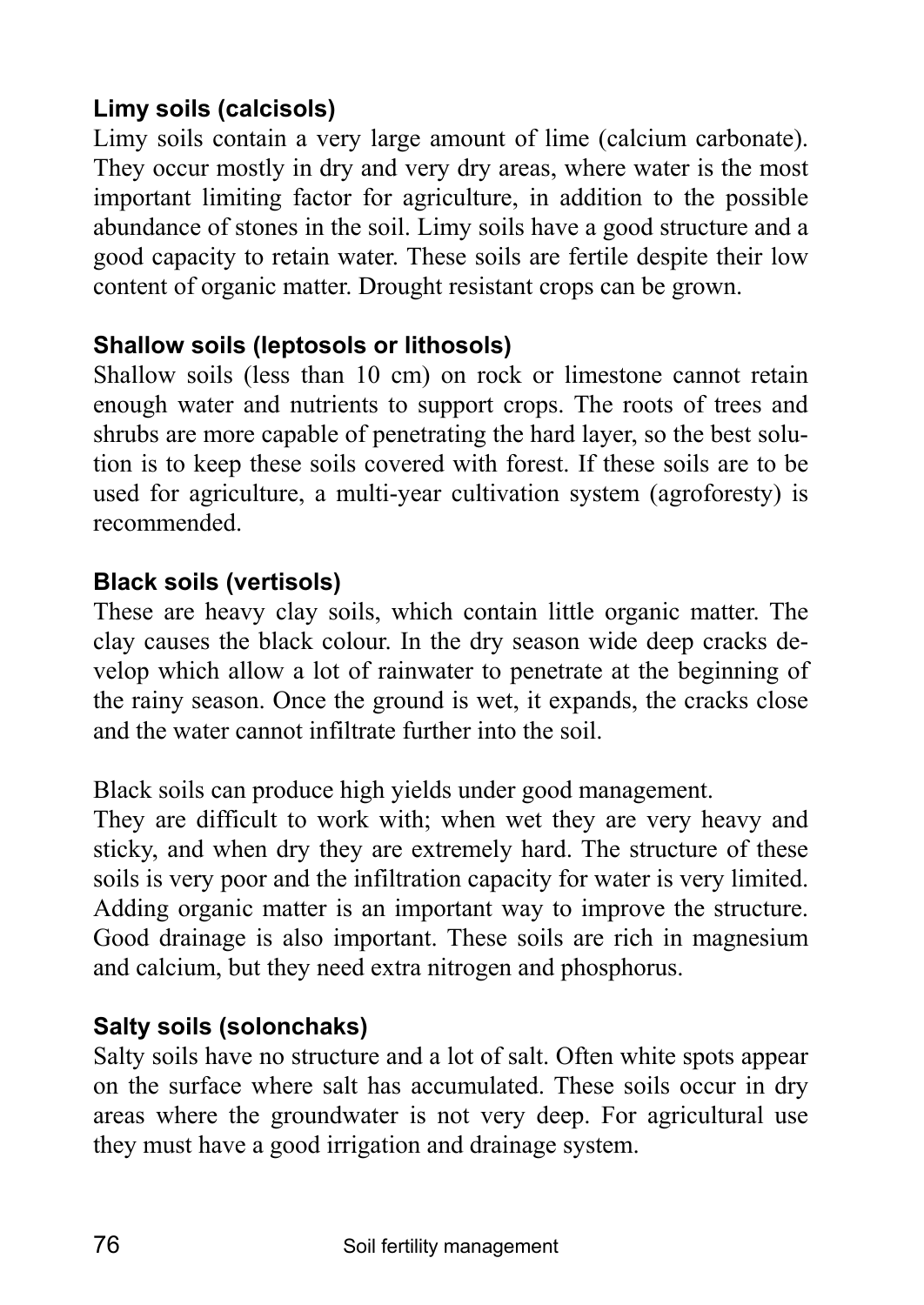## **Heavily weathered soils with underlying clay layer (acrisols, alisols and luvisols)**

These are soils that have a layer of disconnected material without aggregates on the surface, and a clay layer underneath. Drainage is therefore poor. For agricultural use, a drainage system has to be added to transport the water that cannot infiltrate the soil. The surface layer is very easily transformed into a muddy substance and is very sensitive to erosion. Soil fertility is low. It is very important to maintain the level of organic matter because of its positive effect on the soil structure. Due to the low fertility these soils can be very acidic (ascrisols and alisols) and they can develop signs of aluminium toxicity. Adding lime can be beneficial.

### **Fertile alluvial soils (fluvisols)**

Young soils develop from silt deposits in river valleys, estuaries and coastal areas. In most cases these soils are regularly covered by floods, which deposit more silt. Therefore they are often very fertile. Intensive use can lead to nutrient depletion. If they are used intensively, it is important to maintain a sufficient level of nutrients and organic matter.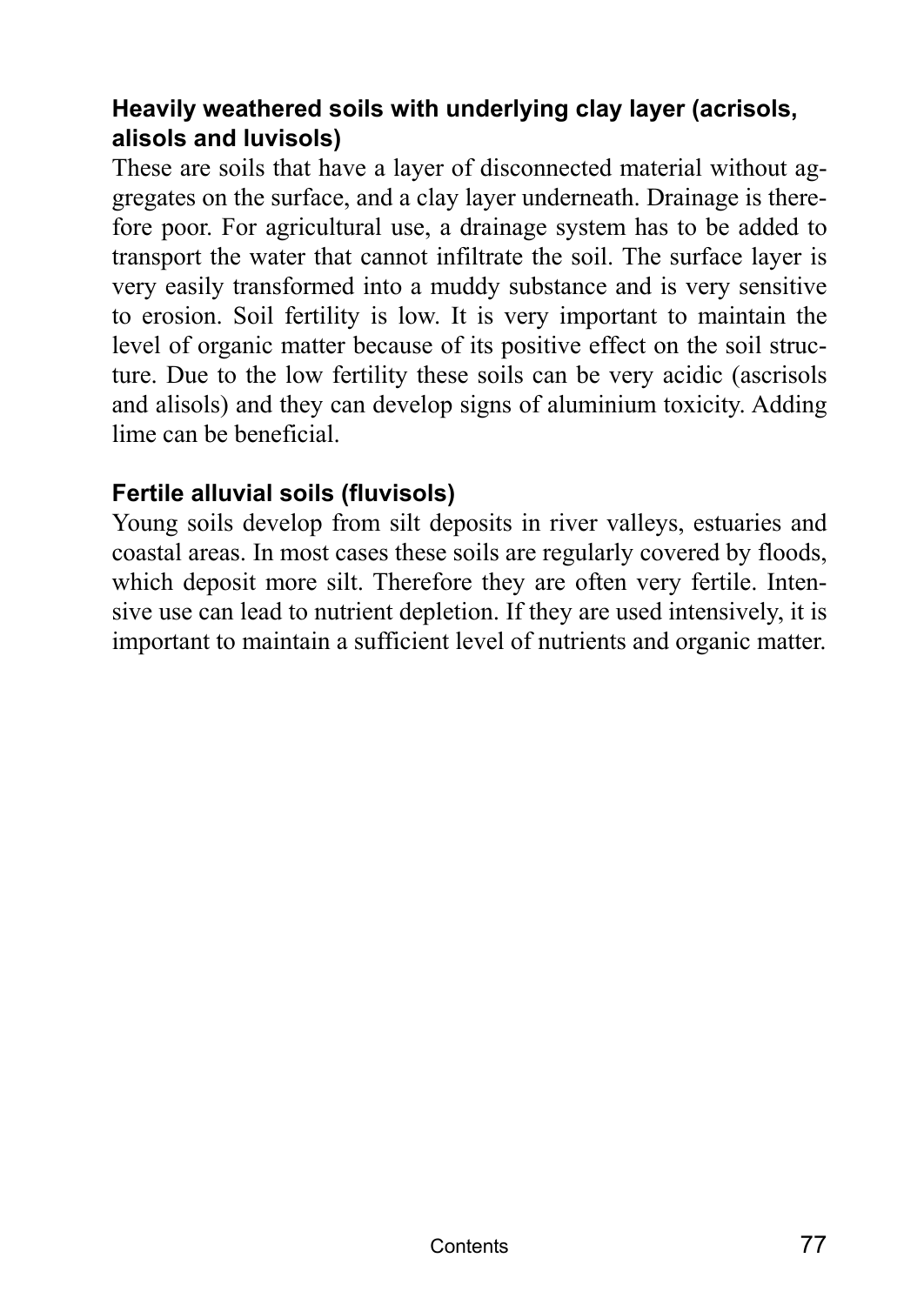## **Further reading**

Board on Science and Technology for International Development. **Vetiver grass: A thin green line against erosion**. 1993. National Research Council, National Academy Press, Washington, D.C. ISBN 0- 309-04269-0.

Budelman A., Defoer T. **Managing soil fertility in the tropics.** KIT , The Netherlands. ISBN: 90-6832-128-5. With CD-rom.

Chleq, J. and Dupriez, H. **Vanishing Land and water, Soil and water conservation in dry lands**. 1988. Terre et Vie/CTA. ISBN 0-333- 44597.

Diop J-M, Gaschini G, Jager A de, Onduru D. **Expoiting new innovative soil fertilty management in Kenya.** 2001, IIED, Edinburg GB, 20 pp.

Driessen, P.M. and Dudal R., eds. **Lecture notes on the major soils of the world**. 1989. Agricultural University Wageningen, The Netherlands, and Catholic University of Leuven, Belgium.

Dupriez, H. and de Leener, Ph. **Agriculture in African rural communities**. 1988. Terre et Vie/CTA. ISBN 0-333-44595-3.

Dupriez, H., de Leener, Ph. and Tindall, H.D. **Ways of Water, Runoff, Irrigation and Drainage**. 1992. Terre et Vie/CTA. ISBN: 0-333- 57078-2.

Gichuru, M.P., Bationo, A., Bekunda, M.A., (eds). **Soil fertility management in Africa: A regional perispective.** 2003, CTA 322 pp, ISBN: 9966-24-063-2

Giller, Ken E. and Wilson, Kate J. **Nitrogen Fixation in Tropical Cropping Systems**. 1991. CAB International. ISBN 0-85198-842-3.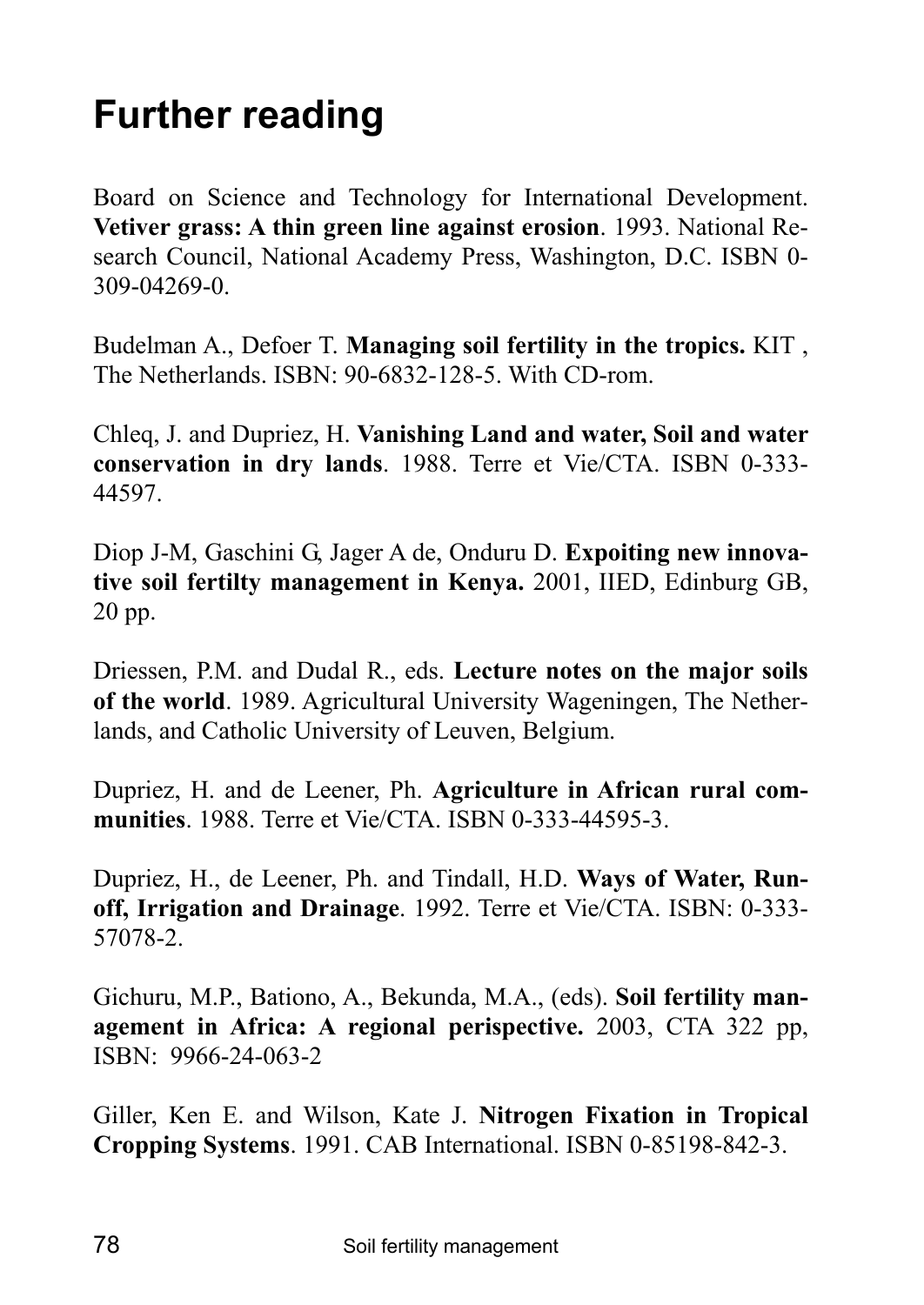Hilhorst T. and Muchena F. **Nutrients on the move: Soil fertilty dynamics in African farming sytems**. 2000, Russel press, Nottingam, Uk, 146 pp, ISBN: 18 99825568

Müller-Sämann, K.M. and Kotchi, J. Sustaining growth: soil fertility **management in tropical smallholders**. 1994. [CTA: GTZ] Margraf Verlag, Weikersheim, Germa-ny. ISBN 3-8236-1226-3.

Müller-Sämann, Karl M., Kotschi, Johannes. Sustaining Growth, **Soil fertility management in tropical smallholdings**. 1994. GTZ/ CTA. ISBN 3-8236-1226-3.

Scoones Ian-Toulmin Camilla. **Policies for soil fertility managent in Africa.** 1999, IDS-Brighton-UK, 128 pp, ISBN: 1899825 41 X

Swift MJ, Woomer PL. **The biological management of tropical soil fertility.** 1994, Wiley, 243 pp, ISBN: 0471 950955

Tulu, T. **Soil and water conservation for sustainable agriculture.** 2002, CTA, 155 pp, ISBN: 14068011059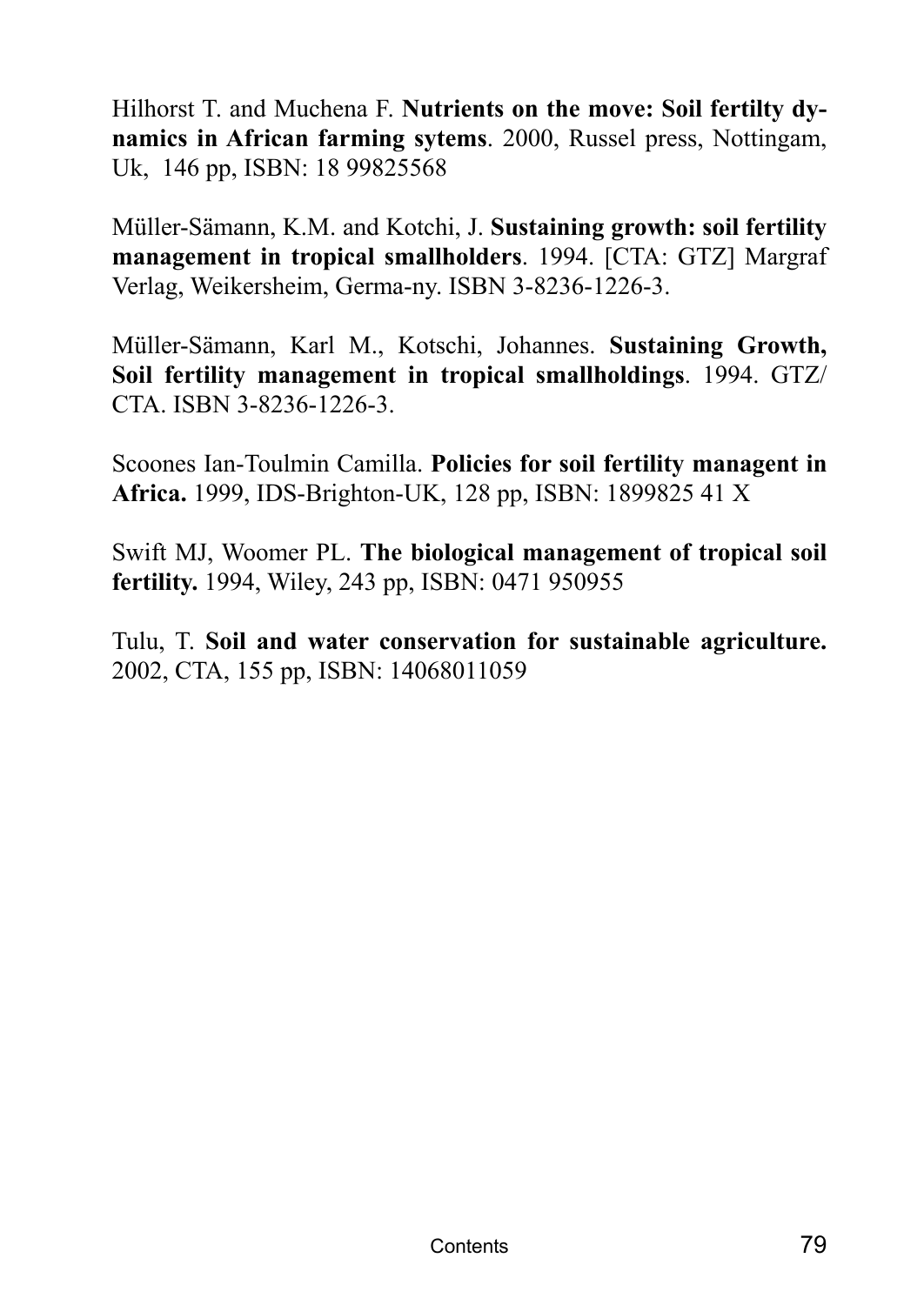# **Glossary**

(Many of these terms are explained further in Part III, Chapter 13)

| Acidifying          | The process in which the Ph of the soil becomes<br>lower, <i>i.e.</i> the soil becomes more acidic. It takes on<br>the properties of vinegar, which are not beneficial to<br>many crops.                                                          |
|---------------------|---------------------------------------------------------------------------------------------------------------------------------------------------------------------------------------------------------------------------------------------------|
| Adsorb              | To bind cations dissolved in the soil liquid to the<br>soil particles.                                                                                                                                                                            |
| Aggregates          | Crumbs of soil particles, which are loosely bound<br>together.                                                                                                                                                                                    |
| Aniones             | Negatively charged particles.                                                                                                                                                                                                                     |
| $C:N$ ratio         | The proportion of C and N present in the soil or<br>organic matter. The smaller this proportion is, the<br>easier it is for soil organisms and plants to absorb<br>the N.                                                                         |
| Cations             | Positively charged particles.                                                                                                                                                                                                                     |
| Crop rotation       | Cultivatation of different crops on the same field<br>successively. For example: the first year maize is<br>grown, the second year beans and the third year the<br>land is left fallow. In this case the crop rotation is:<br>maize-beans-fallow. |
| Crust formation     | Formation of a thin crust on top of the soil by the<br>impact of rain drops. Rain drops breaking the soil<br>aggregates cause the formation of a thin compacted<br>layer, i.e. crust, on top of the soil.                                         |
| Decomposition       | Breaking down of organic matter by soil organisms.<br>In this process nutrients are freed that will be avail-<br>able to plants.                                                                                                                  |
| Denitrification     | Nitrate is transformed into a gas that disappears into<br>the air or 'evaporates'. In this way nitrogen is lost<br>to plants and soil.                                                                                                            |
| Drainage<br>Erosion | Transport of water away from the soil or field.<br>Loss of soil particles caused by wind or water.                                                                                                                                                |
|                     |                                                                                                                                                                                                                                                   |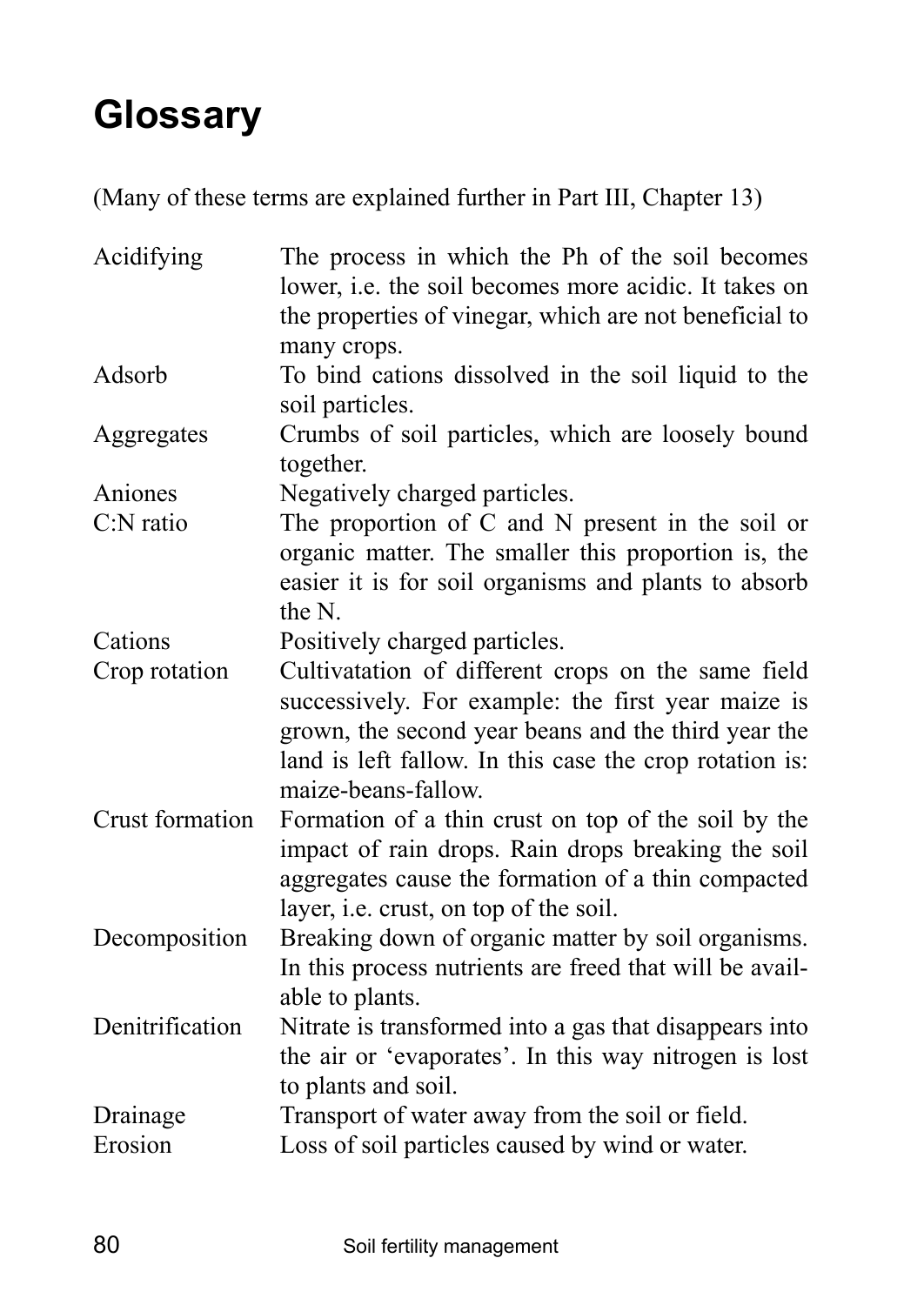| Fixation                            | Very strong bond of nutrients by soil particles. The<br>bond is so strong that nutrients do not go back into<br>the soil liquid and cannot be absorbed by plants<br>anymore.                                                                  |
|-------------------------------------|-----------------------------------------------------------------------------------------------------------------------------------------------------------------------------------------------------------------------------------------------|
| Green fertiliser                    | Any organic matter that is ploughed into the soil in<br>order to supply it with nutrients.                                                                                                                                                    |
| Humus                               | Organic matter that has been broken down in such a<br>way that the original material cannot be recognised<br>anymore.                                                                                                                         |
| Immobilisation                      | The process in which nutrients have been absorbed<br>by soil organisms. These will become available to<br>the crops after the organisms die.                                                                                                  |
| Infiltration                        | The process in which water penetrates into the soil.<br>This is a very important process because water can<br>only be used by plants after it has infiltrated into the<br>soil. If infiltration is poor, the risk of erosion is very<br>high. |
| Leaching                            | The loss of water, nutrients and soil particles from<br>the top soil to the subsoil. This is often caused by an<br>excess of drainage.                                                                                                        |
| Level of organic matter in the soil |                                                                                                                                                                                                                                               |
|                                     | The amount of organic matter in the soil as com-<br>pared to other elements that form part of the soil.                                                                                                                                       |
| Micro-organisms                     | Creatures that are so small that they cannot be seen<br>by the naked eye. Only a microscope can make<br>them visible.                                                                                                                         |
| Mineralisation                      | The same process as decomposition, which is ex-<br>plained above.                                                                                                                                                                             |
| Mulch                               | A layer of organic or inorganic matter on top of the<br>soil. It is used to protect the soil against heat from<br>the sun and erosion.                                                                                                        |
|                                     | Nitrogen fixation Some plants are able to bind nitrogen from the air.<br>This is called nitrogen fixation. The plants which<br>are able to do this are called nitrogen fixing plants.                                                         |
| Nutrient balance                    | The equilibrium between elements needed by plants<br>and animals. This equilibrium must be balanced in                                                                                                                                        |